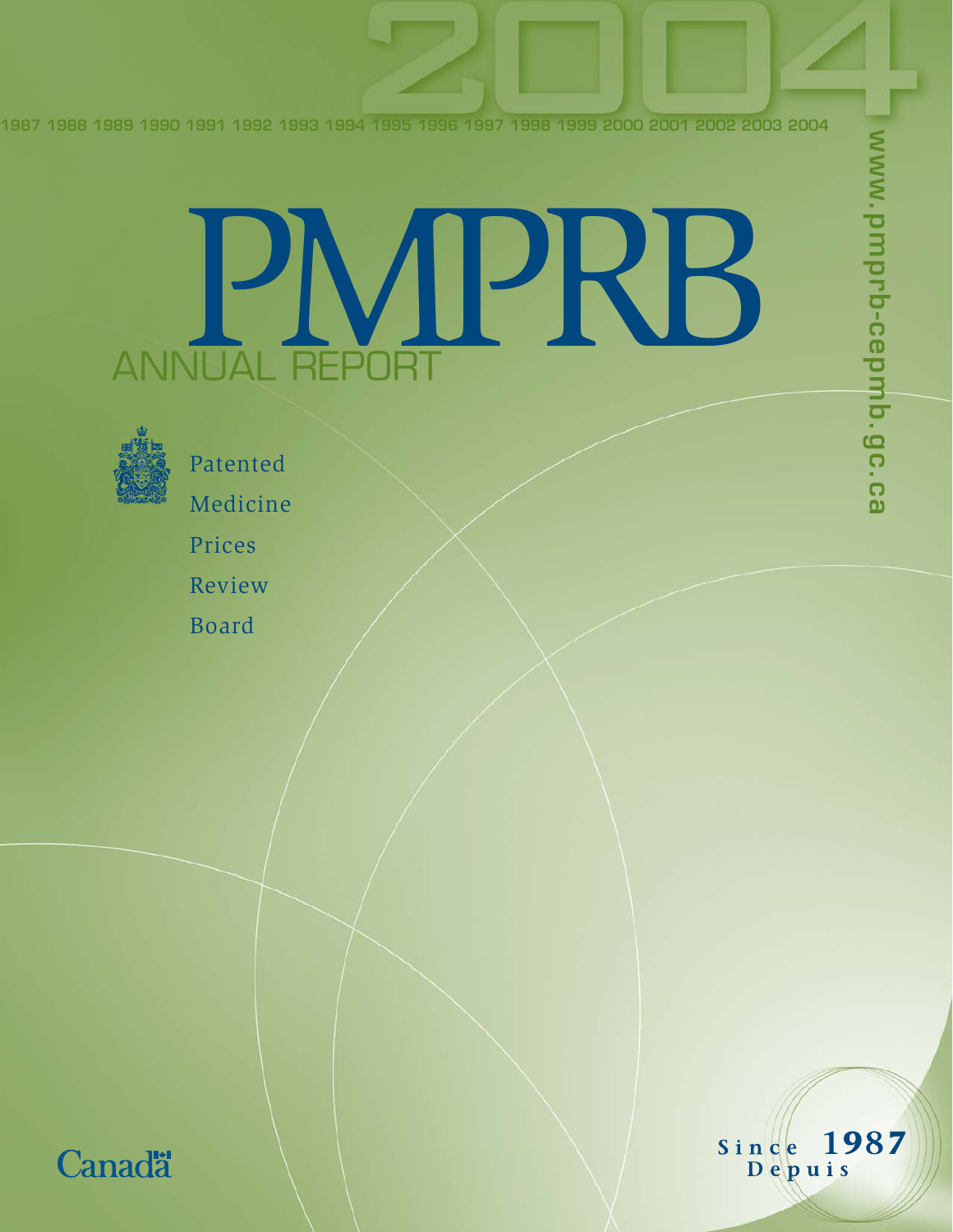### THE MISSION of the Patented

Medicine Prices Review Board (PMPRB) is to contribute to Canadian health care by ensuring that prices of patented medicines are not excessive and by analyzing and reporting to Canadians on price trends of all medicines and on research and development conducted by patentees. The PMPRB achieves this by:

- promoting voluntary compliance with the Guidelines established by the Board;
- reviewing prices and taking remedial action when necessary;
- consulting with interested parties on Guidelines and other matters of policy; and
- fostering awareness of the Board's mandate, activities and achievements through communication, dissemination of information and public education.

In fulfilling the mission we are committed to innovative leadership based on the following values:

- effectiveness and efficiency;
- fairness;
- integrity;
- mutual respect;
- transparency;
- a supportive and challenging work environment.

To obtain our publications, log on to our Web site: **www.pmprb-cepmb.gc.ca**

or call us at our toll-free number: 1 877 861-2350.

The Patented Medicine Prices Review Board Standard Life Centre Box L40 333 Laurier Avenue West Suite 1400 Ottawa, Ontario K1P 1C1

Telephone: (613) 952-7360 Facsimile: (613) 952-7626 TTY: (613) 957-4373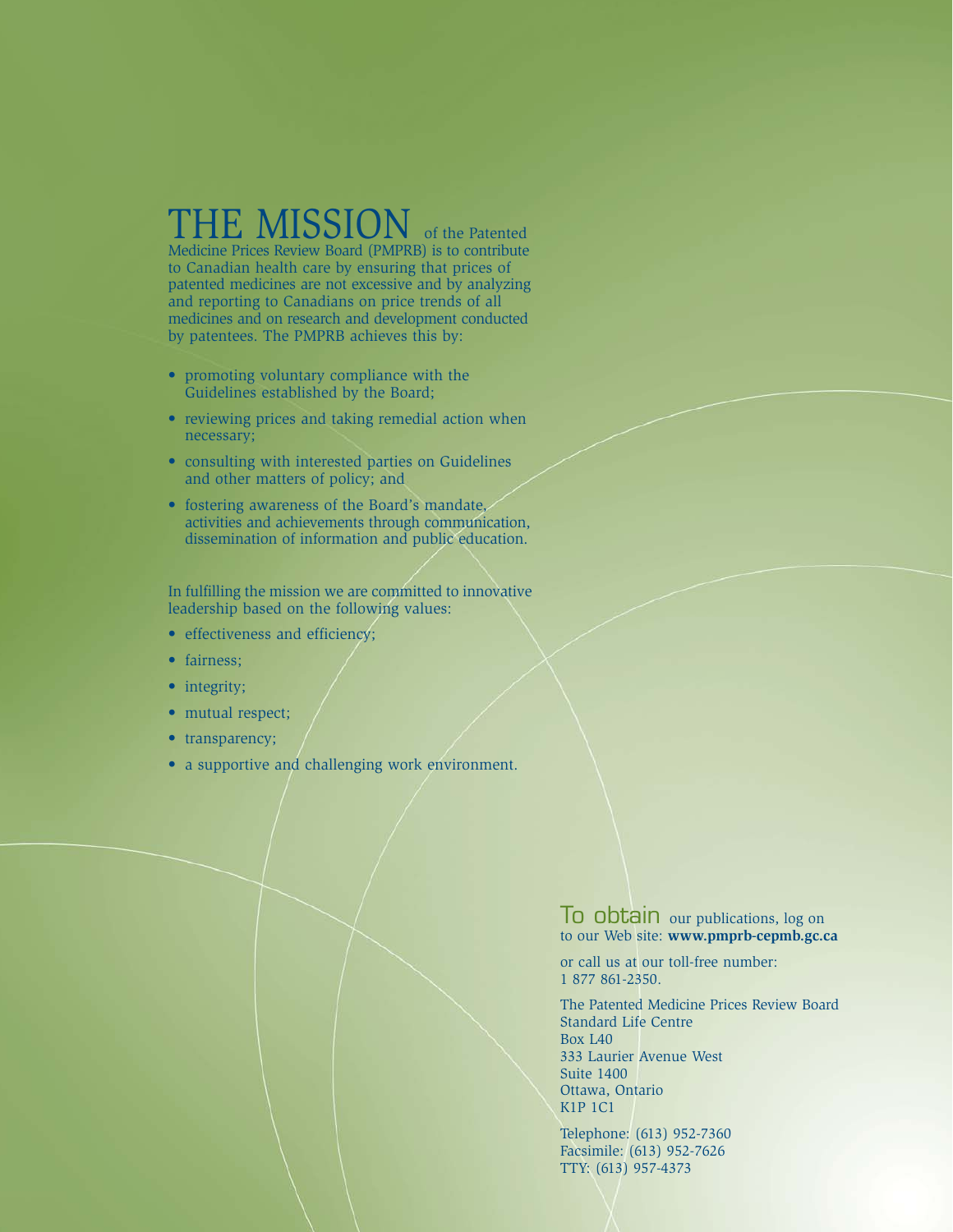Readers will note that in this Annual Report the Reporting Information on Key Pharmaceutical Trends section has been re-organized and new tables and figures have been added. It is hoped that the more in-depth analysis of the key indices will assist the readers in better understanding the current context. These changes are very much in line with the reporting mandate of the PMPRB to contribute to informed decisions and policy making by reporting, among others, on pharmaceutical trends.

# PMPRB ANNIHAI F

# HIGHLIGHTS FOR 2004

#### Sales

- Total sales of all drugs for human use by manufacturers in Canada increased 5.3% from 2003 to \$15.9 billion. The growth rate in 2004 is the lowest seen since 1997.
- Sales of patented drugs increased by 7.9% to \$10.9 billion in 2004. The growth rate is the lowest seen since 1996.
- Patented drugs account for 68.6% of total drug sales, slightly higher than last year.

#### **Compliance**

• In total, there were 94 new patented drug products introduced in 2004, including 25 new active substances. As of March 31, 2005, 90 new patented drug products had been reviewed. Of those, 68 were considered to be within the Guidelines; twenty two are subject to ongoing investigations.

#### **Enforcement**

• The Board issued three Notices of Hearing and approved eight Voluntary Compliance Undertakings.

#### Pharmaceutical Trends

• The manufacturers' prices of patented drugs, as measured by the Patented Medicine Price Index (PMPI) fell by 0.2% in 2004. Analysis of prices by therapeutic class demonstrates considerable variability in price changes.

In 2004, the ratio of Canadian prices to the international median for comparator countries was again below parity, with Canadian patented drug prices being on average about 91% of the corresponding median international price. Prices of patented drugs in Canada were on average somewhat less than prices in Sweden, Germany, the U.K. and Switzerland, but greater than prices in France and Italy. As in previous years, U.S. prices appear to be substantially higher than prices in both Europe and Canada.

#### Research and Development

- Patentees reported total R&D expenditures of \$1.17 billion in 2004, a decrease of 2% over the \$1.19 billion in the previous year. Rx&D members reported R&D expenditure of \$1,008.3 million in 2004, accounting for 86.2% of all reported expenditures.
- The R&D-to-sales ratio for all patentees declined to 8.3% in 2004 from 8.8% in 2003 as did the R&D-tosales ratio for members of Rx&D to 8.5% from 9.1% the previous year. R&D-to-sales ratios for all patentees and for Rx&D members have declined in recent years, after rising from 1988 to the mid-1990s. Whether taken over all patentees or restricted to Rx&D members, R&D-to-sales ratios in 2004 were the lowest seen since 1989.
- Patentees reported spending \$221.7 million on basic research, representing 19.7% of current R&D expenditure. Spending on basic research increased by 23% in 2004 relative to the previous year.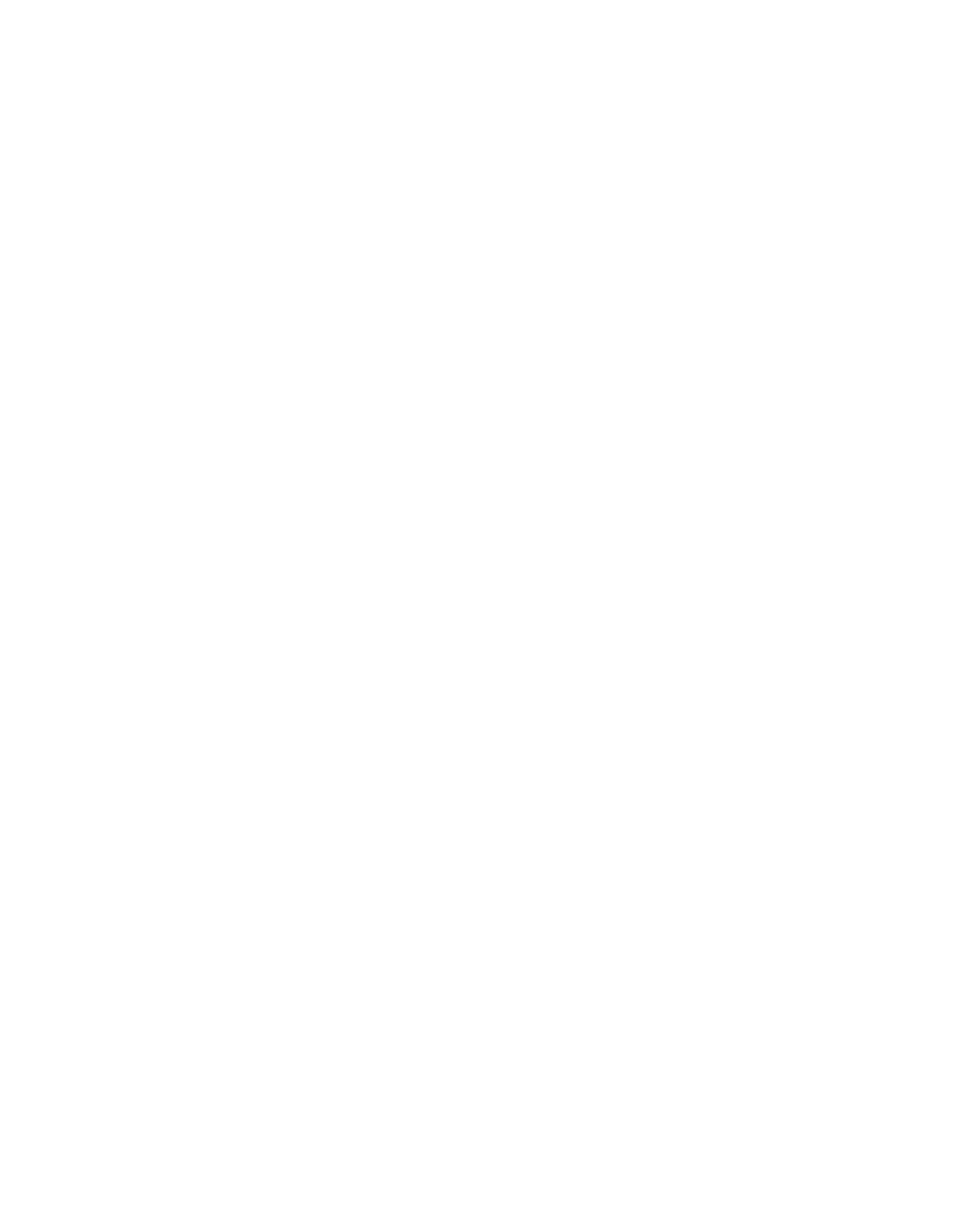**PMPRB / 2004**

**PMPRB / 2004** 

<span id="page-4-0"></span>May 31, 2005

The Honourable Ujjal Dosanjh, P.C., M.P. Minister of Health House of Commons Ottawa, Ontario K1A 0A6

Dear Minister:

I have the honour to present to you, in accordance with sections 89 and 100 of the *Patent Act*, the Annual Report of the Patented Medicine Prices Review Board for the year ended December 31, 2004.

Yours very truly,

Jurea

Réal Sureau Vice-Chairperson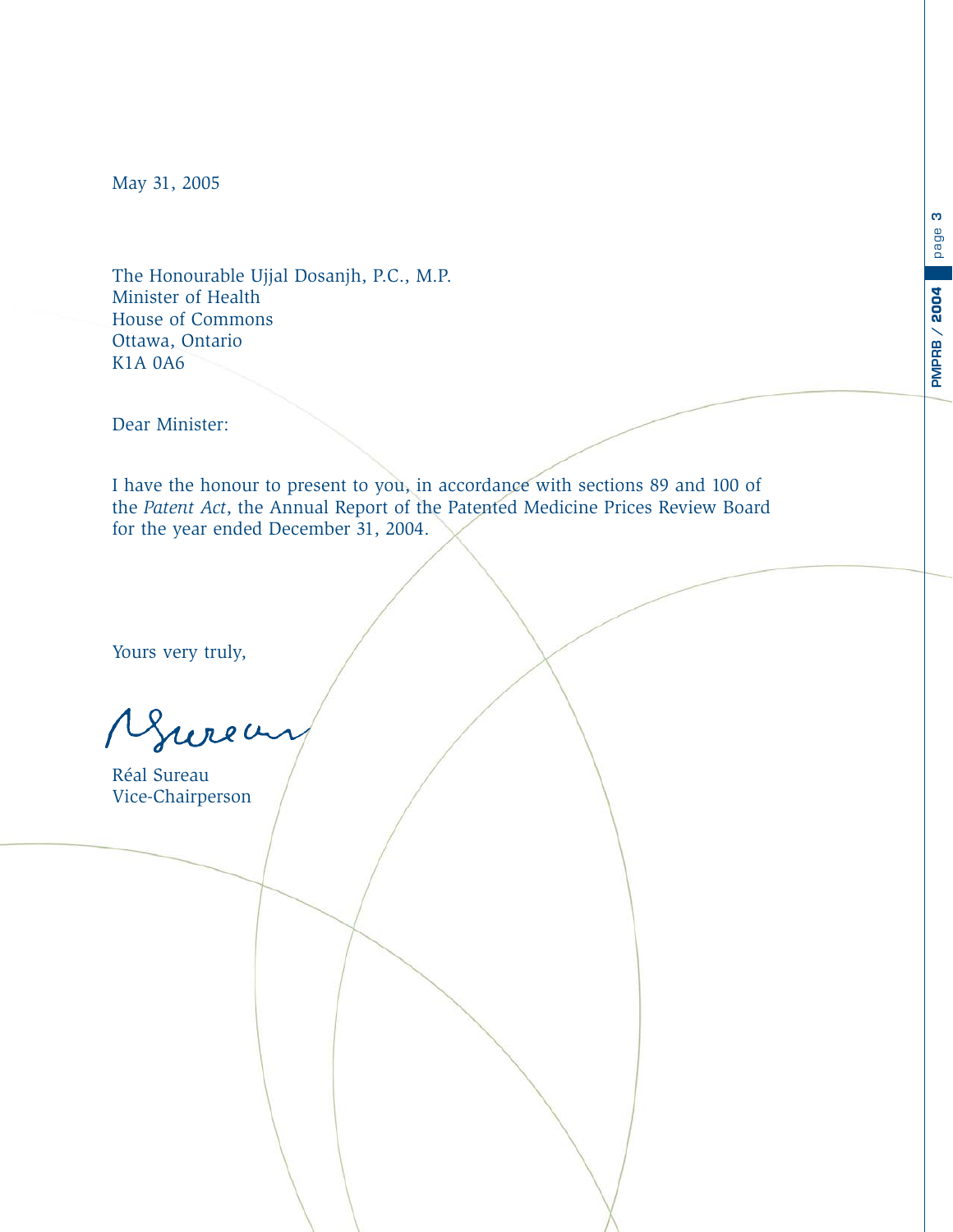# TABLE OF CONTENTS

| LETTER TO THE MINISTER OF HEALTH                                                                                                                                 |
|------------------------------------------------------------------------------------------------------------------------------------------------------------------|
|                                                                                                                                                                  |
|                                                                                                                                                                  |
| ABOUT THE PATENTED MEDICINE PRICES REVIEW BOARD:                                                                                                                 |
| REGULATING PRICES OF PATENTED MEDICINES 9                                                                                                                        |
| REPORTING INFORMATION ON<br>KEY PHARMACEUTICAL TRENDS 19<br>National Prescription Drug Utilization Information System 30<br>Analysis of Research-and-Development |
|                                                                                                                                                                  |
|                                                                                                                                                                  |
|                                                                                                                                                                  |
|                                                                                                                                                                  |
|                                                                                                                                                                  |
|                                                                                                                                                                  |

**4**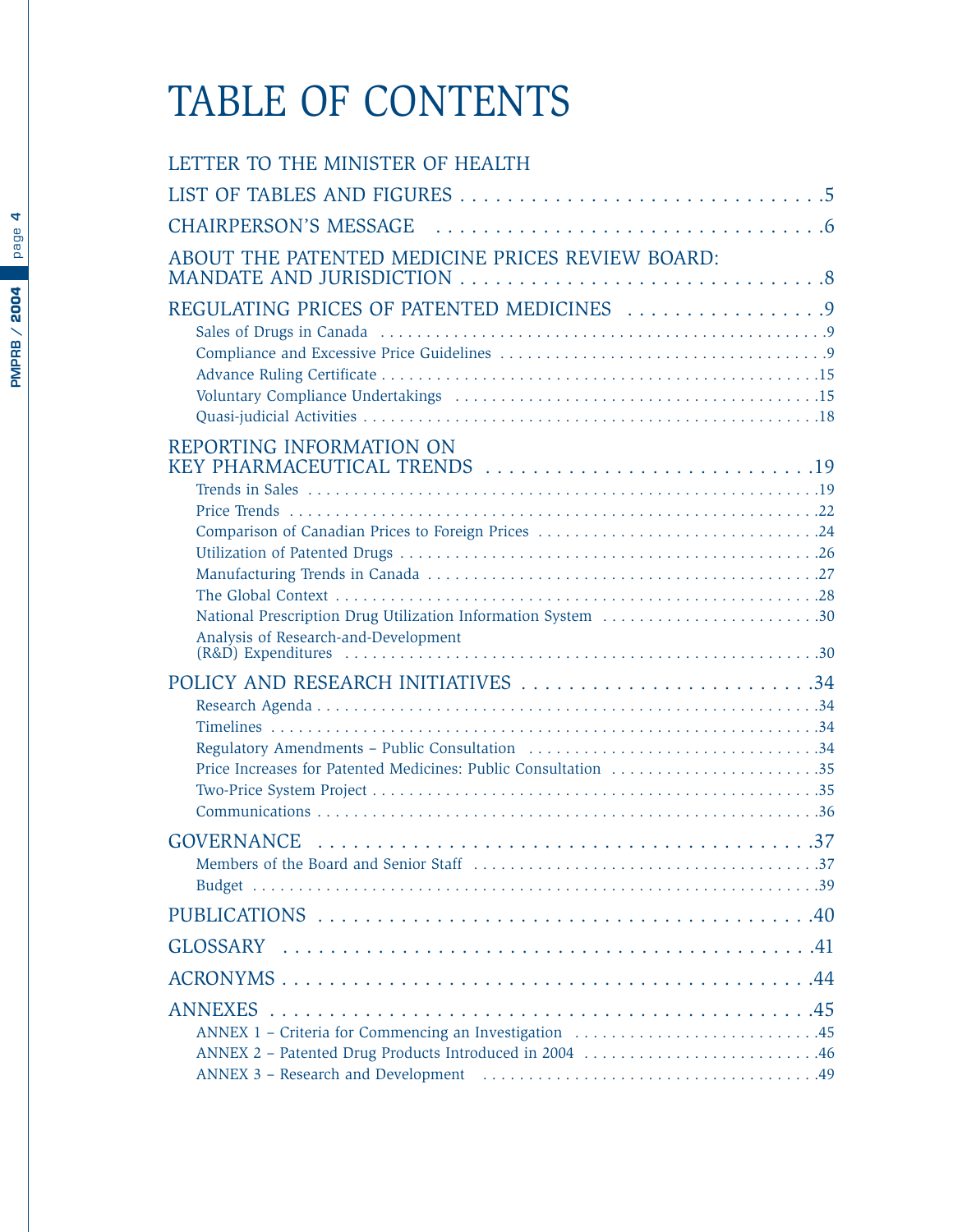# page **PMPRB / 2004 PMPRB / 2004**

**5**

# <span id="page-6-0"></span>LIST OF TABLES AND FIGURES

| Table 1              | New Patented Medicines in 2004 (Human) — New Active Substances 10                                                                 |                                               |
|----------------------|-----------------------------------------------------------------------------------------------------------------------------------|-----------------------------------------------|
| Table 2              | New Patented Drug Products for Human Use in 2004 by Year First Sold 12                                                            |                                               |
| Table 3              | Patented Drug Products for Human Use Sold in 2004 -                                                                               |                                               |
| Table 4              |                                                                                                                                   |                                               |
| Table 5              | Summary of Review Status of New Patented Medicines Reported                                                                       |                                               |
| Table 6              | Manufacturers' Sales of All Drugs and Patented Drugs<br>for Human and Veterinary Use, 1990-1998; and Human Use, 1999-2004 19      |                                               |
| Table 7              | Manufacturers' Sales of Patented Drugs by Major Therapeutic Class, 2004 21                                                        |                                               |
| Table 8              | Decomposition of 2004 PMPI Change by Major Therapeutic Group 24                                                                   |                                               |
| Table 9              | Decomposition of 2004 PMQI Change by Major Therapeutic Group 26                                                                   |                                               |
| Table 10             | Pharmaceutical Expenditures as a Share of GDP, 2002 29                                                                            |                                               |
| Table 11             | Total R&D Expenditure and R&D-to-Sales Ratios of Reporting Companies,                                                             |                                               |
| Table 12             |                                                                                                                                   |                                               |
| Table 13             | Range of R&D-to-Sales Ratios by Number of Reporting Companies                                                                     |                                               |
| Table 14             | Ratios of R&D Expenditure to Sales Revenue by Reporting Patentee                                                                  |                                               |
| Table 15             | Current R&D Expenditure by Type of Research, 2004 and 2003 52                                                                     |                                               |
| Table 16             | Current R&D Expenditure by R&D Performer, 2004 and 2003 53                                                                        |                                               |
| Table 17             | Total R&D Expenditure by Source of Funds, 2004 and 2003 53                                                                        |                                               |
| Table 18             | Current R&D Expenditure by Location, 2004 and 2003 53                                                                             |                                               |
| Table 19             | Current R&D Expenditure by Province and by R&D Performer, 2004 54                                                                 |                                               |
|                      |                                                                                                                                   |                                               |
| Figure 1             |                                                                                                                                   | <b>Patented Drug</b>                          |
| Figure 2             | New Active Substances by Category, 2000-2004 11                                                                                   | <b>Products for Human</b>                     |
| Figure 3             | Manufacturers' Sales of Patented and Non-Patented Drugs, 1990-2004 20                                                             | <b>Use and Canadian</b>                       |
| Figure 4             |                                                                                                                                   | Patentees,                                    |
| Figure 5             |                                                                                                                                   | January 1, 2004 -                             |
| Figure 6             | Proportion of Patented Drugs showing Price Increases,                                                                             | December 31, 2004                             |
|                      |                                                                                                                                   | This list is available on                     |
| Figure 7<br>Figure 8 | Distribution of Price Increases for Patented Drugs in 2004 23<br>Average Ratio of Canadian Prices to Median International Prices, | the PMPRB Web site:<br>www.pmprb-cepmb.gc.ca, |
| Figure 9             | Average Foreign to Canadian Price Ratios, Patented Drugs,                                                                         | under Patented<br>Medicines,                  |
|                      |                                                                                                                                   | or by calling our                             |
|                      | Figure 10 Year-over-Year Changes in the PMQI, 1988-2004 26                                                                        | toll-free number:<br>1877861-2350             |
|                      | Figure 11 Year-over-Year Changes in Shipments and Employment in Pharmaceutical                                                    |                                               |
|                      |                                                                                                                                   |                                               |
|                      | Figure 12 Year-over-Year Changes in IPPI (Pharma), 1984-2004 27                                                                   |                                               |
|                      | Figure 13 International Distribution of Drug Sales, 2004 28                                                                       |                                               |
|                      | Figure 15 Annual Rate of Change, Drug Sales, Canada and Major Markets, 2000-2004 28                                               |                                               |
|                      |                                                                                                                                   |                                               |
|                      | Figure 17 Pharma Expenditure as a Share of GDP, 2002 29                                                                           |                                               |
|                      | Figure 18 R&D-to-Sales Ratio, Pharmaceutical Patentees, 1988-2004 33                                                              |                                               |
|                      | Figure 19 Current R&D Expenditure by Type of Research, 1988-2004 33                                                               |                                               |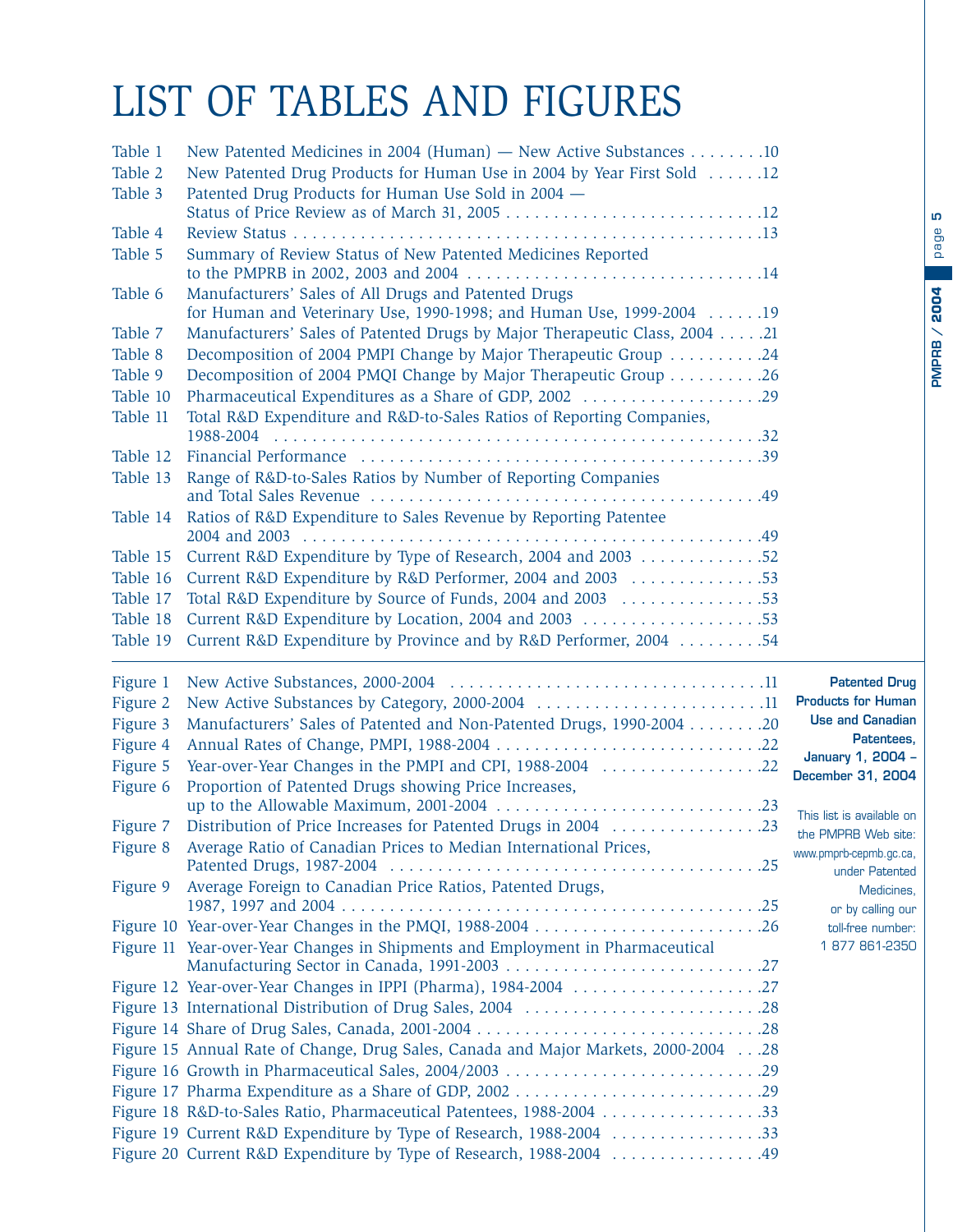### <span id="page-7-0"></span>CHAIRPERSON'S MESSAGE

It is my distinct pleasure to sign the Chairperson's Message of the Patented Medicine Prices Review Board's Annual Report for 2004.

As a reflection of Canada's dynamic health care environment, the PMPRB has experienced significant changes over the past year. Perhaps the most important of these changes has been our continuing evolution as an organization. After a decade of leadership and service as Chairperson of the PMPRB, Dr. Robert G. Elgie has completed his mandate. One of Dr. Elgie's strongest influences was as someone who challenged those around him to continue to study and debate the issues and policies that shape the work of the PMPRB. He achieved a great deal during his term. The proof of that is that the PMPRB has continually met its objective of protecting Canadian consumers from excessive drug prices.

As Vice-Chairperson, I am honoured to assume the responsibilities of the Chairperson until such time as a new Chair is appointed. In this capacity, I will be guided by Dr. Elgie's example and will continue to pursue the values and mission of the PMPRB.

Pharmaceuticals remain front and centre in public policy discussions. Canada's health care system, of which the PMPRB is a key part, has served to ensure that consumers are protected from excessive prices for patented medicines. In 1987, Canadian prices for patented drugs were second highest in the world, 23% above the median of foreign prices and higher than the six European countries used for comparison purposes. After the creation of the PMPRB and the introduction of its Guidelines, that ratio declined but Canadian prices were still approximately 10% above the median in the early 1990s. Concerned that it had not achieved its objective, the Board amended its Guidelines effective in 1994. Since then, Canadian prices have consistently been between 5% to 12% below the median of foreign prices.

In 2004, the PMPRB became aware of reports in the media of price increases and began to receive questions from public drug plans about price announcements they had received. In all, we received information that a number of manufacturers of patented medicines had made public announcements of price increases. If such increases were to come about, they could represent a change in the trends in pricing in Canada over the past decade. Consequently, we undertook a public consultation on price increases and issued a discussion paper. We are currently reviewing stakeholders' submissions following which the Board will determine next steps.

Over the last decade, the patented drug sector has grown significantly – their share of total sales in Canada having increased from 45% in 1996 to over 68% in 2004. By 2004, the growth in total sales of all drugs reached close to \$16 billion. These increases were reflected in expenditures by governments and by consumers through their private insurance coverage and as out-of-pocket costs.

In its latest report, the Canadian Institute for Health Information (CIHI) estimated that total expenditures by Canadians on medicines reached \$22 billion in 2004 and that drugs now represent nearly 17% of total health care spending in Canada. Public programs have sought a greater understanding of the reasons for such growth and whether it is appropriate. They have introduced new approaches to contain costs and they have sought out new approaches to collaboration.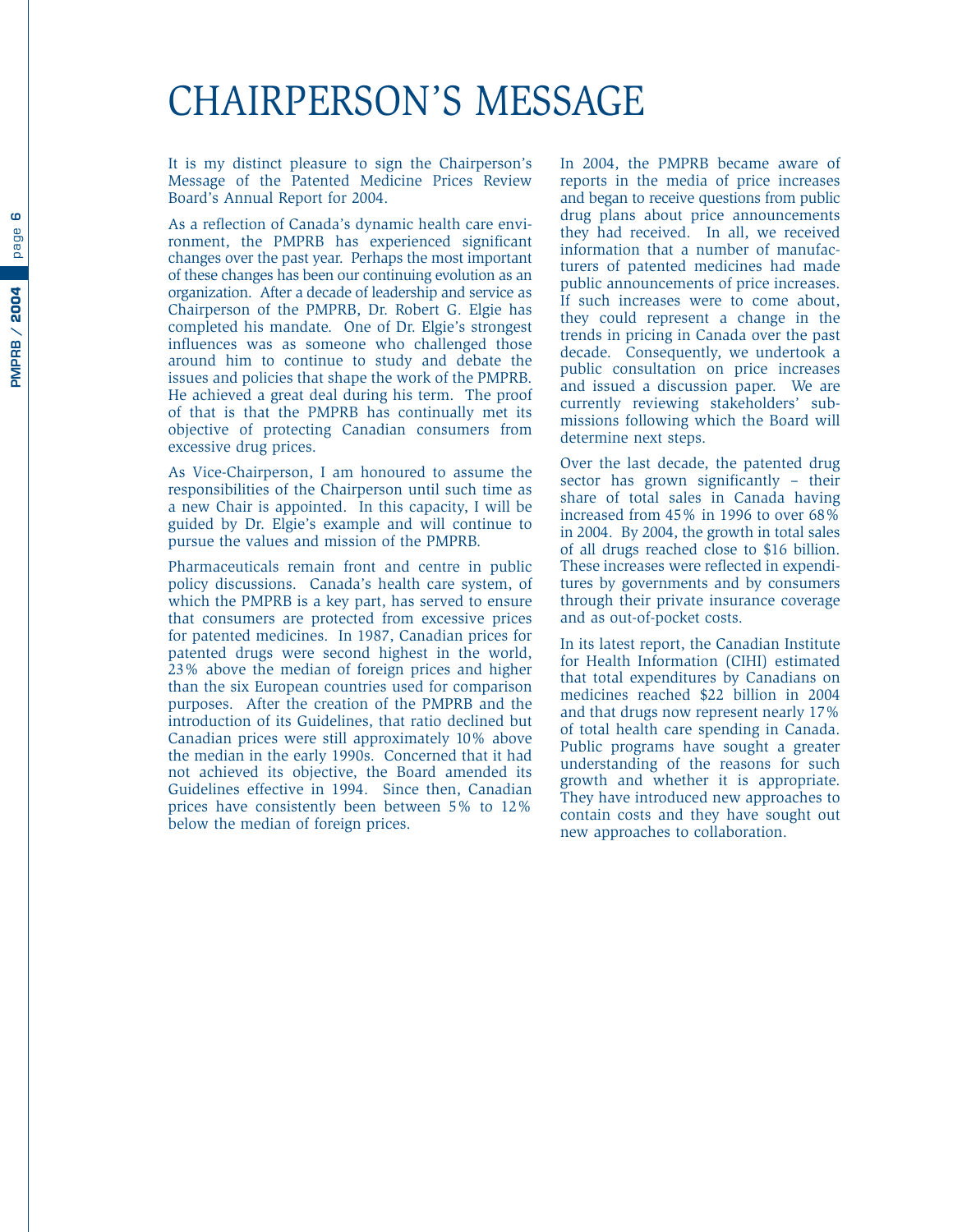Increasingly, the PMPRB has been asked to do more to focus on the broader questions relating to drug costs. Our previous studies have shown that the major factors driving up drug costs have been the impact of the introduction of new drugs and increased utilization of drugs in the health care system.

In the context of its role in the National Prescription Drug Utilization Information System (NPDUIS), the PMPRB has undertaken a number of initiatives. The NPDUIS provides critical analyses of price, utilization and cost trends so that our health system has more comprehensive, accurate information on how prescription drugs are being used and on sources of cost increases. Currently, we are involved in a number of projects that will supply the participating jurisdictions with such information.

As demonstrated by the NPDUIS, collaboration among governments is an important element in addressing health care issues that affect all Canadians. In September, the First Ministers agreed to build on this collaboration by developing and implementing a National Pharmaceuticals Strategy as part of their comprehensive agreement on health care. They declared that: "Affordable access to drugs is fundamental to equitable health outcomes for all our citizens." A Ministerial Task Force is focusing on a number of key areas relating to, among others, catastrophic drug coverage; introduction of a national drug formulary; improving access to breakthrough drugs; and accelerating access to non-patented drugs and achieving international parity on prices of non patented drugs.

Not only is greater collaboration taking place among the various levels of government in Canada but also among all participants in the health care system to improve pharmaceuticals management in the coming years.

The PMPRB is proud of the contribution it has made to ensure Canadians do not pay excessive prices for patented medicines. We are dedicated to continuing to work with our partners and stakeholders in the interests of all Canadians.

In closing, I would like to take this opportunity to welcome Dr. Brien Benoit who was appointed to the Board on May 19. I welcome back Dr. Anthony Boardman who was appointed to the Board for a second term. Also, I welcome Barbara Ouellet, who joined the PMPRB in January as Executive Director.

Also, I wish to thank Dr. Ingrid Sketris for her invaluable participation as Board Member. She completed her mandate with the Board in May 2004. I would be remiss if I did not thank the talented and dedicated staff of the PMPRB for their contribution to this Program. In particular, I want to thank Wayne Critchley, who has served the PMPRB as Executive Director for 15 years. He made an outstanding contribution to this organization for which we are grateful. I offer my best wishes of success to our former and new colleagues in their endeavours.

wean

Réal Sureau Vice-Chairperson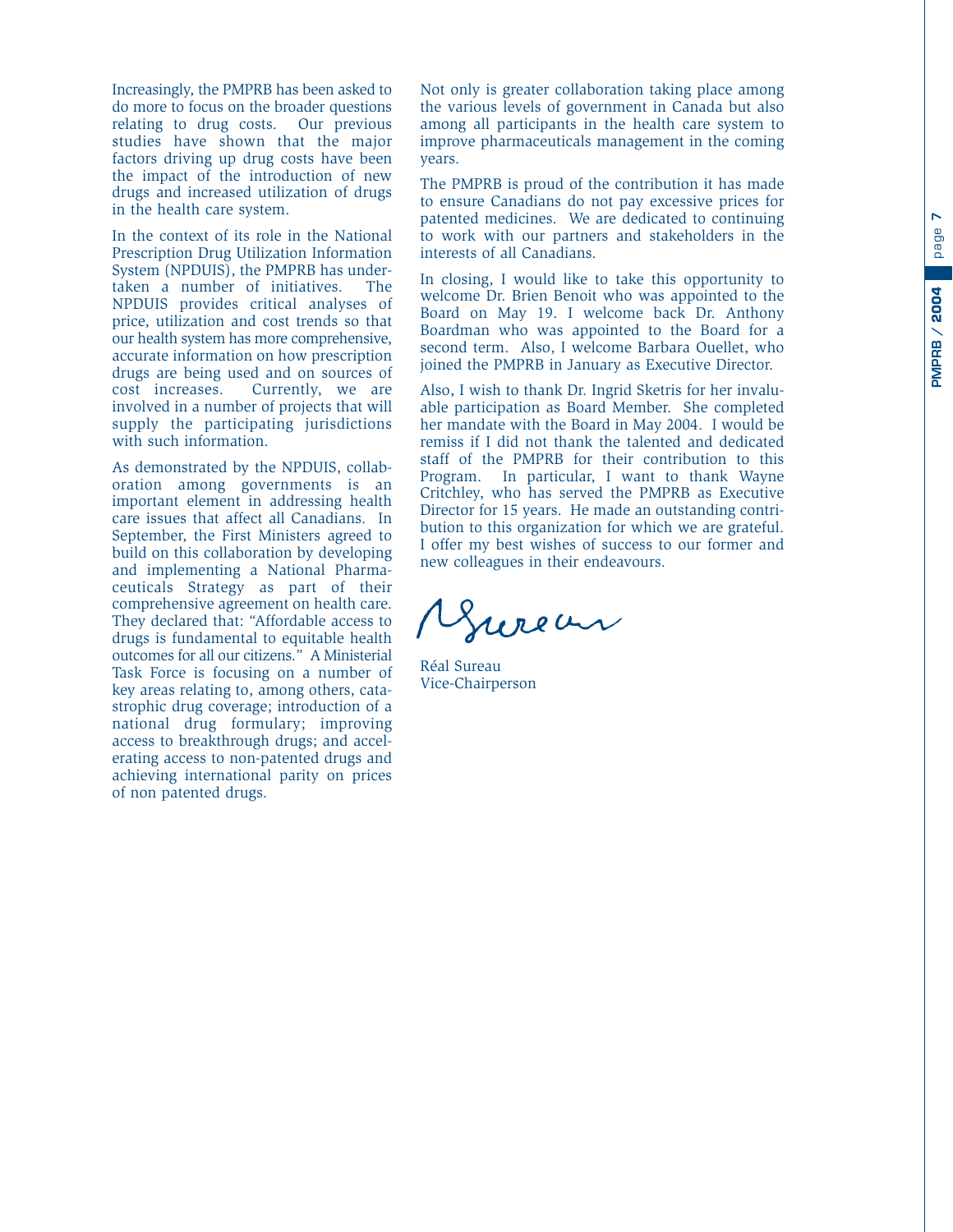### <span id="page-9-0"></span>ABOUT THE PATENTED MEDICINE PRICES REVIEW BOARD: MANDATE AND JURISDICTION

The Patented Medicine Prices Review Board is an independent quasi-judicial body established by Parliament in 1987 under the *Patent Act* (Act). The Minister of Health is responsible for the pharmaceutical provisions of the Act as set out in sections 79 to 103.

Although the PMPRB is part of the Health Portfolio, it carries out its mandate at arms-length from the Minister of Health.1 It also operates independently of other bodies such as Health Canada, which approves drugs for safety and efficacy, and public drug plans, which approve the listing of drugs on their respective formularies for reimbursement purposes.

#### **Mandate**

The PMPRB has a dual role:

**Regulatory –** To protect consumers and contribute to Canadian health care by ensuring that prices charged by manufacturers for patented medicines are not excessive;

**Reporting –** To contribute to informed decisions and policy making, by reporting on pharmaceutical trends and on the R&D spending by pharmaceutical patentees.

#### Jurisdiction

**Regulatory –** The PMPRB is responsible for regulating the prices that patentees charge, the "factory-gate" price, for prescription and non-prescription patented drugs sold in Canada to wholesalers, hospitals, pharmacies or others, for human and veterinary use, to ensure that they are not excessive. The PMPRB regulates the price of each patented drug product, including each strength of each dosage form of each patented medicine sold in Canada. This is normally the level at which Health Canada assigns a Drug Identification Number (DIN).

In Canada, Health Canada assesses new medicines to ensure that they conform with the *Food and Drugs Act* and *Regulations*. Formal authorization to market or distribute a medicine is granted through a Notice of Compliance (NOC). A medicine may be temporarily distributed with specified restrictions before receiving an NOC, as an Investigational New Drug or under the Special Access Program.

The PMPRB has no authority to regulate the prices of non-patented drugs, including generic drugs sold under compulsory licenses, and does not have jurisdiction over prices charged by wholesalers or retailers nor over pharmacists' professional fees. Also, matters such as distribution and prescribing are outside the purview of the PMPRB.

Under the *Patented Medicines Regulations*, patentees are required to file price and sales information twice a year for each strength of each dosage form of each patented medicine sold in Canada for price regulation purposes. Patentees are also required to file R&D expenditures once a year for reporting purposes.

Manufacturers are also required to inform the PMPRB of their intention to sell a new patented medicine but are not required to obtain approval of the price before they do so.

Patentees are required to comply with the Act to ensure that prices of patented medicines sold in Canada are not excessive. In the event that the Board finds, after a public hearing, that a price is excessive in any market it may order the patentee to reduce the price and take measures to offset any excess revenues it may have received.

**Reporting –** The PMPRB reports annually to Parliament through the Minister of Health. The Annual Report, which covers the calendar year, includes a review of the PMPRB's major activities, analyses of the prices of patented medicines and of the price trends of all drugs, and reports on the R&D expenditures as reported by patentholding drug manufacturers. In addition, the PMPRB reports through its quarterly NEWSletter and various studies.

Pursuant to an agreement by the Federal/ Provincial/Territorial Ministers of Health and at the request of the federal Minister of Health, the PMPRB conducts research under the National Prescription Drug Utilization Information System (NPDUIS). The purpose of the NPDUIS is to provide critical analyses of price, utilization and cost trends so that Canada's health system has more comprehensive, accurate information on how prescription drugs are being used and on sources of cost increases.

**8**

<sup>1</sup> The Health Portfolio contributes to specific dimensions of improving the health of Canadians. It comprises Health Canada and three agencies, the Canadian Institutes of Health Research, the Hazardous Materials Information Review Commission and the Patented Medicine Prices Review Board.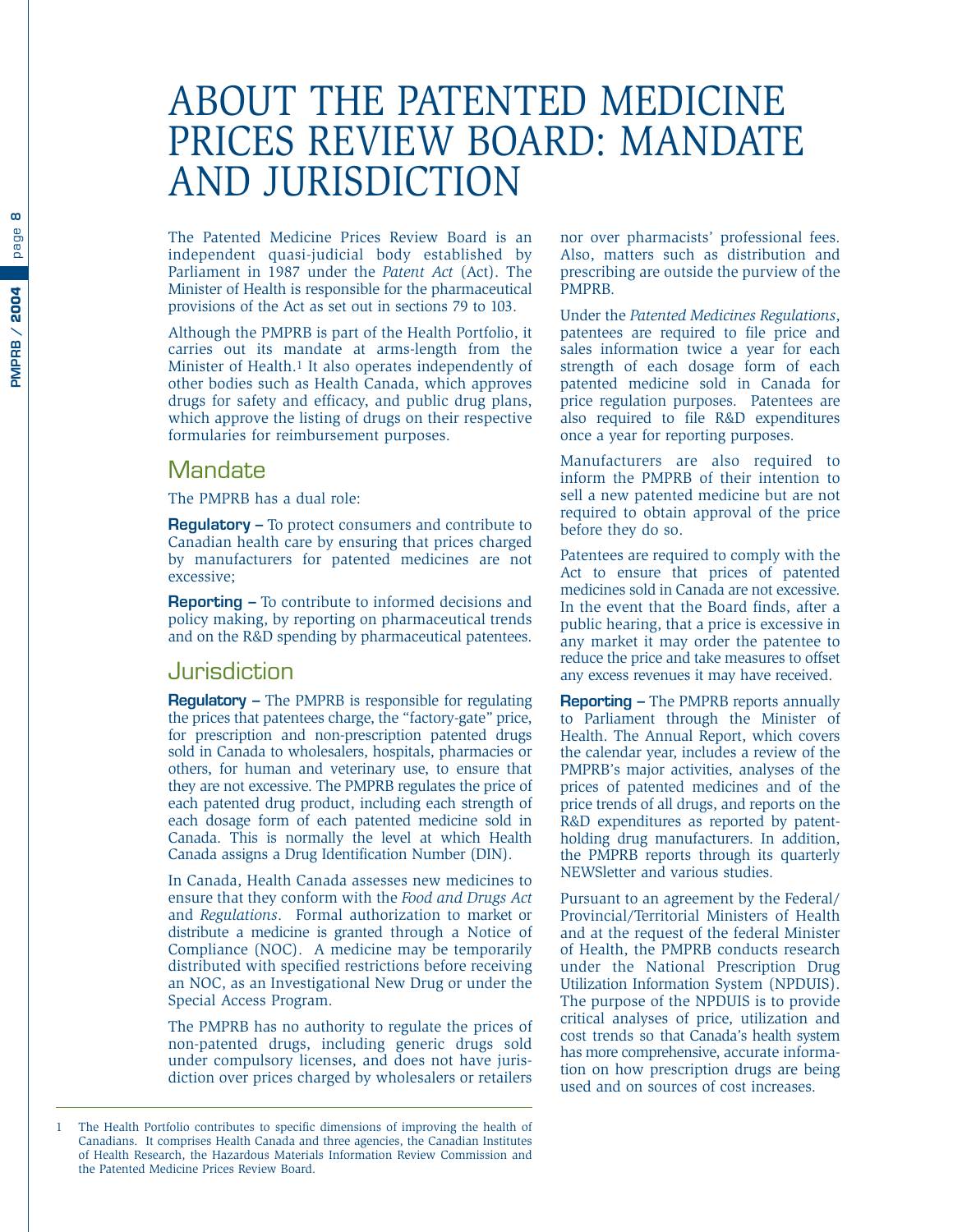**9**

## <span id="page-10-0"></span>REGULATING PRICES OF PATENTED MEDICINES

#### Sales of Drugs in Canada

Total manufacturers' sales of pharmaceuticals for human use are estimated at \$15.9 billion in 2004, an increase of 5.3% over sales in 2003. Patentees reported sales of patented medicines of \$10.9 billion, an increase of 7.9% over the previous year.

#### Compliance and **Excessive Price** Guidelines

Pharmaceutical patentees are required, under section 82 of the *Patent Act* (Act), to notify the PMPRB of their intention to offer a drug product for sale and the date on which they expect to begin selling it.

Under the *Patented Medicines Regulations, 1994* (Regulations), patentees are subsequently required to:

- file a Medicine Identification Sheet (Form 1) within 30 days after either the issuance of a Notice of Compliance or the date on which the drug product was first offered for sale in Canada, whichever comes first;
- report information on the introductory prices and sales of new patented medicines (Form 2) within 60 days of the date of first sale; and
- continue to file detailed information on prices and sales of each patented drug for the first and last six-month period of each year (Form 2) for as long as the drug remains patented.

The PMPRB reviews the pricing information for all patented medicines sold in Canada on an ongoing basis to ensure that the prices charged by patentees comply with the Excessive Price Guidelines (Guidelines) established by the Board. The Guidelines are published in the PMPRB's *Compendium of Guidelines, Policies and Procedures* (Compendium) and are available on the Web site under Legislation, Regulations, Guidelines, or by calling our toll-free number: 1 877 861-2350.

#### **Excessive Price Guidelines**

The Guidelines are based on the price determination factors in section 85 of the Act and have been developed in consultation with stakeholders, including the provincial and territorial Ministers of Health, consumer groups and the pharmaceutical industry. In summary, the Guidelines provide that:

- prices for most new patented drugs are limited such that the cost of therapy for the new drug does not exceed the highest cost of therapy for existing drugs used to treat the same disease in Canada;
- prices of breakthrough patented drugs and those which bring a substantial improvement are generally limited to the median of the prices charged for the same drug in other industrialized countries listed in the Regulations (France, Germany, Italy, Sweden, Switzerland, the United Kingdom and the United States);
- price increases for existing patented medicines are limited to changes in the Consumer Price Index (CPI); and
- the price of a patented drug in Canada may, at no time, exceed the highest price for the same drug in the foreign countries listed in the Regulations.

Board Staff reviews the prices of all patented medicines sold in Canada. When it finds that the price of a patented drug product appears to exceed the Guidelines, and the circumstances meet the criteria for commencing an investigation, Board Staff will conduct an investigation to determine the facts. Additional information on the criteria for commencing an investigation is available in Annex 1 on page 45. An investigation could result in:

- its closure where it is concluded that the price was within the Guidelines;
- a Voluntary Compliance Undertaking (VCU) by the manufacturer to reduce the price and take other measures to comply with the Guidelines; or
- a public hearing to determine if the price is excessive and to make a remedial order.

As part of the PMPRB's transparency initiative, beginning in 2001, the list of *New Patented Medicines Reported to the PMPRB* is posted on the PMPRB Web site every month. This list includes information on the status of the review (i.e., under review, within Guidelines, VCU, Notice of Hearing). Drug products "under review" also include drugs which are subject to an investigation. As reported in the April 2005 NEWSletter, beginning in 2005, drugs that are the subject of an investigation will no longer be reported as "under review". When the price appears to exceed the Guidelines and where the criteria for commencing an investigation have been triggered, these drug products will be identified as "under investigation".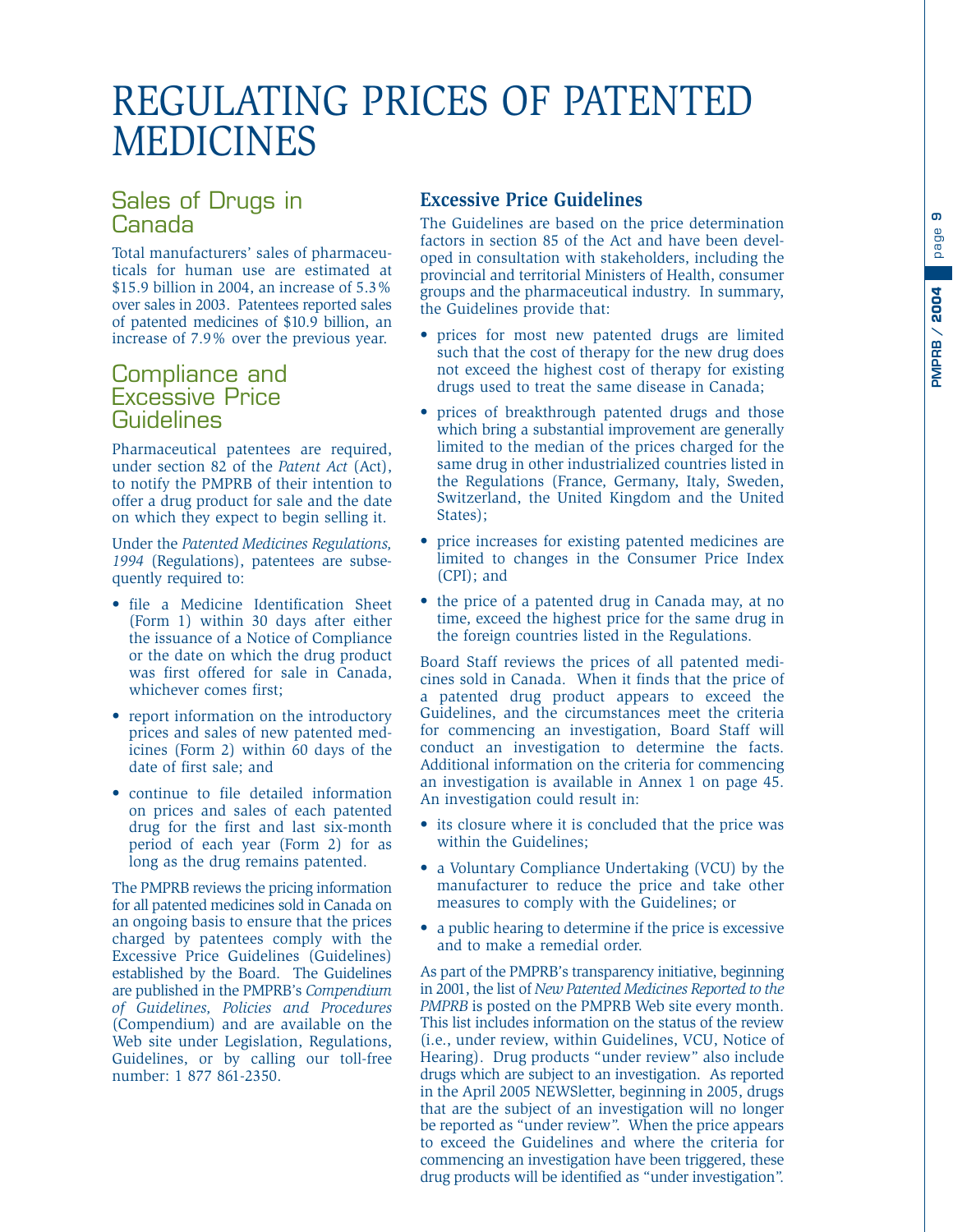#### <span id="page-11-0"></span>**New Active Substances in 2004**

Health Canada reported 17 New Active Substances (NASs) in 2004 but not all were introduced to the market in that year.2 The PMPRB's list of patented NASs in any year may differ from the list of NASs approved by Health Canada's Therapeutic Products Directorate (TPD) for the following reasons:

- the NAS is not patented and therefore not subject to the PMPRB's jurisdiction;
- the NAS may not be on the TPD list because it is being sold under the Special Access Program (SAP) before it receives a Notice of Compliance (NOC); or
- the NAS may have been approved, but is not being sold.

#### Table 1

New Patented Medicines in 2004 (Human) — New Active Substances

#### **New Active Substances Introduced in 2004**

| <b>Brand Name</b>                | <b>Chemical Name</b>                                        | <b>Company</b>                          | # DIN <sub>S</sub>      | <b>ATC Class</b>                   |
|----------------------------------|-------------------------------------------------------------|-----------------------------------------|-------------------------|------------------------------------|
| Alimta                           | pemetrexed disodium                                         | Eli Lilly Canada Inc.                   | $\mathbf{1}$            | L01BA04                            |
| Amevive                          | alefacept                                                   | Biogen Idec Canada Inc.                 | $\mathbf{1}$            | L04AA15                            |
| Avodart                          | dutasteride                                                 | GlaxoSmithKline Inc.                    | $\mathbf{1}$            | G04CB02                            |
| Axert                            | almotriptan malate                                          | Janssen-Ortho Inc.                      | $\overline{2}$          | <b>N02CC05</b>                     |
| <b>Bondronat</b>                 | ibandronate sodium                                          | Hoffmann-La Roche Ltd.                  | $\mathbf{1}$            | M05BA06                            |
| Cetrotide                        | cetrorelix acetate                                          | Serono Canada Inc.                      | $\overline{2}$          | H01CC02                            |
| Ebixa                            | memantine hydrochloride                                     | Lundbeck Canada Inc.                    | $\mathbf{1}$            | <b>N06DX01</b>                     |
| Fortéo                           | teriparatide                                                | Eli Lilly Canada Inc.                   | $\mathbf{1}$            | H05AA02                            |
| Gadovist 1.0                     | gadobutrol                                                  | Berlex Canada Inc.                      | $\mathbf{1}$            | <b>V08CA09</b>                     |
| Gynazole.1                       | butoconazole nitrate                                        | Ferring Inc.                            | $\mathbf{1}$            | G01AF15                            |
| Hextend                          | hetastarch                                                  | Hospira Healthcare Corporation (Canada) | $\mathbf{1}$            | <b>B05AA07</b>                     |
| Humira                           | adalimumab                                                  | Abbott Laboratories Ltd.                | $\mathbf{1}$            | L04AA17                            |
| <b>Iressa</b>                    | gefitinib                                                   | AstraZeneca Canada Inc.                 | $\mathbf{1}$            | L01XX31                            |
| Lantus                           | insulin glargine                                            | Aventis Pharma Inc.                     | $\mathbf{1}$            | A10AE04                            |
| Levitra                          | vardenafil hydrochloride                                    | Bayer Inc.                              | $\mathbf{3}$            | G04BE09                            |
| Multihance                       | gadobenate dimeglumine                                      | Bracco Diagnostics Canada Inc.          | $\mathbf{1}$            | <b>V08CA08</b>                     |
| <b>Neulasta</b>                  | pegfilgrastim                                               | Amgen Canada Inc.                       | $\mathbf{1}$            | L03A <sub>A13</sub>                |
| Pegasys RBV                      | peginterferon alfa-2A<br>+ ribavirin                        | Hoffmann-La Roche Ltd.                  | $\overline{2}$          | J05AB54                            |
| Relpax                           | eletriptan hydrobromide                                     | Pfizer Canada Inc.                      | $\overline{2}$          | <b>N02CC06</b>                     |
| Remodulin                        | treprostinil sodium                                         | Northern Therapeutics Inc.              | $\mathbf{1}$            | <b>B01AC21</b>                     |
| Reyataz                          | atazanavir sulfate                                          | Bristol-Myers Squibb Canada Co.         | 2                       | J05AE                              |
| Vfend                            | voriconazole                                                | Pfizer Canada Inc.                      | $\overline{3}$          | <b>J02AC03</b>                     |
| Viread                           | tenofovir disoproxil fumarate                               | Gilead Sciences Inc.                    | $\mathbf{1}$            | <b>J05AF07</b>                     |
| Zavesca                          | miglustat                                                   | Actelion Pharmaceuticals Canada Inc.    | $\mathbf{1}$            | A16AX06                            |
|                                  | New Active Substances Introduced prior to 2004 <sup>3</sup> |                                         |                         |                                    |
| <b>Brand Name</b><br>Adderall XR | <b>Chemical Name</b><br>mixed salts amphetamine             | <b>Company</b><br>Shire BioChem Inc.    | # DIN <sub>S</sub><br>3 | <b>ATC Class</b><br><b>N06BA01</b> |

2 Annual Drug Submission Performance Report, January-December 2004, Therapeutic Products Directorate, Health Canada.

3 This drug, which was on the market before 2004, came under the PMPRB's jurisdiction in 2004 with the issuance of a patent.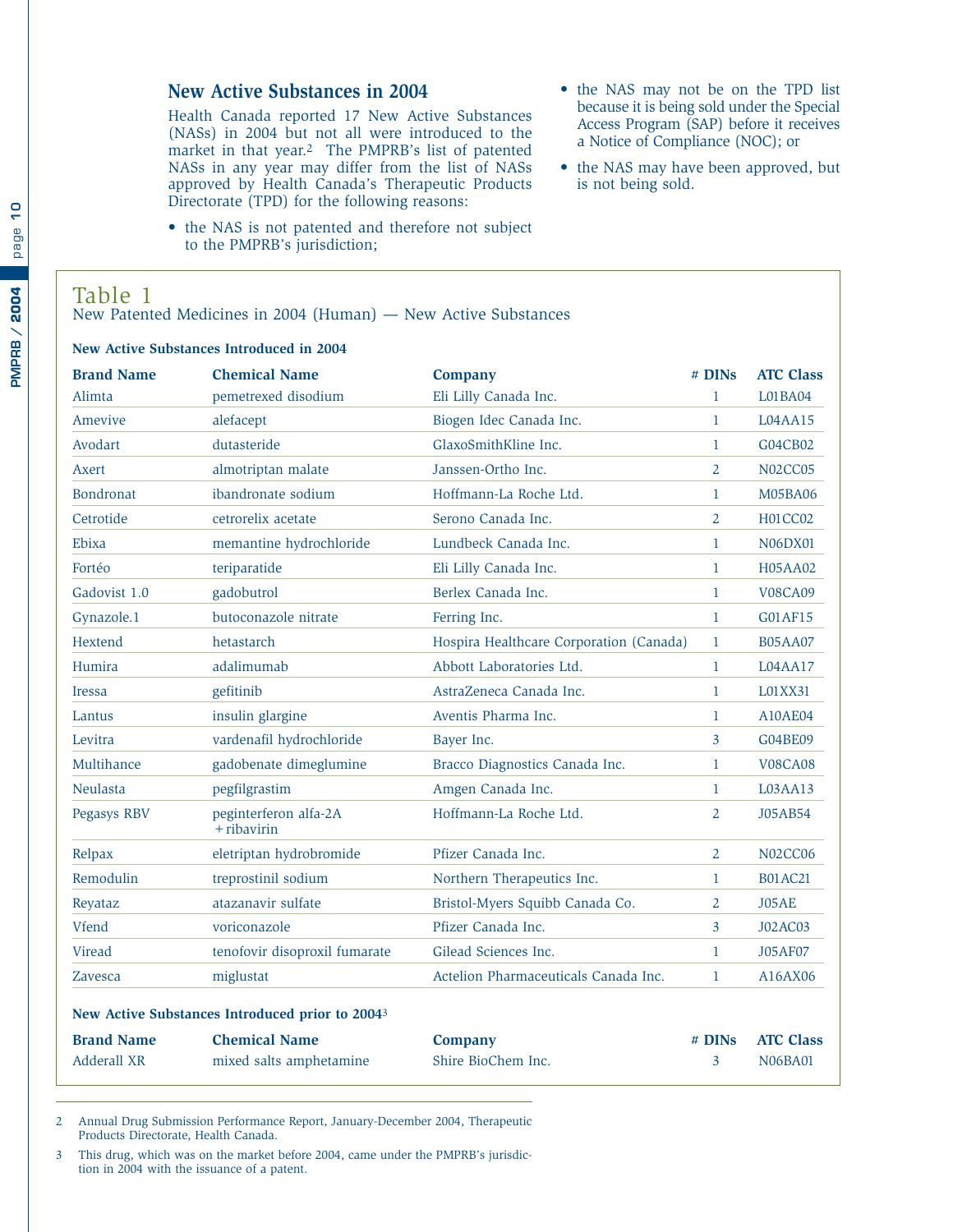<span id="page-12-0"></span>As shown on Table 1, on page 10, and in Figure 1, one of the 25 patented NASs that came under the PMPRB's jurisdiction was sold prior to 2004.

An NAS may include more than one DIN if it is sold in more than one strength or dosage form. The 25 NASs listed for 2004 were marketed as 36 presentations (DINs). Figure 2 provides a breakdown of the patented NASs for human use, by category assigned for price review purposes, over the five-year period 2000 through 2004 inclusive.4

Summary Reports of the price reviews of NASs are posted on the PMPRB Web site when completed.

Since last year's Annual Report, Figures 1 and 2 have been updated to include the NAS Dicetel (pinaverium bromide, Solvay Pharma Inc.) for the year 2000. The manufacturer reported this product to the PMPRB in March 2004 and its price is currently under review.

#### **New Patented Drug Products in 2004**

There were 94 new patented drug products, or DINs, for human use introduced in 2004. Some are one or more strengths of an NAS and others are new presentations of existing medicines.

For purposes of our price review, any patented drug product introduced in Canada, or previously marketed but first patented, between December 1, 2003 and November 30, 2004, is considered a new patented drug product in 2004.5

Six (6.4%) of the 94 new patented DINs were being sold in Canada prior to the issuance of a Canadian patent which brought them under the PMPRB's jurisdiction. These DINs are denoted by a "FPG" (first patent granted) in Annex 2 on page 46. Table 2, on page 12, identifies the number of patented drug products by the year in which they were first sold. The time delay between date of first sale and date of patent grant for these products ranged from several months to two years.

#### Figure 1 New Active Substances, 2000-2004  $\theta$ 5  $10 15 20 25 30 -$ **Patented at Time of Introduction Marketed Prior to First Patent**  $2000^{\text{\tiny R}}$  2001 2002<sup>R</sup> 2003 2004 2004 R=Revised since release of PMPRB 2000 and 2002 Annual Reports Number of NASs **26 16 10 18 14 4 25 15 10 25 24 1 18 15 3**



- Category 1 a new DIN of an existing or comparable dosage form of an existing medicine, usually a new strength of an existing drug (line extension).
- Category 2 the first drug to treat effectively a particular illness or which provides a substantial improvement over existing drug products, often referred to as "breakthrough" or "substantial improvement".
- Category 3 a new drug or new dosage form of an existing medicine that provides moderate, little or no improvement over existing medicines.

For complete definitions of the categories, refer to the *Compendium of Guidelines, Policies and Procedures*, Chapter 3, section 3.

5 Because of the timing of the filing requirements under the *Patented Medicines Regulations* and the manner of calculating benchmark prices, drug products introduced or patented in December are considered to be new patented products in the following year.

<sup>4</sup> For purposes of conducting introductory price reviews, the PMPRB categorizes new drug products as follows: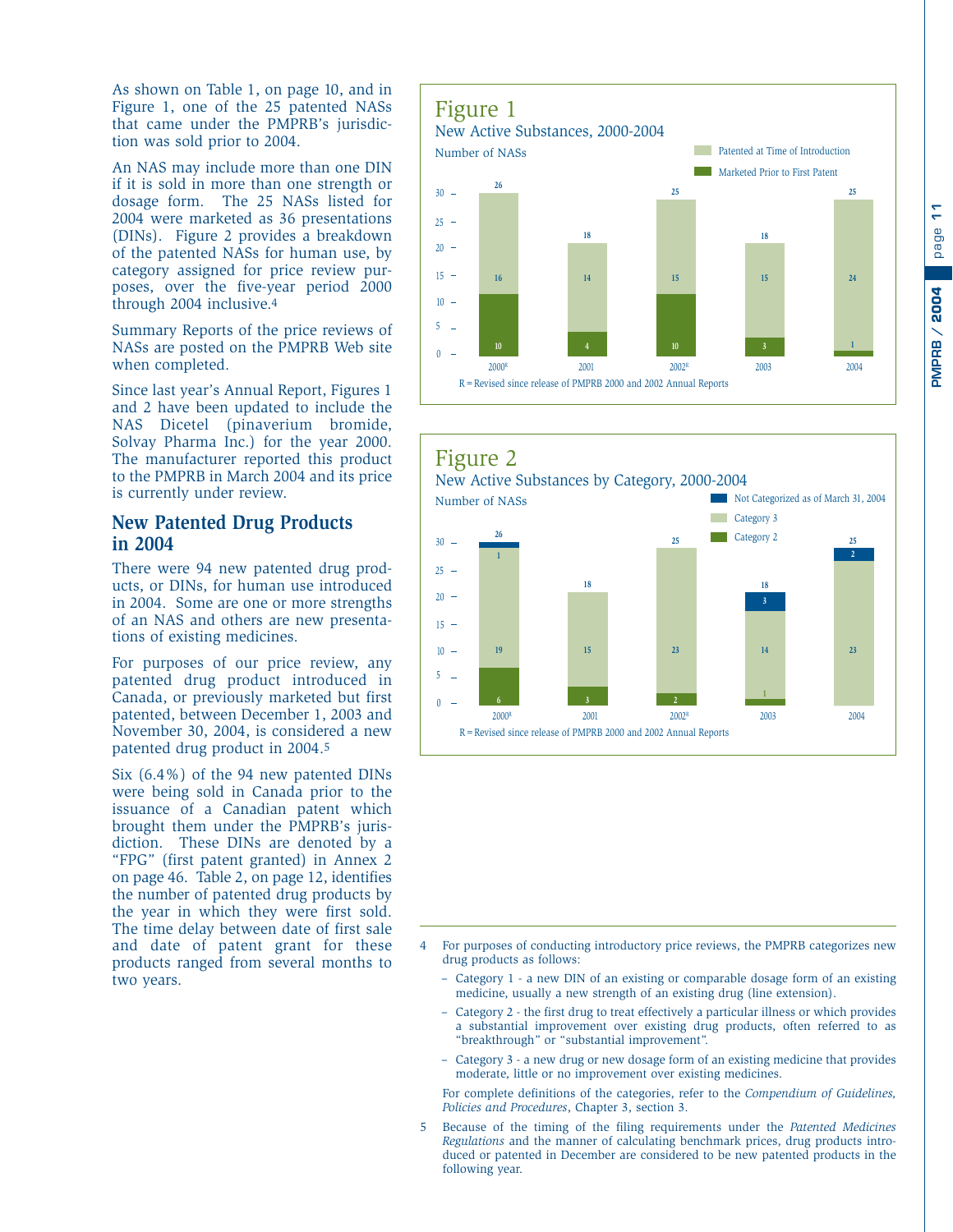<span id="page-13-0"></span>

| Table 2<br>New Patented Drug Products for Human Use<br>in 2004 by Year First Sold |              |  |  |  |
|-----------------------------------------------------------------------------------|--------------|--|--|--|
| <b>Year First Sold</b><br>2004                                                    | # DINs<br>90 |  |  |  |
| 2003                                                                              |              |  |  |  |
| 2002                                                                              | 4            |  |  |  |
| Total                                                                             | 94           |  |  |  |

#### **Price Review of New Patented Drugs for Human Use**

A list of the 94 new patented drug products and their price review status as of March 31, 2005 appears in Annex 2 on page 46. Of the 94 new patented DINs, the prices of 90 had been reviewed. Initially 25 were priced at levels which appeared to be outside the Guidelines and investigations were commenced. At the time of this report, three investigations have been closed – two due to a VCU and the price of one drug product was found to be within the Guidelines, leaving 22 ongoing investigations. For a more detailed explanation of the criteria for commencing an investigation, please refer to Annex 1 on page 45. A total of 68 new patented DINs introduced in 2004 were found to be within the Guidelines.

#### **Price Review of Existing Patented Drugs for Human Use**

For the purpose of this report, existing medicines include all patented drug products that were introduced prior to December 1, 2003. The PMPRB's Guidelines limit the price changes for existing patented drugs to changes in the Consumer Price Index (CPI). In addition, the price of a patented drug cannot exceed the highest price of the same drug product in the countries listed in the Regulations (France, Germany, Italy, Sweden, Switzerland, U.K. and U.S.).

#### Table 3

Patented Drug Products for Human Use Sold in 2004 — Status of Price Review as of March 31, 2005

|                            | <b>New Drugs</b><br><b>Introduced in 2004</b> | <b>Existing Drugs</b> | <b>Total</b> |
|----------------------------|-----------------------------------------------|-----------------------|--------------|
| Total                      | 94                                            | 993                   | 1087         |
| <b>Within Guidelines</b>   | 68                                            | 913                   | 981          |
| <b>Under Review</b>        | 4                                             | 55                    | 59           |
| <b>Under Investigation</b> | 22                                            | 21                    | 43           |
| Notice of Hearing          |                                               | 4                     |              |

A total of 993 existing patented drug products (DINs) for human use were sold during 2004. There were 51 investigations under way at the beginning of the year and, during 2004, investigations were opened into 11 existing patented drug products (DINs) with prices that appeared to be outside the Guidelines. Of the total 62 investigations, 41 were closed leaving 21 investigations into existing drugs ongoing at the end of the year.

At the time of this report:

- the prices of 913 existing DINs (92%) were within the Guidelines;
- 21 DINs were the subject of investigations commenced as a result of pricing in earlier periods (5 are new medicines introduced in 2002, 6 are new medicines introduced in 2003; the remaining 10 are existing medicines – five are from 2003 and five are from 2004);
- 4 DINs, 3 pertaining to Nicoderm and 1 pertaining to Dovobet, were the subject of a hearing under section 83 (see *Quasi-judicial Activities* on page 18); and
- 55 DINs were still under review.

A summary of the review, compliance and investigation status, as of March 31, 2005, of the new and existing patented drug products for human use in 2004 is provided in Table 3.

Last year we reported that the PMPRB had focused on a number of initiatives internally with respect to the Timelines Review Project resulting in a significant reduction in the number of ongoing investigations from 67 at March 31, 2003 to 51 as of March 31, 2004. Work continued on the Timelines Review Project and further initiatives were implemented in 2004 (refer to page 34). The number of investigations has been further reduced to 43 as of March 31, 2005.

 $\frac{a}{1}$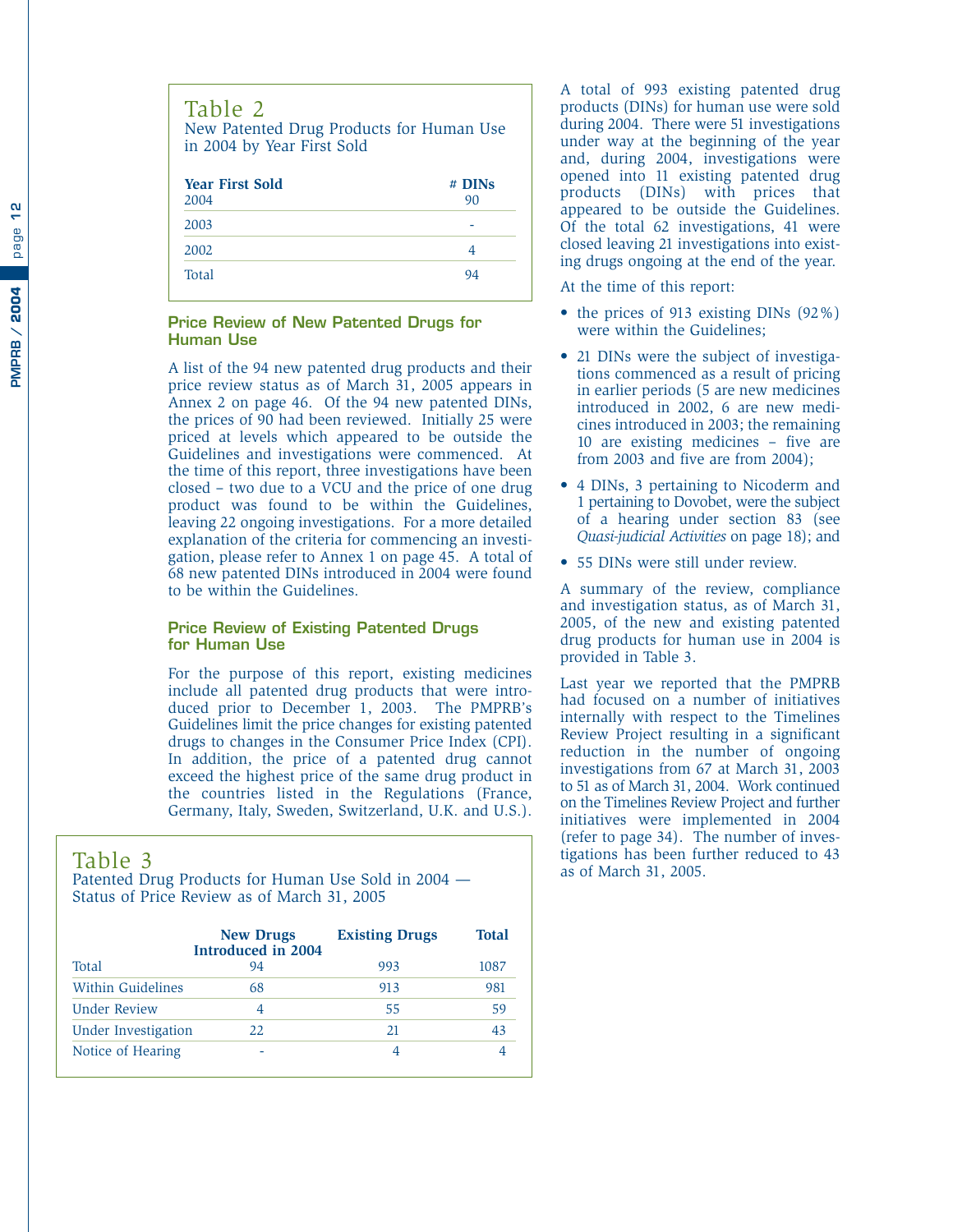#### <span id="page-14-0"></span>**CDR / PMPRB**

The Common Drug Review (CDR) is a single process for reviewing new drugs and providing formulary listing recommendations to participating publicly-funded federal, provincial and territorial (F/P/T) drug benefit plans in Canada. All jurisdictions are participating except Quebec. The CDR reviews new drugs and provides an evidence-based formulary listing recommendation, made by the Canadian Expert Drug Advisory Committee (CEDAC). The drug plans consider the CEDAC recommendation and also their individual plan mandates, priorities and resources when making formulary listing and coverage decisions. More information on CDR and CEDAC is available from the Canadian Coordinating Office of Health Technology Assessment (CCOHTA) Web site (http://www.ccohta.ca).

Table 4 provides information on CDR reviews and on the PMPRB price reviews.

#### Table 4 Review Status

#### **CDR Status\* PMPRB Status CEDAC Recommendation**

| Adderall XR                          | <b>Under Review</b>                                                            |
|--------------------------------------|--------------------------------------------------------------------------------|
| Avodart                              | <b>Within Guidelines</b>                                                       |
| Axert                                | <b>Within Guidelines</b>                                                       |
| Ciprodex                             | Not under PMPRB jurisdiction                                                   |
| Combigan Ophthalmic                  | Within Guidelines                                                              |
| Evra                                 | Voluntary Compliance Undertaking                                               |
| Fabrazyme                            | Not under PMPRB jurisdiction                                                   |
| Forteo                               | <b>Under Review</b>                                                            |
| Gynazole.1                           | <b>Within Guidelines</b>                                                       |
| Humira                               | <b>Within Guidelines</b>                                                       |
| <b>Iressa</b>                        | <b>Within Guidelines</b>                                                       |
| Neulasta                             | <b>Under Review</b>                                                            |
| Pegasys RBV                          | <b>Under Review</b>                                                            |
| Relpax                               | Within Guidelines                                                              |
| Remodulin                            | Within Guidelines                                                              |
| Replagal                             | Not under PMPRB jurisdiction                                                   |
| Reyataz                              | <b>Under Review</b>                                                            |
| Sensipar                             | Not under PMPRB jurisdiction                                                   |
| <b>Teveten Plus</b>                  | Within Guidelines                                                              |
| VFend                                | <b>Within Guidelines</b>                                                       |
| Viread                               | <b>Advance Ruling Certificate</b>                                              |
| <b>Zavesca</b>                       | <b>Within Guidelines</b>                                                       |
| <b>Under Consideration</b>           |                                                                                |
| Aldurazyme                           | Not under PMPRB jurisdiction                                                   |
| Amevive                              | Within Guidelines                                                              |
| Ebixa                                | <b>Within Guidelines</b>                                                       |
| Fabrazyme /<br>Resubmission Dec 2004 | Not under PMPRB jurisdiction                                                   |
| Lantus                               | Within Guidelines                                                              |
| Myfortic                             | Not under PMPRB jurisdiction                                                   |
| Norprolac                            | Not under PMPRB jurisdiction                                                   |
| <b>Strattera</b>                     | <b>Under Review</b>                                                            |
| Telzir                               | <b>Under Review</b>                                                            |
| Yasmin                               | <b>Under Review</b>                                                            |
|                                      | * Information obtained from CDR Submission Status Report as at April 15, 2005, |

CCOHTA Web site.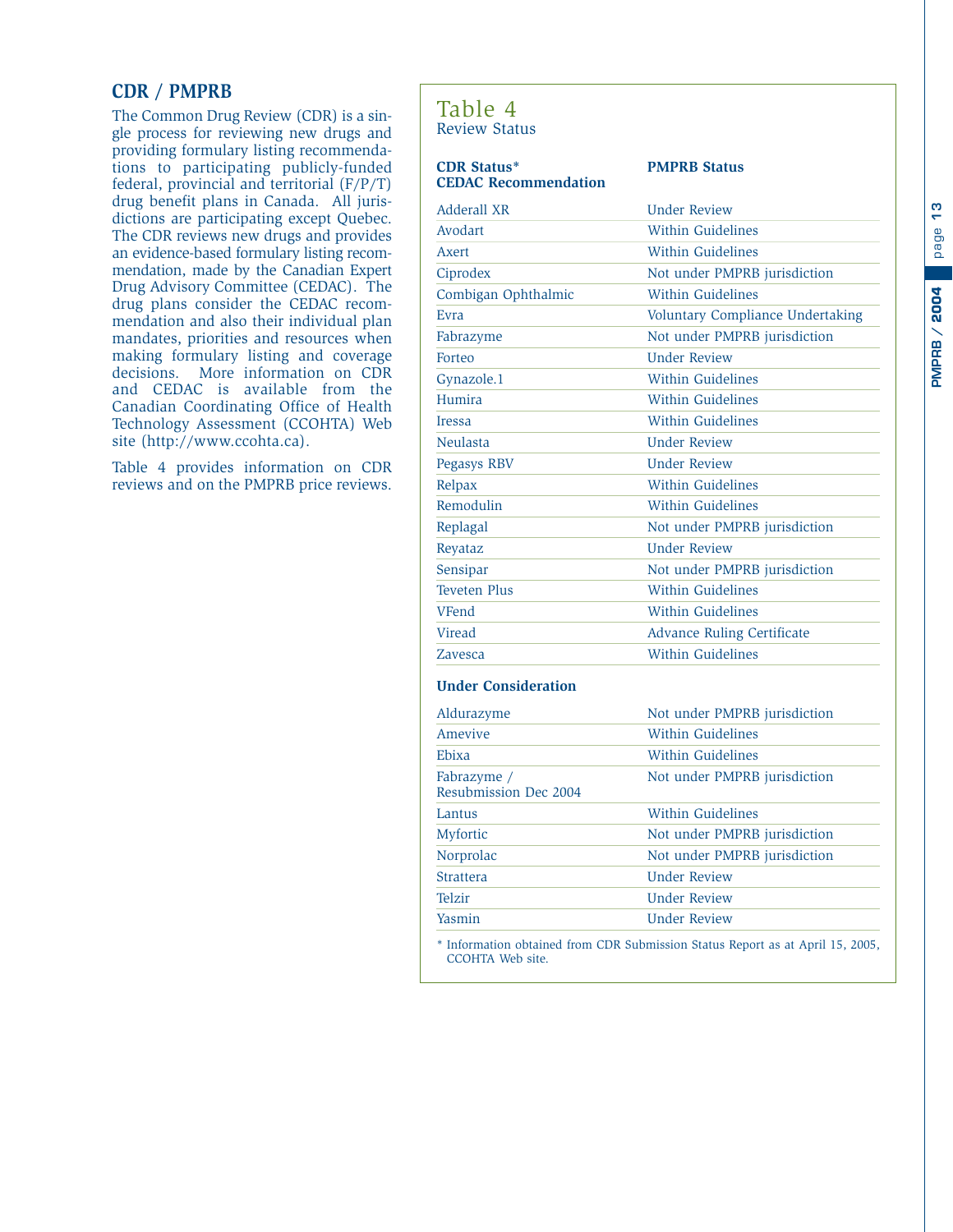#### <span id="page-15-0"></span>**Update of New Patented Drug Products reported in previous Annual Reports**

The following table provides an update as at March 31, 2005 of the new patented medicines, at the DIN level, reported in previous years' Annual Reports.

#### Table 5

Summary of Review Status of New Patented Medicines Reported to the PMPRB in 2002, 2003 and 2004

| New medicines (DINs)<br>reported in Annual Report                        | 2002<br>94                  | 2003<br>70 | 2004<br>94   |
|--------------------------------------------------------------------------|-----------------------------|------------|--------------|
| Failure to file reported<br>after publication of<br><b>Annual Report</b> | $\mathcal{L}$               | 1          |              |
| Total DINs for year                                                      | 96                          | 71         | 94           |
| <b>Under Review</b>                                                      | 0                           | 0          | 4            |
| Within Guidelines                                                        | 87                          | 64         | 66           |
| Under Investigation                                                      | 5                           | 6          | 2.2.         |
| Voluntary Compliance<br>Undertaking (VCU)                                | 1 (Busulfex)<br>1 (Tamiflu) |            | 2 (Paxil CR) |
| Notice of Hearing (NOH)                                                  | 1 (Dovobet)                 |            |              |
| NOH/VCU                                                                  | 1 (Fasturtec)               | $1$ (Evra) |              |

#### **Update of Existing Medicines from the 2003 Annual Report**

In last year's Annual Report, it was reported that of the 974 existing patented drug products for human use sold in 2003, the prices of 41 were still under review. The results of those reviews concluded that 19 had been within the Guidelines; 4 DINs were priced at levels that appeared to exceed the Guidelines and therefore investigations were opened. Eighteen are still under review and included in the total figure of under review reported in Table 3, on page 12.

In its 2003 Report, the PMPRB had also reported that 39 DINs were under investigation. Of those, 34 investigations have been concluded: in 28 cases the prices were ultimately found to be within the Guidelines; and for 6 cases, a Voluntary Compliance Undertaking was approved – Fasturtec, One-Alpha, Tamiflu, Starnoc, Busulfex and Prolastin. (See Voluntary Compliance Undertakings on page 15).

#### **Patented Drugs for Veterinary Use**

In September 2003, the PMPRB decided to implement a full complaints-driven approach for the regulation of patented veterinary drug prices. This decision was communicated to stakeholders in the PMPRB's January 2004 NEWSletter. Since the Regulations do not distinguish between the filing requirements for human drug patentees and veterinary drug patentees, they need to be amended to differentiate between the filing requirements of the two. Proposed amendments to the Regulations for consultation with stakeholders were published in the January 2005 NEWSletter. The deadline for stakeholders' submissions on the proposed amendments to the Regulations was April 15, 2005. The Board will report next steps in this initiative and publish stakeholders' submissions, through its Research Agenda.

For the time being, the complaints-driven approach for regulating the prices of patented veterinary drugs remains in place. Board Staff reviews the prices of new patented medicines only. Existing medicines are subject to review only when a substantiated complaint has been received. No complaints were received in 2004.

In last year's Annual Report it was reported that seven DINs were under review. Five of those have been found to be within the Guidelines and the remaining two, plus the additional one introduced in 2003, are still under review. The summary reports of the price review of veterinary drug products are made available on the PMPRB's Web site under Other Publications; Patented Medicines; Reports on New Patented Drugs for Veterinary Use.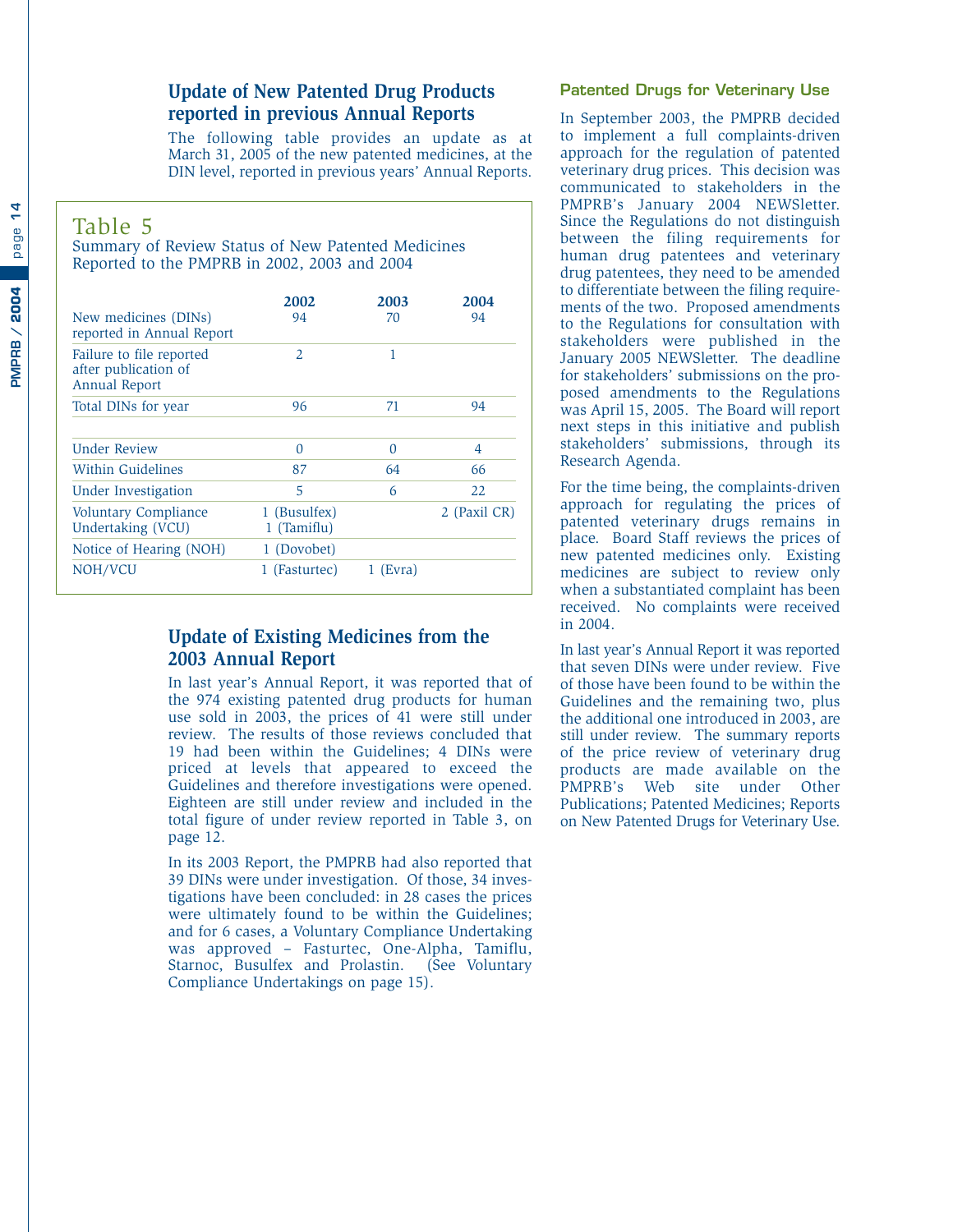#### <span id="page-16-0"></span>Advance Ruling **Certificate**

An Advance Ruling Certificate (ARC) is non-binding and may be issued pursuant to subsection 98(4) of the Patent Act at the request of a patentee when the Board is satisfied that the price or proposed price of the medicine would not exceed the maximum non-excessive price under the PMPRB's Price Guidelines. In accordance with subsection 98(4) of the Act, any review conducted for the purposes of issuing an ARC is based on the material facts available at the time of the review.

#### **Viread, Gilead Sciences, Inc.**

On April 13, 2004, the Board chose, in this case, to publish a Notice and Comment proposing to issue an Advance Ruling Certificate (ARC) with respect to the patented medicine Viread.

Viread is used in the treatment of HIV-1 infection and has been sold in Canada by Gilead Sciences, Inc. since March 2004.

Following negotiations, Gilead and Board Staff agreed that Gilead would propose to sell Viread in Canada at an average price not to exceed \$15.1250 per 300 mg tablet.

Board Staff recommended that it was appropriate for the Board to conclude that it would not have sufficient grounds to make an order under section 83 of the Act with respect to Viread, taking into consideration the factors set out in section 85 of the Act.

The Board received one submission in response to its Notice and Comment from the Canadian Treatment Action Council (CTAC). There were no submissions from the Ministers of Health in the provinces and territories. Gilead and Board Staff filed written submissions in response to the submission from CTAC.

Having considered the submissions of CTAC, Gilead and Board Staff, and based on the facts available at the time, the Chairperson concluded that there would not be sufficient grounds to make an order under section 83 of the Act and that it was in the public interest to issue the ARC with respect to the proposed price of the medicine Viread. The PMPRB will continue to monitor the price of Viread to ensure that it complies with the Board's Guidelines while it remains under the PMPRB's jurisdiction.

The Advance Ruling Certificate and Board Reasons are published on our Web site under Publications; Advance Ruling Certificates; Viread. Copies of submissions filed may be obtained from the Secretary of the Board.

#### Voluntary Compliance Undertakings

Under the Compliance and Enforcement Policy, patentees are given an opportunity to submit a VCU when Board Staff concludes, following an investigation, that the price set forth by the patentee appears to have exceeded the PMPRB's Price Guidelines.

A Voluntary Compliance Undertaking (VCU) is a written undertaking by a patentee to adjust its price to conform with the PMPRB's Excessive Price Guidelines. Detailed information and definitions are available in the Glossary Section of the Report.

Acceptance of a VCU by the Chairperson is an alternative to the commencement of formal proceedings through the issuance of a Notice of Hearing. Under the PMPRB's Compliance and Enforcement Policy, a VCU can also be submitted following the issuance of a Notice of Hearing. A VCU submitted at this point must be approved by the Board.

In 2004, five VCUs were approved for the patented medicines:

- One-Alpha, LEO Pharma Inc.
- Fasturtec, Sanofi-Synthelabo Canada Inc.
- Prolastin, Bayer Inc.
- Starnoc, Servier Canada Inc.
- Busulfex, ESP Pharma Inc.

In February 2005, the Board also accepted a VCU submitted for the patented medicine Evra by Janssen-Ortho Inc. The Chairperson accepted two other VCUs in March 2005, for the patented medicines Paxil CR, submitted by GlaxoSmithKline Inc., and Tamiflu, submitted by Hoffmann-La Roche Limited.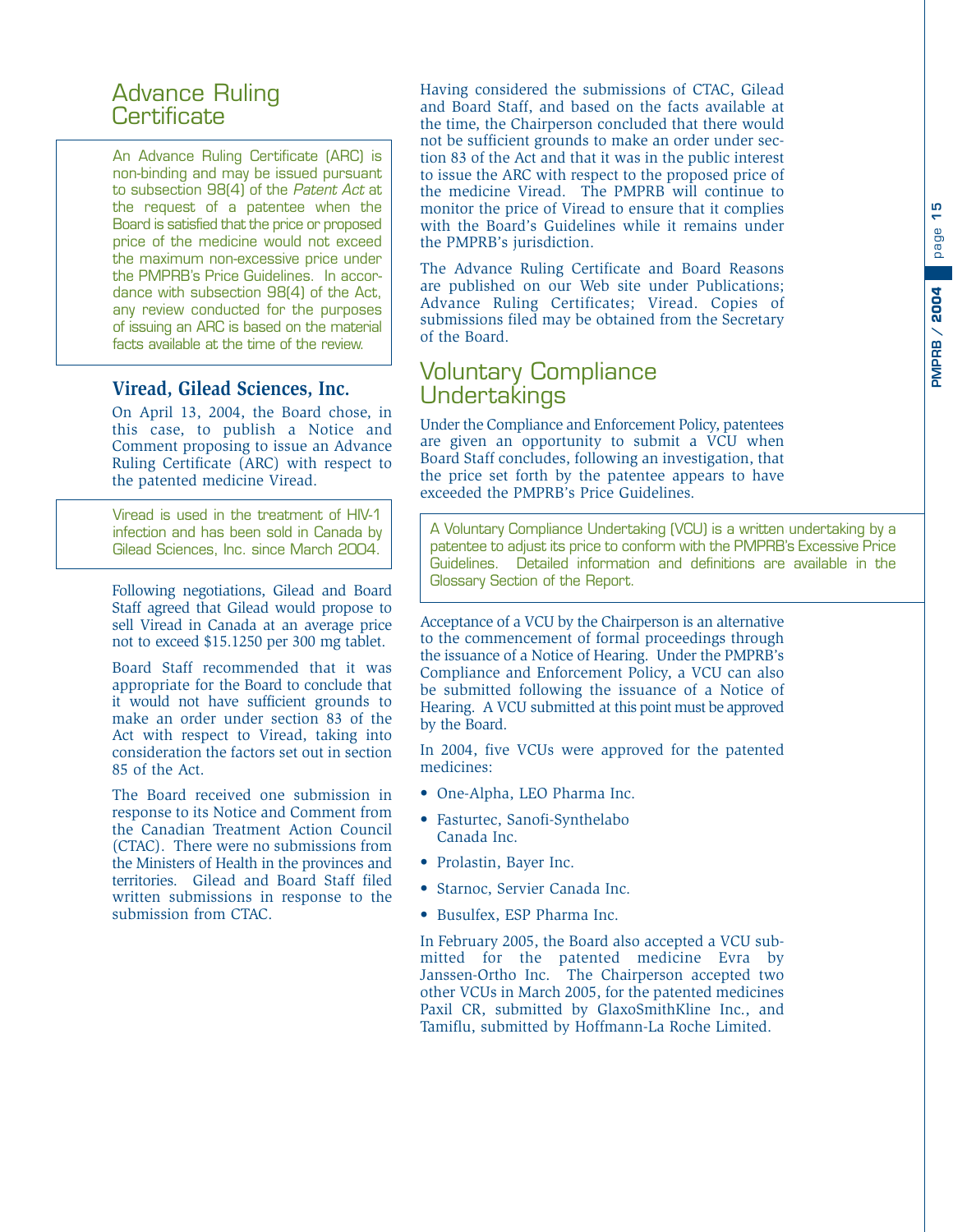#### **One-Alpha, LEO Pharma Inc.**

One-Alpha is indicated for the management of hypocalcaemia, secondary hyperparathyroidism and osteodystrophy in patients with chronic renal failure.

> On May 6, 2004, the Chairperson approved a VCU from LEO Pharma Inc. for the patented drug One-Alpha (alfacalcidol). LEO Pharma began selling One-Alpha in January 2001.

> Under the terms and conditions of the VCU, LEO Pharma reduced the average selling price of One-Alpha so that the average price for 2004 did not exceed the 2004 maximum non-excessive (MNE) price of \$13.3750 per ml. To offset excess revenues received during the period of January 1, 2001 to December 31, 2003, LEO Pharma made a payment to the Government of Canada in the amount of \$23,049.10.

> Further information concerning the VCU from LEO Pharma for One-Alpha was published in our 2003 Annual Report. The VCU is also available on our Web site under Publications; Voluntary Compliance Undertakings.

#### **Fasturtec, Sanofi-Synthelabo Canada Inc.**

Fasturtec is indicated for the treatment and prevention of hyperuricemia in paediatric and adult cancer patients. It is administered intravenously in a hospital setting.

> The Board concluded proceedings commenced on May 20, 2004, in regard to the patented medicine Fasturtec, by accepting a VCU by Sanofi-Synthelabo Canada Inc. (Sanofi). Under the terms of the VCU, Sanofi lowered the price of Fasturtec from \$295.00 per vial to about \$125.00 per vial, effective by July 26, 2004.

> Among other things, the VCU benefited Canadian consumers and the healthcare system by immediately reducing the price of Fasturtec to less than half the average selling price and ensures that no customer in Canada shall pay a price higher than the MNE price in the future. Under the terms of the VCU, the price is within the PMPRB Guidelines and will remain so while it is under the Board's jurisdiction, at least until 2015.

> The terms of the VCU require that the average selling price for 2004 not exceed the MNE price of \$124.7854. Furthermore, Sanofi also offset excess revenues received from May 21, 2002 to December 31, 2003, by providing rebates directly to each of its customers, 28 hospitals that purchased Fasturtec over this period at the higher price.

> In its submission, Board Staff noted that Sanofi intends to maintain a list price for Fasturtec which is substantially higher than the reduced price, despite its undertaking that no customer in Canada would pay a price higher than the reduced price. The Board initiated a review of this issue. Further information on the Board's initiative is available under Policy and Research Initiatives on page 35.

#### **Prolastin, Bayer Inc.**

Prolastin is a drug product derived from human plasma. It is indicated for a rare genetic disorder, specifically, chronic replacement therapy of individuals having congenital deficiency of alpha 1-PI (alpha 1-antitrypsin deficiency) with clinically demonstrable panacinar emphysema.

On July 9, the Chairperson accepted a VCU submitted by Bayer Inc. with respect to the price of the patented drug Prolastin.

The terms of the VCU required that for purposes of the PMPRB's Price Guidelines, the MNE price of Prolastin in 2003 be \$288.00 and the average transaction price of Prolastin in 2003 not exceed \$288.00 per vial.

Bayer also undertook to sell Prolastin in Canada during 2004, 2005 and 2006 at a price that will not exceed the lower of (a) the \$288.00 MNE price in 2003 adjusted for CPI increases in 2004, 2005 and 2006 and (b) the median international prices in those years. In the event that Bayer proposes to increase the price of Prolastin in any succeeding year after 2006 by more than its CPI-adjusted price as determined in accordance with the methodology established in the Guidelines, it further undertook to provide written notification to the PMPRB and satisfactory written evidence in support of the rationale for any such price increase. In light of the particular circumstances of this case, the Chairperson accepted the VCU. The PMPRB reserves its right to commence an investigation in appropriate circumstances pursuant to its Compliance and Enforcement Policy.

#### **Starnoc, Servier Canada Inc.**

Starnoc is indicated for the short-term treatment and symptomatic relief of insomnia in patients who have difficulty falling asleep.

The PMPRB concluded an investigation into the price of the patented drug Starnoc, resulting in a VCU to reduce its price by more than 40%, and to reimburse excess revenues.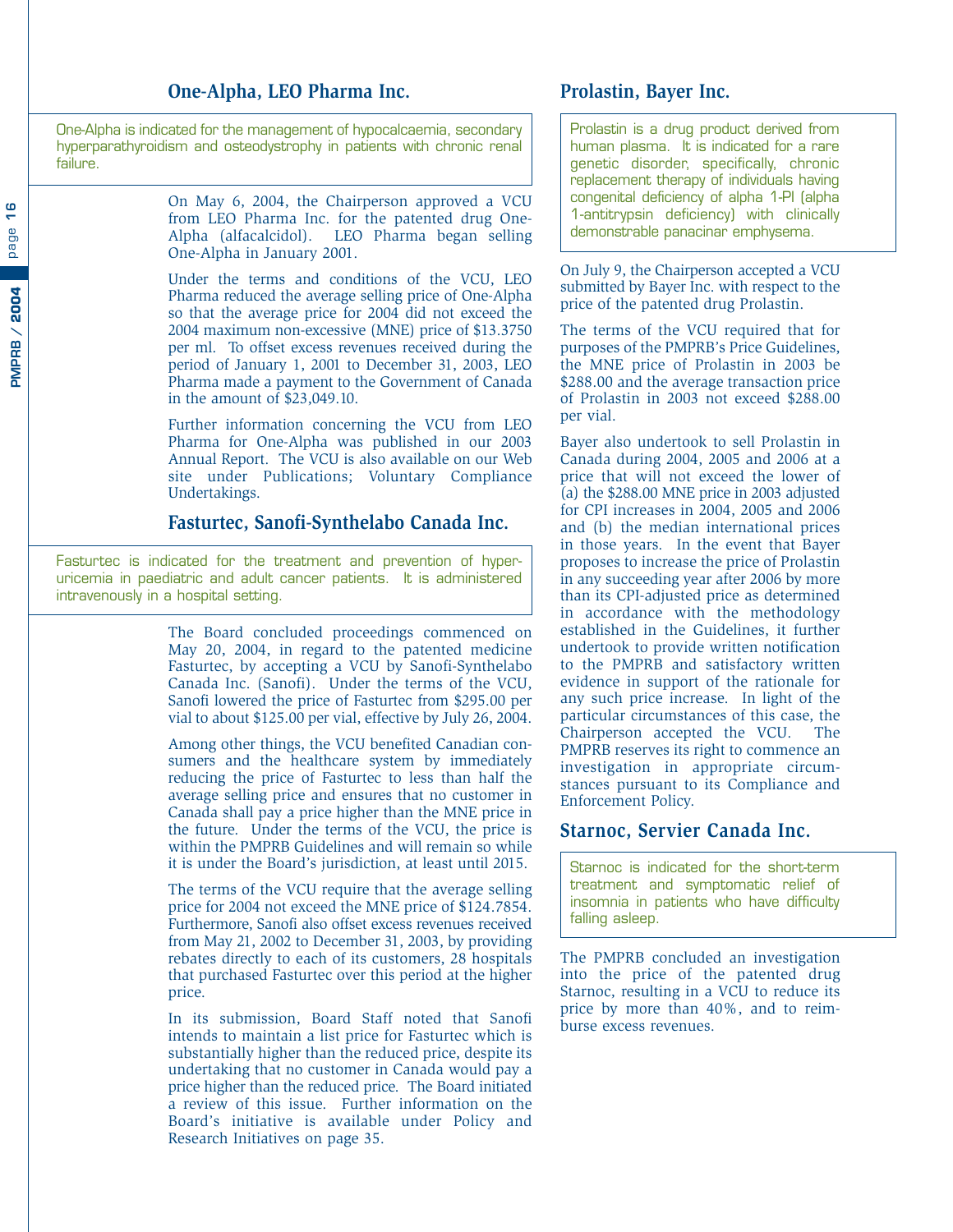On July 15, the Chairperson accepted a VCU submitted by Servier Canada Inc., the terms of which required that for the purposes of the PMPRB's Price Guidelines, the MNE prices of Starnoc 5 mg capsule in Canada for 2000 and 2004 are \$0.4526 and \$0.4964, respectively while the MNE prices of Starnoc 10 mg capsule in Canada for 2000 and 2004 are \$0.6816 and \$0.7475, respectively.

To ensure that the prices of Starnoc in 2004 were within the Guidelines, Servier made a payment of \$739,739.99 to the Government of Canada to offset excess revenues received during the period from January 1, 2004 to June 30, 2004.

To offset the remaining excess revenues of \$3,838,801.86, Servier will maintain the prices of all of its patented medicines at levels below the CPI-adjusted prices until the end of 2005. In the event that any excess revenues have not been offset by the end of December 2005, Servier has undertaken to make a payment to the Government by January 30, 2006 for such amount.

The prices of Starnoc will remain under the PMPRB's jurisdiction until the expiry of the patent in June 2007.

#### **Busulfex, ESP Pharma Inc.**

Busulfex is an antineoplastic agent indicated for use in combination with other chemotherapeutic agents and/or radiotherapy as a conditioning regimen prior to hematopoietic progenitor cell transplantation (HPCT), or bone marrow transplant.

The PMPRB concluded an investigation into the price of the patented drug Busulfex, resulting in a price reduction of over 7%.

On November 16, the Chairperson accepted a VCU by ESP Pharma. The terms of this VCU required that, for the purposes of complying with the PMPRB's Price Guidelines, ESP lower the average transaction price of Busulfex to the 2004 MNE price of \$359.89 per ampoule. To offset excess revenues received, ESP made payments totaling \$150,646.99 to the Government of Canada.

Busulfex has been sold in Canada since April 1999. The patent pertaining to Busulfex was granted in July 2002. Although Busulfex came under the PMPRB's jurisdiction in July 2002, the PMPRB's price review jurisdiction extends retroactively to include pre-grant patent infringement period, which in this instance is April 1999.

The price of Busulfex will remain under the PMPRB's jurisdiction until the expiry of the patent in August 2014.

#### **Evra, Janssen-Ortho Inc.**

Evra is a transdermal contraceptive patch indicated for the prevention of pregnancy in women who elect to use hormonal contraceptives.

On February 21, 2005, the Board concluded proceedings commenced on December 23, 2004, in regard to the patented medicine Evra by accepting a VCU by Janssen-Ortho Inc. Under the terms of the VCU, Janssen-Ortho lowered the price of Evra by approximately 45% to \$4.47 per patch.

To offset excess revenues from past sales of Evra accrued from the date of first sale to June 30, 2004, Janssen-Ortho made a payment to the Government of Canada in the amount of \$1,359,263.67. Finally, the balance of excess revenues remaining, totalling \$1,496,019.02, for the period July 1, 2004 to December 31, 2004, will be offset by reducing the price of one of Janssen-Ortho's patented medicines, Levaquin 5mg/mL and 25mg/mL as of March 1, 2005.

In the event that the full amount of the excess revenues is not offset by December 31, 2005, Janssen-Ortho will offset any remaining excess revenues by making a further payment to the Government of Canada no later than January 31, 2006.

The price of Evra will remain under the PMPRB's jurisdiction until the expiry of the patent in June 2016.

#### **Paxil CR, GlaxoSmithKline Inc.**

Paxil CR provides a controlled-release to the alternative range of presentations of Paxil, an anti-depressant. It is supplied in the form of tablets in two strengths, 12.5 mg tablet and 25 mg tablet.

In order to comply with the PMPRB's Price Guidelines, GlaxoSmithKline (GSK) undertook to reduce the average transaction price of Paxil CR by the end of the January 1 to June 30, 2005 regulatory filing period such that the average transaction price for 2005 does not exceed the 2005 MNE price of \$1.5861 for Paxil CR 12.5 mg and \$1.7019 for Paxil CR 25 mg.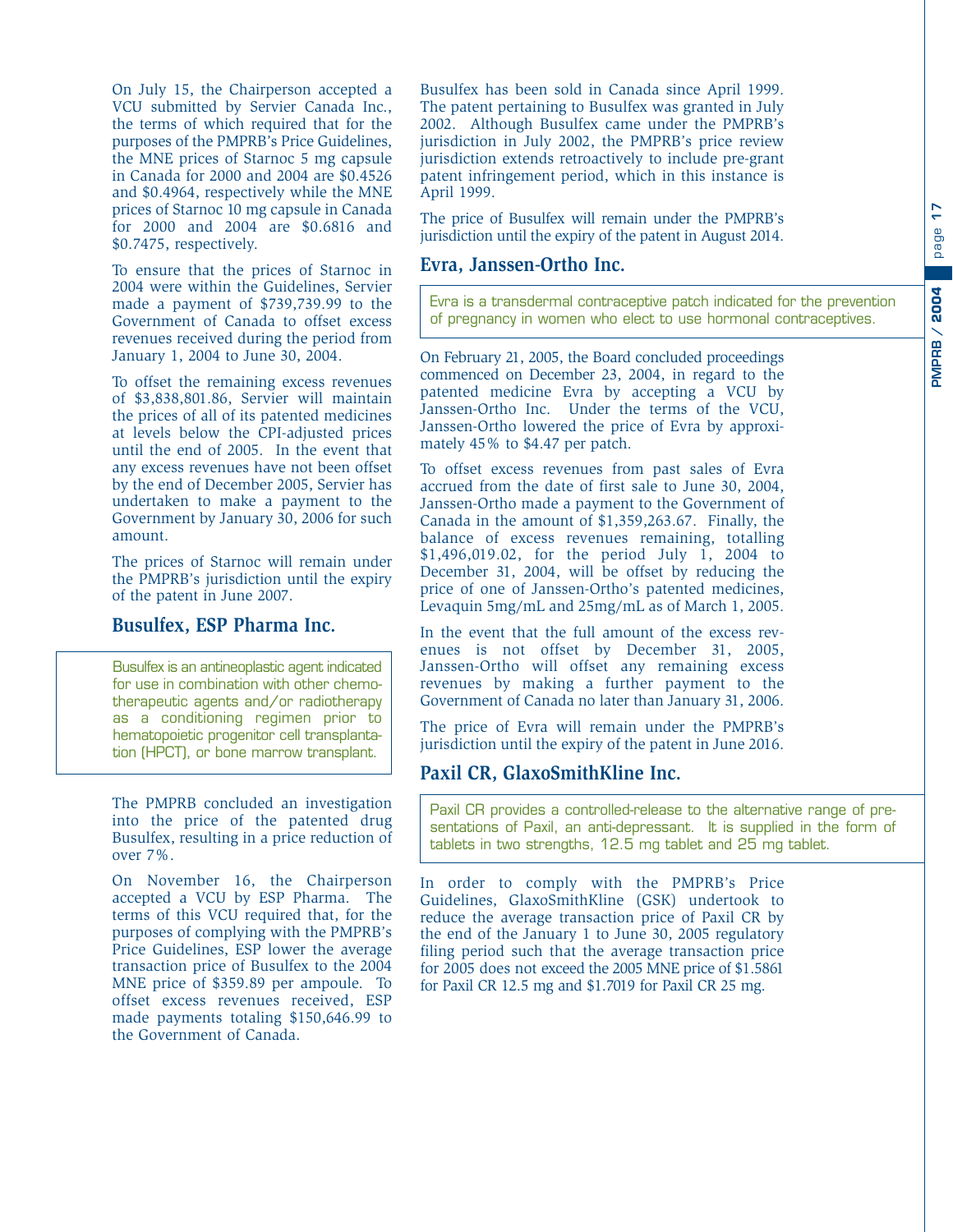<span id="page-19-0"></span>GSK offset excess revenues it received during the period of January 5, 2004 to December 31, 2004 by making a payment to the Government of Canada in the amount of \$310,403.64.

The price of Paxil CR will remain under the PMPRB's jurisdiction until the expiry of the patent in July 2016.

#### **Tamiflu, Hoffmann-La Roche Limited**

Tamiflu is a direct acting antiviral neuraminidase inhibitor.

In order to comply with the PMPRB's Price Guidelines, Hoffmann-La Roche Limited (Roche) agreed that the MNE price of Tamiflu 75 mg capsule was \$3.7695 for the period January to December 2003; \$3.8383 for the period January to December 2004; and is \$3.8917 for the period January to December 2005. Roche undertook to ensure that the average transaction price of Tamiflu 75 mg capsule does not exceed the MNE price of \$3.8917 per capsule for 2005. Also, Roche offset excess revenues received for the reporting periods January 1, 2003 to December 31, 2004 by making a payment to the Government of Canada in the amount of \$442,973.47.

The price of Tamiflu will remain under the PMPRB's jurisdiction until the expiry of the patent in May 2019.

#### Quasi-judicial Activities

**Nicoderm, Hoechst Marion Roussel Canada Inc.**

Nicoderm is a transdermal nicotine patch, indicated as an aid for smoking cessation for the partial relief of nicotine withdrawal symptoms.

> On April 20, 1999, the Board issued a Notice of Hearing to consider whether, under sections 83 and 85 of the *Patent Act*, Nicoderm is being, or has been, sold by Hoechst Marion Roussel Canada Inc. (HMRC) in Canada at a price that, in the opinion of the Board, is excessive and if so, what order, if any, should be made. The matter was reported on in previous Annual Reports and selected issues of the NEWSletter.

> Following the issuance of the Board's decisions in 1999 and 2000 affirming its jurisdiction to conduct a hearing into the price of Nicoderm, HMRC commenced two judicial review applications in the Federal Court of Canada seeking to set aside the Board's decisions. The Federal Court heard the judicial review applications in this matter on May 16-17, 2005. Decisions are pending.

#### **Fasturtec, Sanofi-Synthelabo Canada Inc.**

On June 28, 2004, the Board concluded proceedings commenced in May in regard to the medicine Fasturtec by accepting a Voluntary Compliance Undertaking by Sanofi-Synthelabo Canada Inc. Under the terms of the VCU, Sanofi lowered the price of Fasturtec from \$295.00 per vial to about \$125.00 per vial, effective by July 26, 2004.

Fasturtec is indicated for the treatment and prevention of hyperuricemia in paediatric and adult cancer patients. It is administered intravenously in a hospital setting.

Details on this matter appear in the Voluntary Compliance Undertaking section of this report on page 16.

#### **Dovobet, LEO Pharma Inc.**

Dovobet is indicated for the topical treatment of active lesions of psoriasis vulgaris in adult patients.

The Board issued a Notice of Hearing on November 29, 2004 in the matter of LEO Pharma Inc. and the price of the patented medicine Dovobet. The purpose of the hearing is to determine whether, under sections 83 and 85 of the *Patent Act*, LEO Pharma Inc. is selling or has sold the medicine known as Dovobet in any market in Canada at a price that, in the Board's opinion, is or was excessive; and, if so, what order, if any, should be made.

The Board held a pre-hearing conference on January 19, 2005 and three days of hearing in March. The Board resumes sitting on the merits of this case in September.

#### **Evra, Janssen-Ortho Inc.**

Evra is a transdermal contraceptive patch indicated for the prevention of pregnancy in women who elect to use hormonal contraceptives.

On December 23, 2004, the Board issued a Notice of Hearing in the matter of Janssen-Ortho Inc. and the price of the patented medicine Evra. On February 21, 2005, the Board approved a VCU to reduce the price of Evra.

The terms of the VCU required Janssen-Ortho to lower the price of Evra by 45% to \$4.47 per patch, to make a payment to the Government of Canada and to lower the price of another of its patented medicines, Levaquin, in order to offset excess revenues from past sales of Evra.

Details on this matter appear in the Voluntary Compliance Undertaking section of this report on page 17.

 $\infty$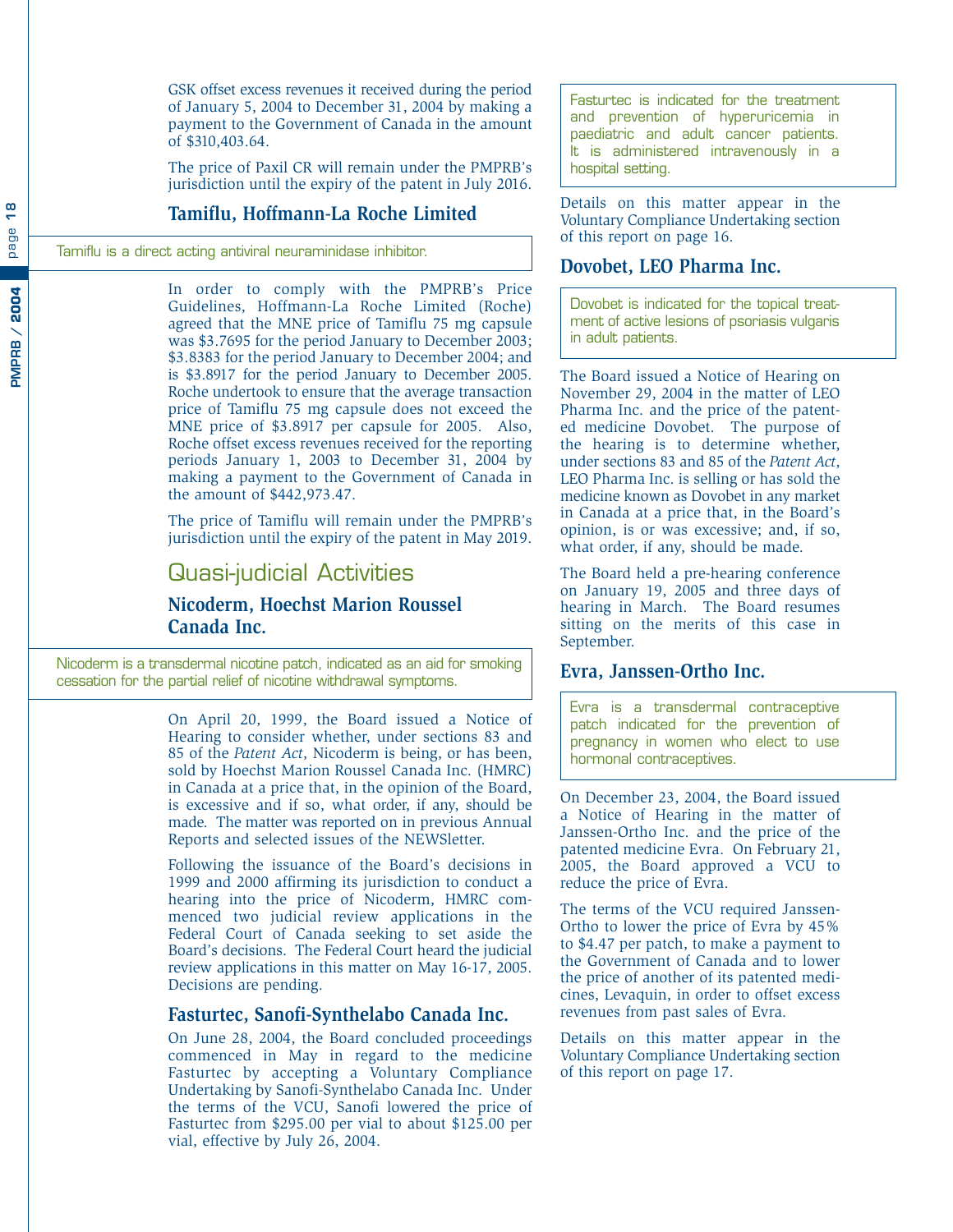## <span id="page-20-0"></span>REPORTING INFORMATION ON KEY PHARMACEUTICAL TRENDS

This section of the Annual Report has been re-organized and new tables and figures have been added. It is hoped that the more in-depth analysis of the key indices will assist the readers in better understanding the current context. These changes are very much in line with the reporting mandate of the PMPRB to contribute to informed decisions and policy making by reporting, among others, on pharmaceutical trends.

#### Trends in Sales

Pharmaceutical sales rose to \$15.9 billion in 2004, a 5.3% increase over 2003 sales.6 This rate of growth is markedly less than the 15.2% recorded in the previous year, and was in fact the lowest rate seen since 1996. Table 6 gives the estimated amount of total manufacturers' sales of drugs in Canada for the years 1990 through 2004.

**Sales and Price:** Rising levels of drug sales do not as such imply rising drug prices, or the reverse.7 Several other factors – affecting the volume and composition of drug utilization – can produce high rates of sales growth even where drug prices are falling on average. These include:8

- changes in total population;
- changes in the demographic composition of the population (e.g., movement in age-distribution towards older persons with more health problems);
- increased incidence (within particular demographic groups) of health problems calling for drug therapy;
- changes in the prescribing habits of physicians (e.g., shifts away from older, less expensive drugs to newer, more expensive medications treating the same condition, possibly more effectively);

#### Table 6

Manufacturers' Sales of All Drugs and Patented Drugs for Human and Veterinary Use, 1990-1998; and Human Use, 1999-2004

| <b>Year</b> |                              | <b>Total</b>          | <b>Patented</b>              |                       | <b>Patented Drugs</b>     |
|-------------|------------------------------|-----------------------|------------------------------|-----------------------|---------------------------|
|             | <b>Sales</b><br>(\$billions) | <b>Change</b><br>(% ) | <b>Sales</b><br>(\$billions) | <b>Change</b><br>(% ) | as Percentage<br>of Total |
| 2004        | 15.9                         | 5.3                   | 10.9                         | 7.9                   | 68.6                      |
| 2003R       | 15.1                         | 15.2                  | 10.1                         | 14.8                  | 66.9                      |
| 2002        | 13.1                         | 13.9                  | 8.8                          | 17.3                  | 67.4                      |
| 2001        | 11.5                         | 15.0                  | 7.5                          | 18.9                  | 65.0                      |
| 2000        | 10.0                         | 12.4                  | 6.3                          | 16.7                  | 63.0                      |
| 1999        | 8.9                          | 16.8                  | 5.4                          | 27.0                  | 61.0                      |
| 1998        | 7.8                          | 11.4                  | 4.3                          | 18.9                  | 55.1                      |
| 1997        | 7.0                          | 7.0                   | 3.7                          | 22.6                  | 52.3                      |
| 1996        | 6.6                          | 10.0                  | 3.0                          | 12.8                  | 45.0                      |
| 1995        | 6.0                          | 1.7                   | 2.6                          | 10.8                  | 43.9                      |
| 1994        | 5.9                          | 9.3                   | 2.4                          | $-2.1$                | 40.7                      |
| 1993        | 5.4                          | 12.5                  | 2.4                          | 9.4                   | 44.4                      |
| 1992        | 4.8                          | 9.1                   | 2.2                          | 14.0                  | 43.8                      |
| 1991        | 4.4                          | 18.9                  | 2.0                          | 13.1                  | 43.2                      |
| 1990        | 3.7                          |                       | 1.7                          |                       | 43.2                      |

Source: PMPRB and IMS Health

R=Revised since release of *PMPRB 2003 Annual Report*

- greater use of drug therapy rather than other treatments (e.g., instead of surgery);
- use of innovative drug therapies to treat conditions where no effective treatment existed previously; and,
- greater propensity on the part of physicians and patients (e.g., in response to new medical findings) to use drugs to treat conditions not previously considered problematic.

<sup>6</sup> Beginning with the year 1999, the calculation of manufacturers' sales of all drugs and patented drugs includes the sales of drug products for human use only.

<sup>7</sup> Previous Annual Reports have produced statistical evidence of little change in patented drug prices while sales growth among patented drugs was 15% or more.

<sup>8</sup> Studies conducted by the PMPRB of public pharmaceutical insurance plans indicate that increased utilization of existing and new drugs accounts for most of the recent growth in expenditures. PMPRB, *Provincial Drug Plan Overview Report: Pharmaceutical Trends, 1995/96 -1999/00*, September 2001.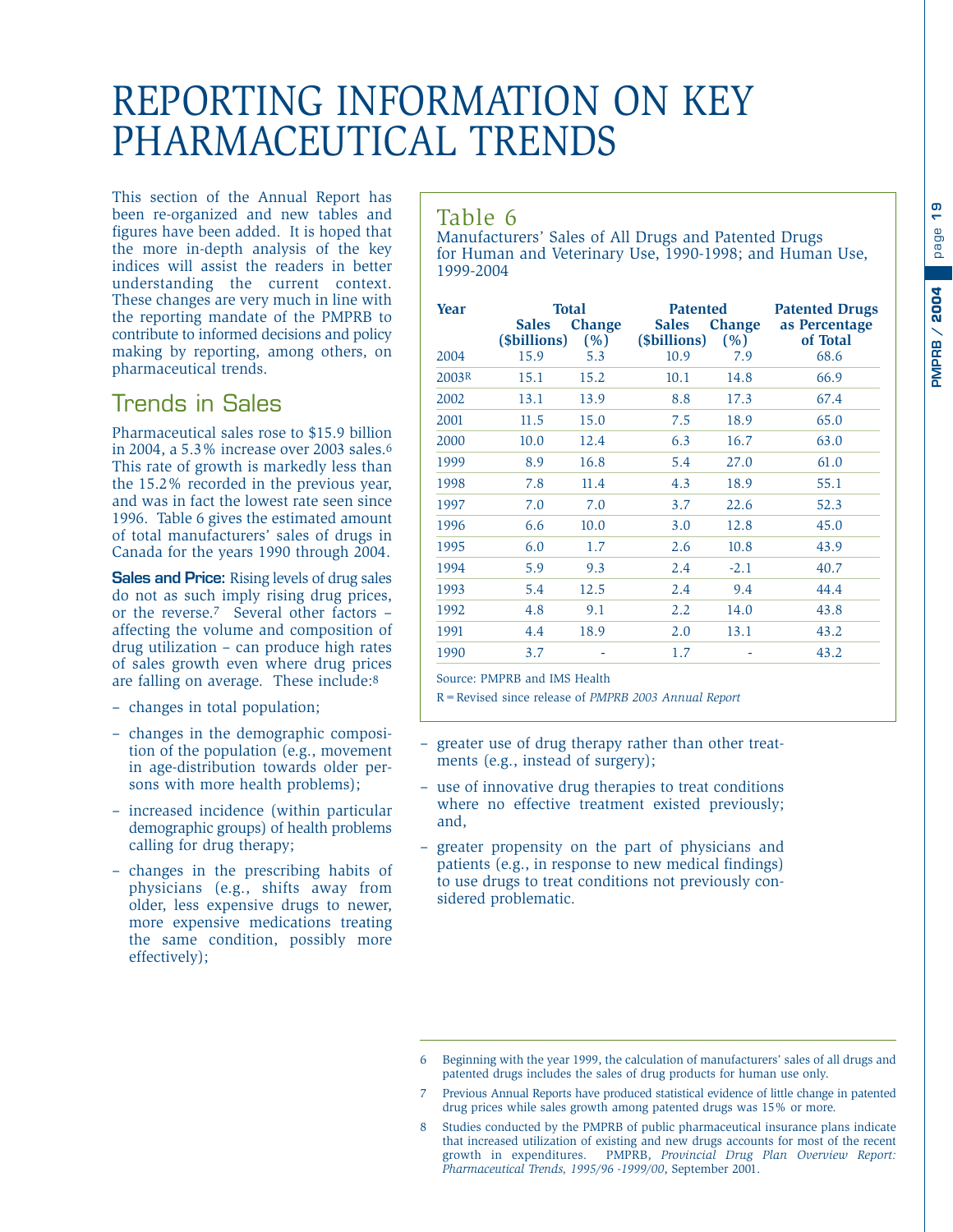ဥ **PMPRB / 2004** page **20** page PMPRB / 2004 <span id="page-21-0"></span>**The Composition of Manufacturers' Sales:** The PMPRB estimates total manufacturers' sales by summing sales of patented, non-patented brand name and generic drugs. For this purpose, a "patented drug" is any product currently subject to PMPRB price review. A "non-patented brand name drug" is a product sold by a current patentee (that is, a manufacturer currently selling one or more products subject to PMPRB price review) that is not itself currently patented (either because a patent is pending, all patents applicable to the product have expired or because the product was never patented).

Patentees are required, under the *Patented Medicines Regulations*, to report their total sales of drugs in Canada, both patented and non-patented, to the PMPRB. Patentees are also required to submit detailed information, by product and class of purchaser, on their sales of currently patented drugs. This information allows the PMPRB to directly calculate sales of patented drugs for each patentee, and to infer the amount of each patentee's total drug sales attributable to non-patented drugs. To complete its calculations, the PMPRB obtains estimates of generic sales by members of the Canadian Generic Pharmaceutical Association (CGPA) from IMS Health.9

Returning to Table 6, on page 19, sales of patented drugs rose to \$10.9 billion in 2004, an increase of 7.9% over the corresponding 2003 value. This was the smallest rate of increase seen since 1994. Patented drugs accounted for 68.6% of total drug sales in 2004, slightly more than in the previous year. The share of patented drugs in total manufacturers' sales has risen markedly since the mid-1990s, when patented drugs accounted for less than half of total sales.



Figure 3 provides further information on the composition of manufacturers' sales. The decline in the relative importance of non-patented brand name drugs is particularly remarkable. In 1995 non-patented brand name drugs accounted for nearly half of the total drug sales. With almost no growth in this component of sales, the non-patented brand name share has declined steadily since then, reaching 18.9% in 2004. In contrast, the share of generic products has risen over the same period, standing at 10.0% in 1995 and 12.5% in 2004. Generic sales have more than tripled over this period, from \$0.6 billion to \$2.0 billion.

Why the dramatic decline in the growth of patented drug sales in 2004? Several leading products went off patent in 2004, while other patented products have continued to lose market-share to non-patented competitors. Product withdrawals (mostly restricted to the second half of 2004) also contributed, albeit in a relatively small way, to the decline in sales growth.

There are also longer-term factors at work here. Throughout the 1990s growth in sales of patented drugs was largely driven by a succession of new, high-selling "blockbuster" products. Since the beginning of the current decade, the pharmaceutical industry has not introduced new "blockbusters" to market in sufficient numbers to sustain the high rates of growth seen in the 1990s. Products introduced since 2000 have contributed much less in the way of additional sales than did the new products of the late 1990s, both in absolute terms and relative to the sales base (which, in the case of patented drugs, is now more than twice what it was in 1999). Slowing of the growth of patented medicine sales was masked in the first few years of this decade by the still-growing sales of "blockbuster" products introduced in the late 1990s.

**Sales by Therapeutic Class:** For purposes of price review, the PMPRB classifies drugs using the World Health Organization's (WHO) Anatomical Therapeutic Chemical (ATC) classification system. This is a hierarchical system that classifies drugs according to their principle therapeutic uses and chemical composition. At its highest level, Level I, the ATC system classifies drugs according to the aspect of human anatomy with which they are principally associated.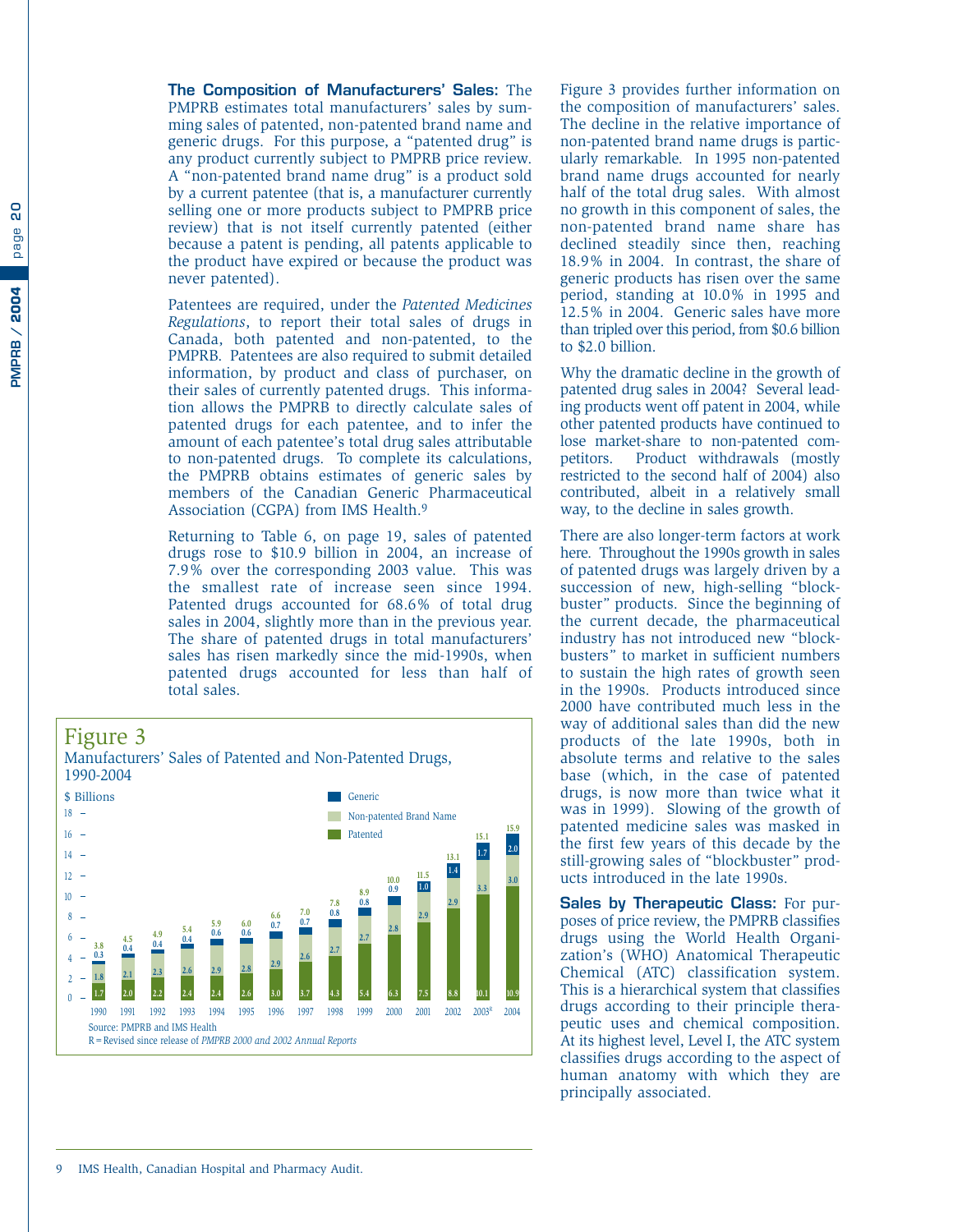<span id="page-22-0"></span>Table 7 breaks out the manufacturers' sales of patented drugs in Canada in 2004 by major therapeutic class, defined by the set of Level I ATC classes.10 The table lists the 2004 sales for each class, the share of overall sales this represents and the rate of increase/decrease in sales relative to 2003 sales. The last column in this table gives the ratio of each class' sales increase to the overall increase in sales of patented drugs, that is, each class' "contribution" to the increase in overall sales. The values in this column thus indicate which classes were the primary drivers of overall sales growth. In 2004 these primary drivers included:

- antineoplastics and immunomodulating agents (accounting for 27.2% of the increase in overall sales of patented drugs);
- drugs related to the cardiovascular system, such as lipid-reducing agents and drugs treating hypertension (22.8%);
- drugs related to blood and blood forming organs (12.7%); and
- general antiinfectives and antiparasitic products (8.1%).

These four classes accounted for almost three quarters of the growth in manufacturers' sales between 2003 and 2004. Cardiovascular drugs have been a leading driver of sales growth for many years. The leading contribution of antineoplastics and immunomodulating agents (for the most part drugs used in chemotherapy) is unprecedented. Note as well that several therapeutic classes that have emerged as major drivers in past years, such as drugs related to the alimentary tract and metabolism, the nervous system and the respiratory system, contributed little to sales growth in 2004.

#### Table 7

Manufacturers' Sales of Patented Drugs by Major Therapeutic Class, 2004

| <b>ATC</b><br><b>Main Group</b>                                              | <b>Sales</b> | <b>Share of</b><br>Total |        | Growth from<br>2003 to 2004 | <b>Contribution</b><br>to Total<br><b>Expenditure</b><br>Growth |
|------------------------------------------------------------------------------|--------------|--------------------------|--------|-----------------------------|-----------------------------------------------------------------|
|                                                                              | \$M\$        | $\frac{0}{0}$            | \$M\$  | $\frac{0}{0}$               | $\frac{0}{0}$                                                   |
| A: Alimentary<br>tract and<br>Metabolism                                     | 1383.2       | 12.7                     | 26.4   | 1.9                         | 3.3                                                             |
| B: Blood and Blood<br>Forming Organs                                         | 706.3        | 6.5                      | 101.7  | 16.8                        | 12.7                                                            |
| C: Cardiovascular<br>System                                                  | 2726.9       | 25.0                     | 182.1  | 7.2                         | 22.8                                                            |
| D: Dermatologicals                                                           | 90.5         | 0.83                     | 15.2   | 20.2                        | 1.9                                                             |
| G: Genito-urinary<br>System and<br><b>Sex Hormones</b>                       | 344.6        | 3.2                      | 28.9   | 9.2                         | 3.6                                                             |
| H: Systemic<br>Hormonal<br>Preparations,<br><b>Excluding Sex</b><br>Hormones | 85.1         | 0.78                     | $-5.0$ | $-5.5$                      | $-0.6$                                                          |
| J: General<br>Antiinfectives for<br>Systemic use; and                        | 1147.2       | 10.5                     | 64.7   | 6.0                         | 8.1                                                             |
| P: Antiparasitic<br>Products <sup>11</sup>                                   |              |                          |        |                             |                                                                 |
| L: Antineoplastics<br>and Immuno-<br>modulating Agents                       | 1052.7       | 9.6                      | 217.5  | 26.0                        | 27.2                                                            |
| M: Musculo-<br>skeletal System                                               | 764.3        | 7.0                      | 60.6   | 8.6                         | 7.6                                                             |
| N: Nervous System                                                            | 1771.0       | 16.2                     | 36.3   | 2.1                         | 4.5                                                             |
| R: Respiratory<br>System                                                     | 679.2        | 6.2                      | 61.3   | 9.9                         | 7.7                                                             |
| S: Sensory Organs                                                            | 123.9        | 1.14                     | 11.6   | 10.3                        | 1.5                                                             |
| V: Various                                                                   | 36.0         | 0.33                     | $-1.3$ | $-3.5$                      | $-0.2$                                                          |
| <b>Total</b>                                                                 | 10911.0      | $100.0*$                 | 800.0  | 7.9                         | $100.0*$                                                        |
| <b>Source: PMPRB</b>                                                         |              |                          |        |                             |                                                                 |

\* The percentage may not equal 100 due to rounding.

<sup>10</sup> It should be noted that shares of sales by ATC group for all drugs in Canada may differ from shares obtained for patented drugs.

<sup>11</sup> These groups have been combined for reasons of confidentiality.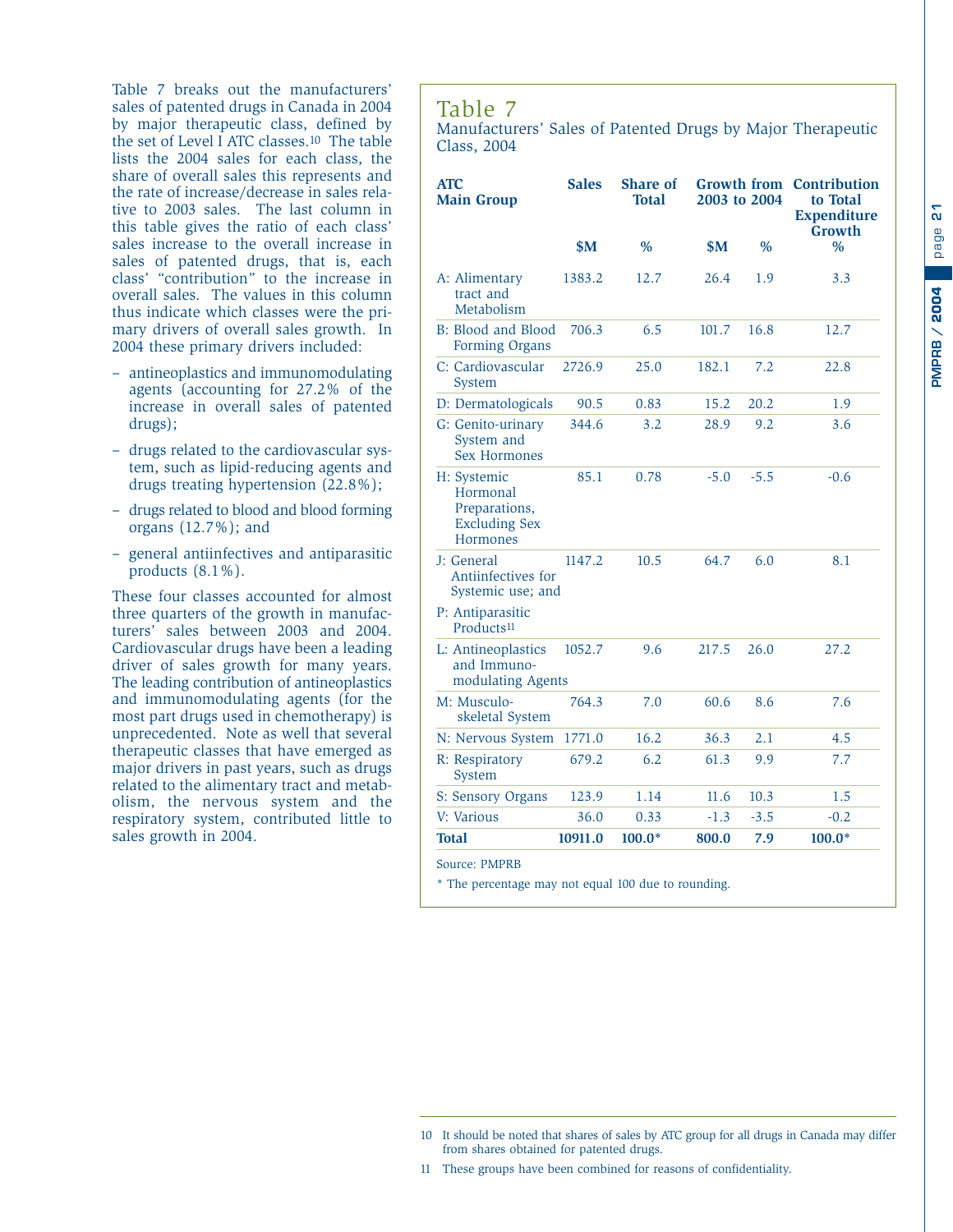#### <span id="page-23-0"></span>Price Trends

The PMPRB maintains the Patented Medicine Price Index (PMPI) to monitor trends in prices of patented drugs. The PMPI measures average year-over-year changes in the ex-factory prices of patented drug products sold in Canada. It is updated annually using price and sales information reported by patentees.12

Figure 4 provides year-over-year changes in the PMPI for the years 1988 through 2004. As measured by the PMPI, manufacturers' prices of patented drugs fell on average by 0.2% in 2004. This result continues a pattern of declines and near-negligible increases that began in 1993. As in previous years, the price stability observed in 2004 was broadly based, with a majority of patented drug prices exhibiting little or no change. **Comparison of PMPI and CPI:** The *Patent Act* provides that, among other factors, the PMPRB shall consider changes in the Consumer Price Index (CPI) in determining whether the price of a patented drug is excessive. Figure 5 plots year-over-year rates of change in the PMPI against corresponding changes in the CPI. General price inflation, as measured by the CPI, has exceeded the average increase in patented drug prices almost every year since 1988.13 This occurred again in 2004, with CPI-inflation exceeding the rate of PMPI change by approximately 2.1%14, although the PMPI-CPI gap narrowed considerably between 2003 and 2004.



Figure 5 Year-over-Year Changes in the PMPI and CPI, 1988-2004 -3  $-2 -$ -1  $0 -$ 1  $2 3 4 5 6 -$ PMPI CPI 1988 1989 1990 1991 1992 1993 1994 1995 1996 1997 1998 1999 2000 2001 2002 2003 2004 Source: PMPRB Percentage 1.7 2.0 2.2 2.4 2.4 2.6 3.0 3.7 4.3 5.4 6.3 **1.9 -0.2**

- 12 See the PMPRB's *A description of the Laspeyres methodology used to construct the Patented Medicine Price Index (PMPI)*, March 1997, revised June 2000, for a detailed explanation of the PMPI. The PMPI measures the overall change in the prices of existing patented drug products, and is constructed by taking a salesweighted average of rates of price change at the level of individual products. It is not designed to measure the effects of changes in the quantities of drugs consumed or substitution among drugs (for example, the use of newer drugs in place of older, possibly less costly drugs) on sales. As of the 1999 Annual Report, the PMPI encompasses prices of patented drugs for human use only.
- 13 1992 is the only year in which the PMPI rose at a faster rate than the CPI. To facilitate and encourage compliance by patentees, the PMPRB's CPIadjusted methodology uses the forecast rate of CPI inflation published by the Department of Finance. The forecast CPI inflation rate for 1992 had been 3.2%, but the actual rate was 1.5%. For a full explanation of the CPI-adjusted methodology, please refer to Schedule 4 of the PMPRB's *Compendium of Guidelines, Policies and Procedures*.
- 14 Statistics Canada, CANSIM, Series V735319. For 2004 as a whole, consumers paid an average of 1.9% more than they did in 2003 for the goods and services included in the CPI basket. This was a smaller increase than the 2.8% annual average rise measured in 2003. According to Statistics Canada the main contributors to this slowdown were automotive vehicle insurance premiums, natural gas, cigarettes, computer equipment and supplies and purchase and leasing of automotive vehicles.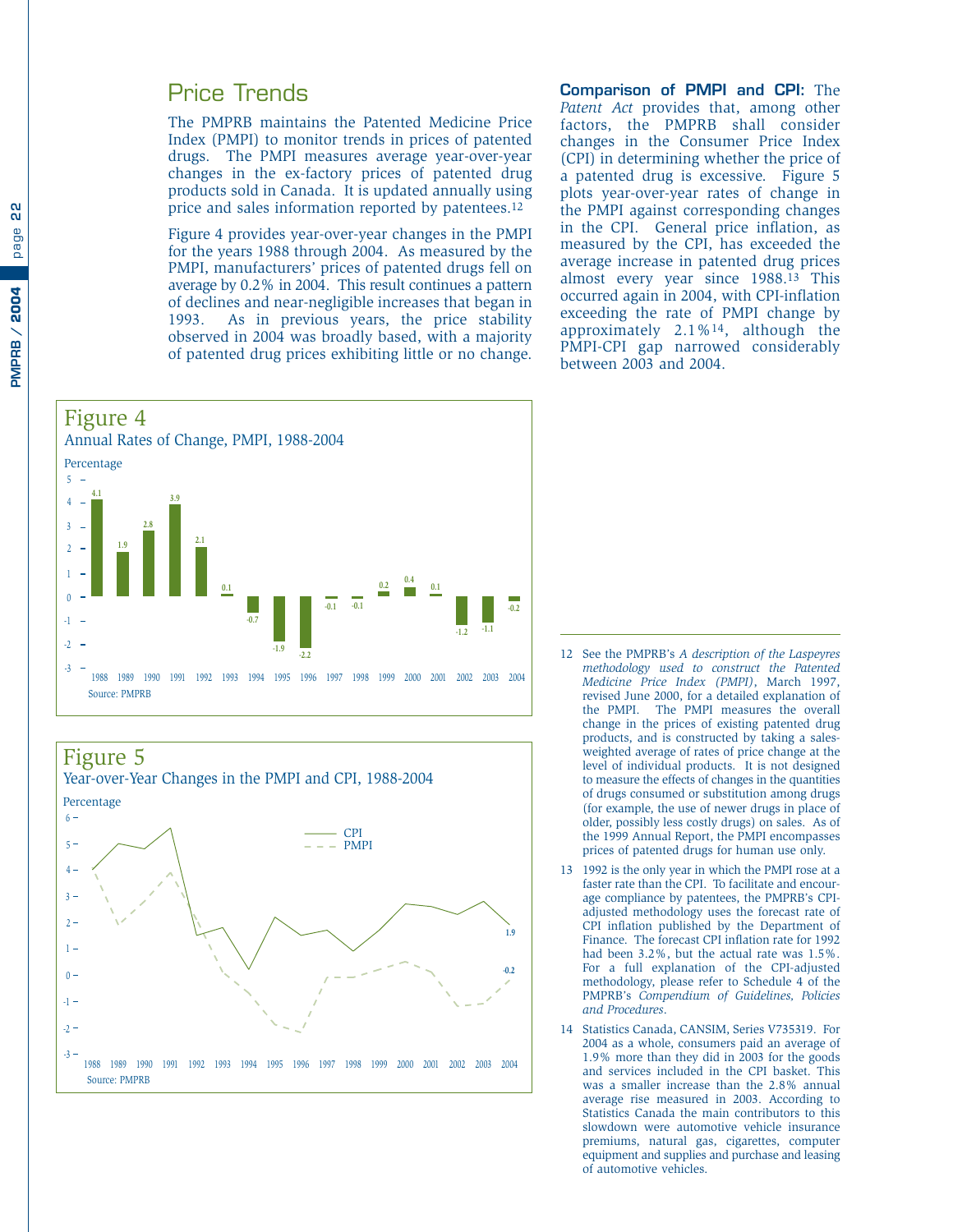page **23 PMPRB / 2004 PMPRB / 2004**

<span id="page-24-0"></span>That the PMPI has consistently risen less rapidly than the CPI is not surprising. The PMPRB's Guidelines require price increases over any three-year period to be no greater than CPI-inflation. In addition, they impose a cap on year-over-year price increases equal to one-and-one half times the rate of CPI-inflation for the year in question. These requirements, applied to patented drugs product-by-product, have the effect of establishing CPI-inflation as an upper bound on increases in the PMPI. Furthermore, movements in the PMPI have never attained this limit because some manufacturers either do not raise their prices by the full amount permitted under the PMPRB's Guidelines or reduce their prices.

Figure 6 provides information on the extent to which manufacturers have taken the increases permitted under PMPRB Guidelines. In 2004, 52% of patented drug prices rose by between zero and the allowable maximum, compared to only 38% in 2001. Restricting the analysis to the 200 highest-selling drugs in 2004, 66% of patented drugs took price increases within the allowable maximum, compared to only 41% in 2001.

Figure 7 provides information on the distribution of price increases. In 2004, 48% of patented drug prices rose by 1% while 52% rose between 1% and 3.3%. Restricting the analysis to the 200 highestselling drugs, 42% of patented drug prices rose by 1% while 58% rose between 1% and 3.3%. The Guidelines provide that one year price increases cannot exceed 1.5 times the forecast change in CPI. For 2004, the maximum allowable price increase was 3.3%.

**Price Change by Therapeutic Class:** Table 8, on page 24, provides average rates of price change among patented drugs at the level of major therapeutic classes. The results in this table were obtained by applying the PMPI methodology to data on prices among all patented drugs within a given class. The table lists each class' share of overall patented drug sales, as well as average rate of price change specific to the class. The last column multiplies each class' average rate of price change by its share of overall sales: the resulting value equals the group's "contribution" to the change in the overall PMPI (as depicted in Figure 7). The values in this column thus indicate which classes were the primary drivers of the overall price change in the entire set of patented drugs.

#### Figure 6 Proportion of Patented Drugs showing Price Increases, up to the Allowable Maximum, 2001-2004  $0 10 20 30 40 50 60 70 -$ All Top 200 2001 2002 2003 2004 Source: PMPRB Percentage **41% 38% 44% 41% 63% 49% 66% 52%**



The results of Table 8 illustrate the inadvisability of relying too heavily on a single, comprehensive measure of price change. It is clear that several leading therapeutic classes saw price increases between 2003 and 2004, despite the drop in the PMPI. It is also clear that the single largest influence on the PMPI was the decline of prices among drugs related to the alimentary tract and metabolism (ATC Class A). The contribution of this one class more than offset the contributions of all others: without the price changes observed in Class A, the PMPI would have risen by some 0.7%.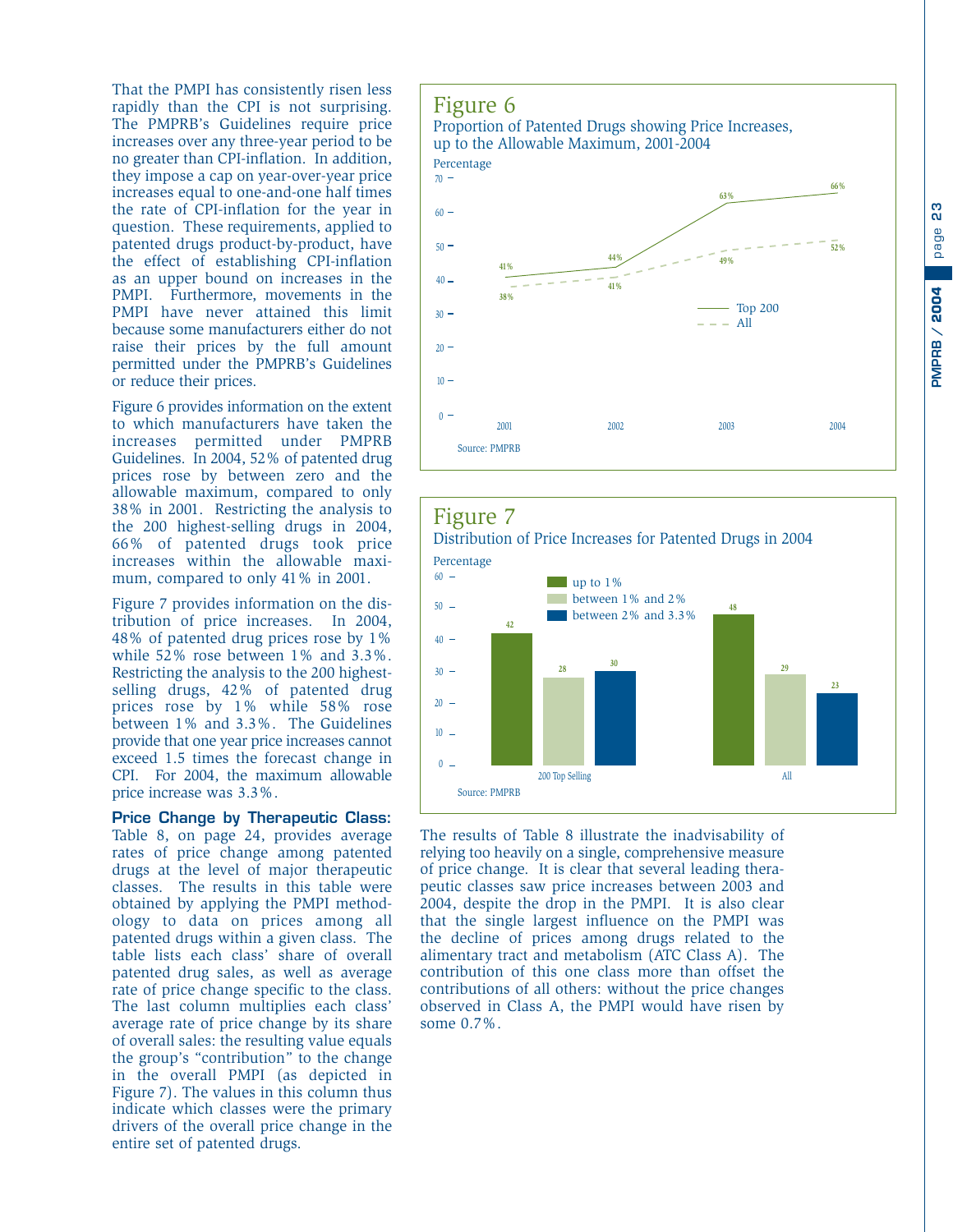<span id="page-25-0"></span>Decomposition of 2004 PMPI Change by Major Therapeutic Group

| <b>ATC Class</b>                                                         | <b>Share</b><br>of Total<br>(% ) | % Change<br>in PMPI:<br>2003-2004 | <b>Contribution</b><br>to PMPI<br><b>Change</b> |
|--------------------------------------------------------------------------|----------------------------------|-----------------------------------|-------------------------------------------------|
| A: Alimentary tract<br>and Metabolism                                    | 12.7                             | $-7.3$                            | $-0.93$                                         |
| B: Blood and Blood<br>Forming Organs                                     | 6.5                              | $-0.3$                            | $-0.02$                                         |
| C: Cardiovascular System                                                 | 25.0                             | 0.9                               | 0.23                                            |
| D: Dermatologicals                                                       | 0.83                             | $-0.5$                            | 0.00                                            |
| G: Genito-urinary System<br>and Sex Hormones                             | 3.2                              | 1.6                               | 0.05                                            |
| H: Systemic Hormonal<br>Preparations, Excluding<br><b>Sex Hormones</b>   | 0.78                             | $-1.6$                            | $-0.01$                                         |
| <b>General Antiinfectives</b><br>$\mathbf{I}^+$<br>for Systemic use; and | 10.5                             | 1.3                               | 0.14                                            |
| Antiparasitic Products <sup>15</sup><br>$P$ :                            |                                  |                                   |                                                 |
| Antineoplastics and<br>Ŀ.<br><b>Immunomodulating Agents</b>              | 9.6                              | 1.1                               | 0.11                                            |
| M: Musculo-skeletal System                                               | 7.0                              | 1.4                               | 0.10                                            |
| N: Nervous System                                                        | 16.2                             | 0.7                               | 0.11                                            |
| R: Respiratory System                                                    | 6.2                              | 0.9                               | 0.06                                            |
| $S$ :<br><b>Sensory Organs</b>                                           | 1.14                             | 1.2                               | 0.01                                            |
| V: Various                                                               | 0.33                             | 0.004                             | 0.00                                            |
| <b>Sum of All</b><br><b>Therapeutic Classes</b>                          | $100.0*$                         |                                   | $-0.2$                                          |

Source: PMPRB

\* The percentage may not equal 100 due to rounding.

Throughout 2004, the PMPRB had been advised of a number of reported price increases for patented drugs. Due to the number of price increases reported in 2004, the PMPRB initiated a consultation with stakeholders on the issue of price increases for patented medicines. A dialogue with stakeholders on this issue began with the publication of the PMPRB discussion paper on March 8, 2005. Further analysis on the issue of price increases for patented medicines will be conducted in 2005. The PMPRB will continue to report on this policy review through its Research Agenda.

- 15 These groups have been combined for reasons of confidentiality.
- 16 The methodology used by the PMPRB in conducting foreign price comparisons can be found in the *Compendium of Guidelines, Policies and Procedures* and in two papers published in 2002 entitled *Foreign Price Trends for Patented Medicines* and *Verification of Foreign Patented Drug Prices*.
- 17 The PMPRB performs all currency conversions for a given period using a simple average of spot exchange rates recorded in the preceding 36 months. This approach has a smoothing effect, limiting the influence of transitory exchange rate adjustments on Canadian-to-foreign price comparisons. It also has the property of phasing-in the effects of long-term exchange rate movements. Because of this, a long-term appreciation or depreciation of the Canadian dollar may continue to produce adjustments in Canadian-to-foreign price ratios up to three years after the exchange rate shift has taken place.

#### Comparison of Canadian Prices to Foreign Prices

In accordance with the *Patent Act* and the *Patented Medicines Regulations*, patentees must report all publicly available ex-factory prices of patented drugs in seven foreign countries: France, Germany, Italy, Sweden, Switzerland, the U.K. and the U.S. The PMPRB uses this foreign price information to:

- conduct the International Price Comparison (IPC) tests specified in the Guidelines; and,
- compare drug prices in Canada with other countries.

Figure 8, on page 25, shows the average ratio of Canadian prices to the median of prices among the seven comparator countries (the "median international price") over the years 1987 through 2004.16 Canadian prices were on average 23% higher than the median international price in 1987. The average ratio declined to 0.93 in 1995, remaining at levels 5% to 12% below parity from 1995 to 2001. After rising to 1.01 in 2002, the average ratio is again well below parity: in 2004 the average ratio was 0.91.

The ratios presented in Figure 8 are sales-weighted averages of the ratio of the Canadian price to the median international price for each patented drug product for which patentees have reported one or more foreign prices. A key step in its calculation is the conversion of foreign prices in local currencies to their Canadian-dollar equivalents.17 Year-to-year changes in the average ratio can thus reflect:

- trends in Canadian prices;
- trends in international prices;
- exchange rate movements;
- changes in the set of drug products covered (as new patented drugs are introduced to Canada and older drugs go off patent); and
- shifts in revenue shares among drug products.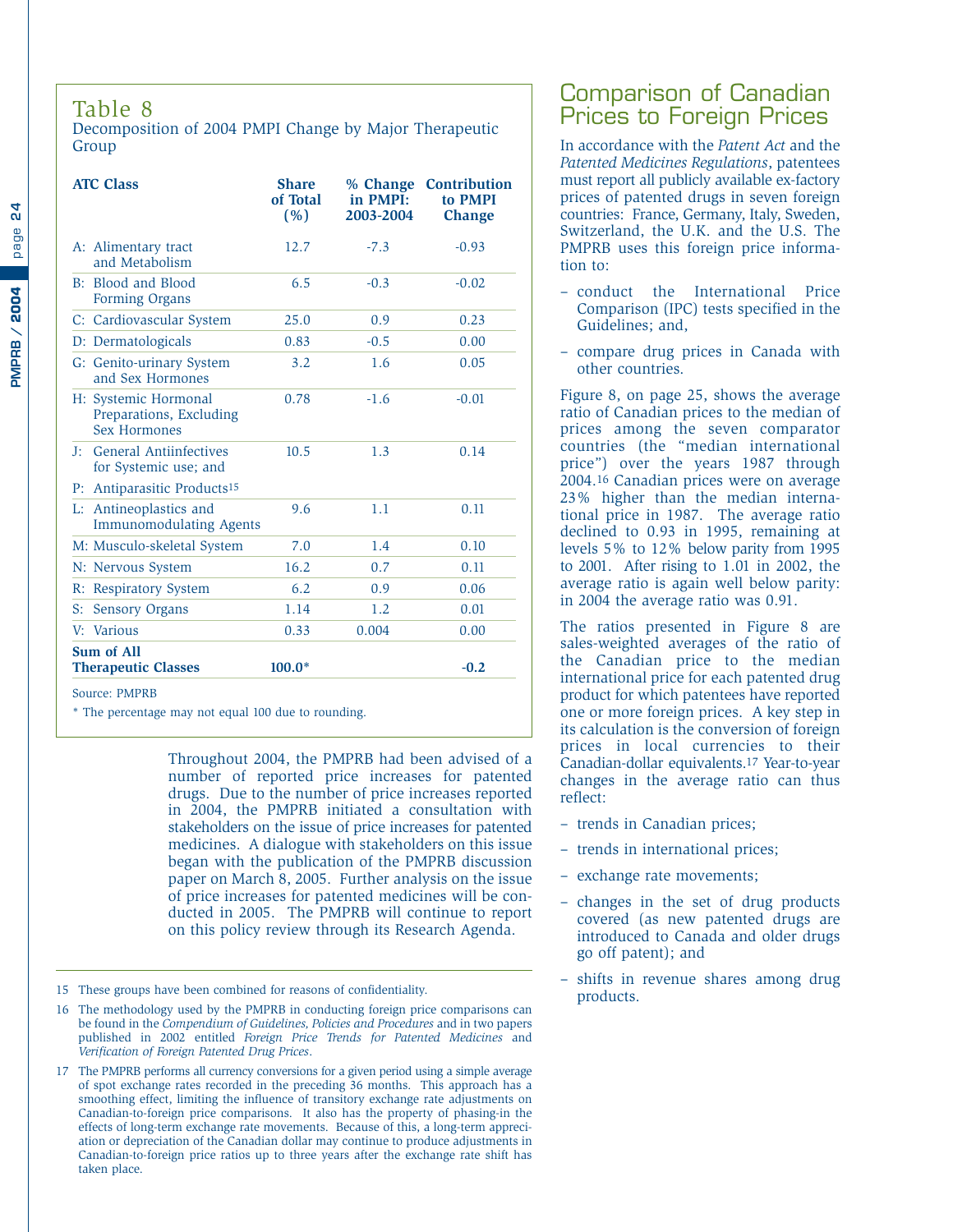<span id="page-26-0"></span>Sensitivity analysis indicates that exchange rate movements – in particular, an appreciation of the Swedish kroner against the Canadian dollar18 – account for roughly three-quarters of the decline in the average ratio between 2003 and 2004. Rising foreign prices and shifts in sales-weights account for the remainder. Movements in Canadian prices contributed almost nothing to the average ratio's decline.

Figure 9 shows the relationship between Canadian prices for patented drug products and prices in each of the seven comparator countries. In 1987 Canadian prices were, on average below U.S. prices, but above those in all other countries. By the mid-1990s the situation had changed dramatically, with Canadian prices in the mid-range of the six European countries. This situation continued in 2004, with Canadian prices of patented drugs being on average somewhat less than those in Sweden, Germany, the U.K. and Switzerland, but greater than prices in France and Italy. As in previous years, U.S. prices19 appear to be substantially higher than prices in both Europe and Canada. The gap is widening.

#### Figure 8 Average Ratio of Canadian Prices to Median International Prices, Patented Drugs, 1987-2004 0.0  $0.2 0.4 0.6 0.8 1.0 1.2 14 -$ Ratio **1.17 1.08 1.13 1.14 1.11 1.06 0.93 1.23 0.90 0.88 0.89 0.95 0.92 0.99 1.01 0.89 0.88 0.89 0.92 0.92 1.93 0.91 0.91**

#### Figure 9

Source: PMPRB



1987 1988 1989 1990 1991 1992 1993 1994 1995 1996 1997 1998 1999 2000 2001 2002 2003 2004



<sup>18</sup> The kroner has a great deal of leverage in this regard, because Swedish prices often emerge as median international prices. The same is true of the euro, being the currency in which French, Italian and German prices are reported. Movements of the U.S. dollar, in contrast, have little impact on the average ratio, since U.S. prices tend to be at the upper end of the international price distribution and hence are seldom median international prices.

<sup>19</sup> The pharmaceutical industry in the U.S. has argued that the publicly available prices in that country do not reflect actual prices because of confidential discounts and rebates. Effective January 2000, and following public consultation, the PMPRB began including prices listed in the U.S. Federal Supply Schedule (FSS) in calculating the average U.S. price of patented drugs. The FSS prices are negotiated between manufacturers and the U.S. Department of Veterans' Affairs. They are typically less than other publicly available U.S. prices reported to the PMPRB by manufacturers.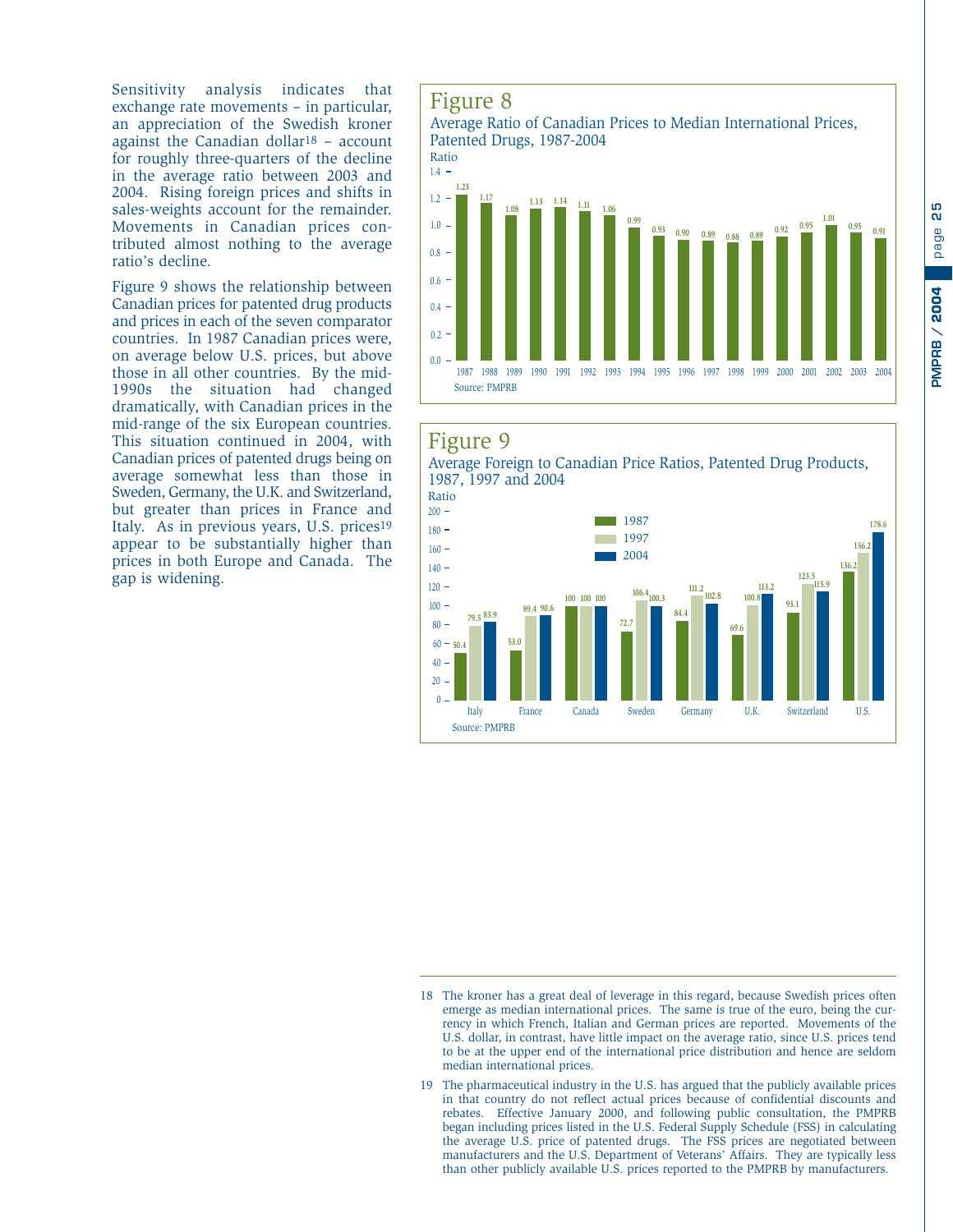<span id="page-27-0"></span>

#### Table 9

Decomposition of 2004 PMQI Change by Major Therapeutic Group

| <b>ATC Main</b><br>Group |                                                                        | <b>Share of</b><br>Total $(\%)$ | % Change<br>in PMQI:<br>2003-2004 | <b>Contribution</b><br>to PMOI<br><b>Change</b> |
|--------------------------|------------------------------------------------------------------------|---------------------------------|-----------------------------------|-------------------------------------------------|
|                          | A: Alimentary tract<br>and Metabolism                                  | 12.7                            | 7.6                               | 0.97                                            |
|                          | B: Blood and Blood<br>Forming Organs                                   | 6.5                             | 12.6                              | 0.82                                            |
|                          | C: Cardiovascular System                                               | 25.0                            | 9.0                               | 2.25                                            |
|                          | D: Dermatologicals                                                     | 0.83                            | 18.6                              | 0.15                                            |
|                          | G: Genito-urinary System<br>and Sex Hormones                           | 3.2                             | 4.7                               | 0.15                                            |
|                          | H: Systemic Hormonal<br>Preparations, Excluding<br><b>Sex Hormones</b> | 0.78                            | $-0.3$                            | 0.00                                            |
| $J$ :                    | <b>General Antiinfectives</b><br>for Systemic use; and                 | 10.5                            | 12.2                              | 0.00                                            |
| $P$ :                    | Antiparasitic Products <sup>21</sup>                                   |                                 |                                   |                                                 |
| Ŀ.                       | Antineoplastics and<br><b>Immunomodulating Agents</b>                  | 9.6                             | 22.8                              | 1.28                                            |
|                          | M: Musculo-skeletal System                                             | 7.0                             | 5.1                               | 2.19                                            |
|                          | N: Nervous System                                                      | 16.2                            | $-0.8$                            | 0.36                                            |
| R:                       | <b>Respiratory System</b>                                              | 6.2                             | 13.7                              | $-0.13$                                         |
| S:                       | <b>Sensory Organs</b>                                                  | 1.14                            | 8.4                               | 0.85                                            |
| V:                       | Various                                                                | 0.33                            | 23.1                              | 0.10                                            |
|                          | <b>Sum of All</b><br><b>Therapeutic Classes</b>                        | $100.0*$                        |                                   | 8.7                                             |
|                          | Source: PMPRB                                                          |                                 |                                   |                                                 |

\* The percentage may not equal 100 due to rounding.

20 Like the PMPI, the PMQI is calculated using a chained Laspeyres index formula, with ratios of physical quantities in successive periods replacing the price ratios of the PMPI. Here again, the aggregate value of the index is obtained as a revenue-weighted average of ratios at the level of individual products. Since the PMQI covers only patented drugs it should not be taken to represent utilization trends in the overall pharmaceutical market.

21 These groups have been combined for reasons of confidentiality.

#### Utilization of Patented **Drugs**

In the context of pharmaceuticals, the concept of "utilization" normally refers to the physical quantities of drugs sold or consumed. The price and sales data used to calculate the PMPI also allow the PMPRB to examine trends in the utilization of patented drugs in Canada. The PMPRB maintains the Patented Medicine Quantity Index (PMQI) for this purpose.20 Figure 10 displays average rates of utilization growth, as measured by the PMQI, over the years 1988 through 2004. These results confirm that growth in the utilization of patented drugs has been the primary source of rising sales, with rates of utilization growth roughly tracking rates of sales growth in recent years. This pattern continued in 2004: utilization of patented drugs grew by 8.7%, the lowest rate observed since 1996.

**Utilization Growth by Class:** Table 9 provides average rates of utilization growth among patented drugs at the level of major therapeutic classes. The results in this table were obtained by applying the PMQI methodology to data on physical quantity sold for all patented drugs within a given class. The table lists each class' share of overall patented drug sales, as well as average rate of utilization growth specific to the class. The last column multiplies each class' average rate of utilization growth by its share of overall sales: the resulting value equals the group's "contribution" to the change in the overall PMQI. The values in this column thus indicate which classes were the primary drivers of the overall utilization growth in the entire set of patented drugs. These primary drivers included:

- drugs related to the cardiovascular system (accounting for 2.25% of the overall increase in the PMQI);
- drugs related to the musculo-skeletal system (2.19%); and
- antineoplastics and immunomodulating agents (1.28%).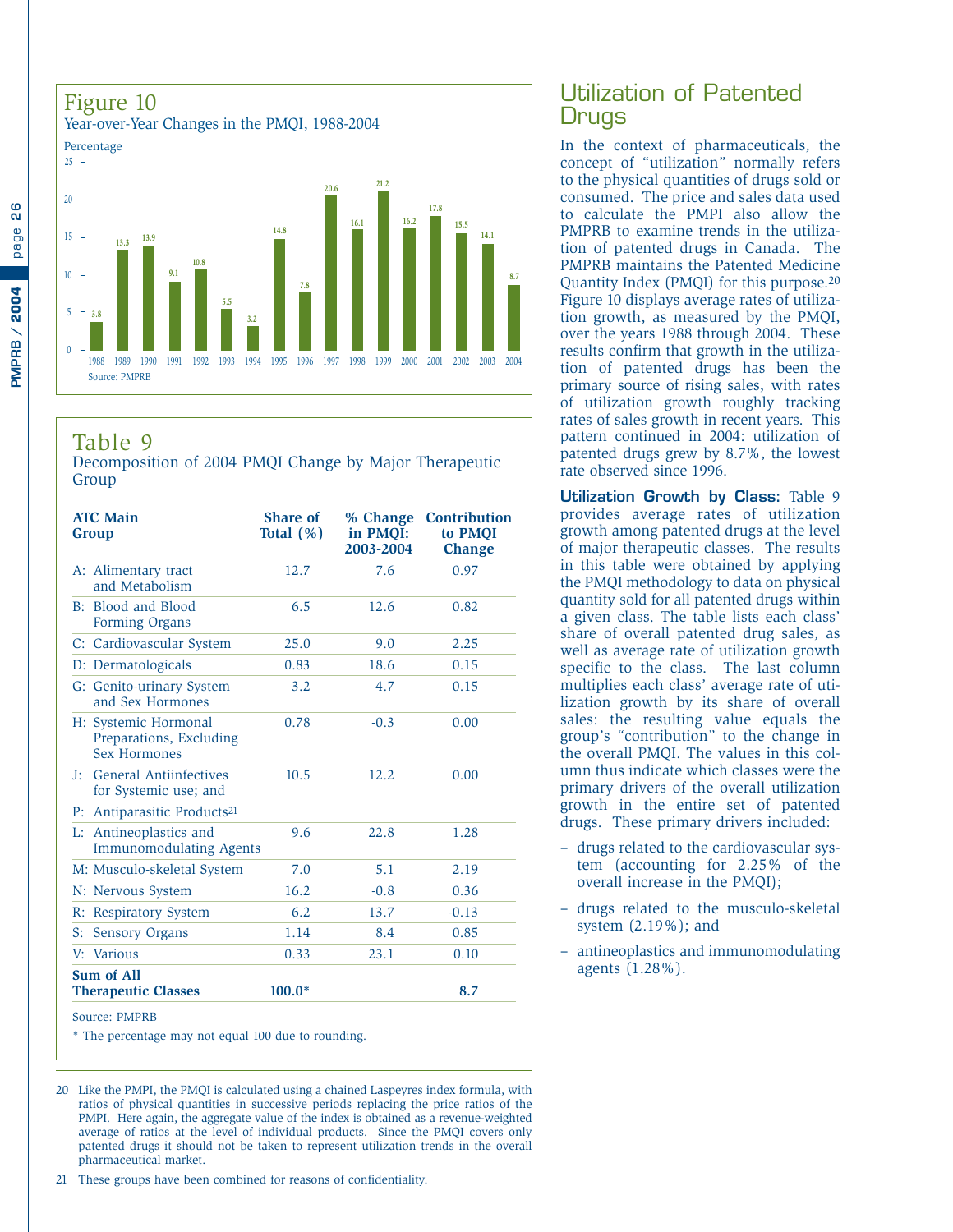# page **27 PMPRB / 2004 PMPRB / 2004**

#### <span id="page-28-0"></span>Manufacturing Trends in Canada

The global drug industry is dominated by a number of large multinational enterprises based in several countries. Most of these companies have Canadian subsidiaries which, along with a few Canadian-based manufacturers, account for the manufacture, sale and distribution of drugs in Canada.

According to Statistics Canada, shipments by Canadian drug manufacturers amounted to \$7.8 billion in 2003 accounting for 1.4% of total shipments in the manufacturing sector. Exports account for about \$3.4 billion of these shipments, implying that Canadian plants supplied only about \$4.4 billion of the \$15.1 billion in total drug sales the PMPRB estimates for 2003. The import share becomes higher with the calculation restricted to brand name products (since most generic drugs sold in Canada are produced domestically).22 It employed 29,312 persons, accounting for 1.5% of total employment in<br>manufacturing.<sup>23</sup> Figure 11 provides Figure 11 provides year-over-year rates of change in total shipments and employment in drug manufacturing. So far in this decade, growth of both production and employment in drug manufacturing has exceeded growth in the overall manufacturing sector by a considerable margin.

It is of interest in this context to examine recent trends in the prices at which Canadian-manufactured drug products sell. Statistics Canada's IPPI (Pharma) is designed for this purpose.24 Figure 12 plots year-over-year rates of change in the IPPI (Pharma) for the years 1984 through 2004. By and large, the prices included by the IPPI (Pharma) have not kept pace with overall price inflation in Canada. Rate of increase in the IPPI (Pharma) declined steadily between 1984 and 1993. The index remained virtually unchanged from 1993 to 2001. The index rose by 0.7% in 2004.

#### Figure 11

#### Year-over-Year Changes in Shipments and Employment in Pharmaceutical Manufacturing Sector in Canada, 1991-2003 Percentage





- 23 Statistics Canada, CANSIM, Series V768221 and V768217
- 24 Statistics Canada, CANSIM, Series V1576093. More exactly, the IPPI (Pharma) tracks the ex-factory prices of drugs produced in Canada. By design, the IPPI (Pharma) and the PMPI are very different indicators. Drugs produced for export are included in the calculation of the IPPI (Pharma), whereas drugs imported into Canada do not figure in its calculation. The PMPI is designed to measure trends in ex factory prices of patented drugs, most of which are manufactured abroad. The IPPI (Pharma), on the other hand, is arguably dominated by the ex-factory prices of Canadian-produced generic products.

<sup>22</sup> Considering the dominant role of imports as a source of drug supplies, as well as the role of exports and generics in Canadian drug manufacturing, the PMPRB will no longer use the IPPI (Pharma) as an indicator of the prices at which brand name drugs are sold to Canadians.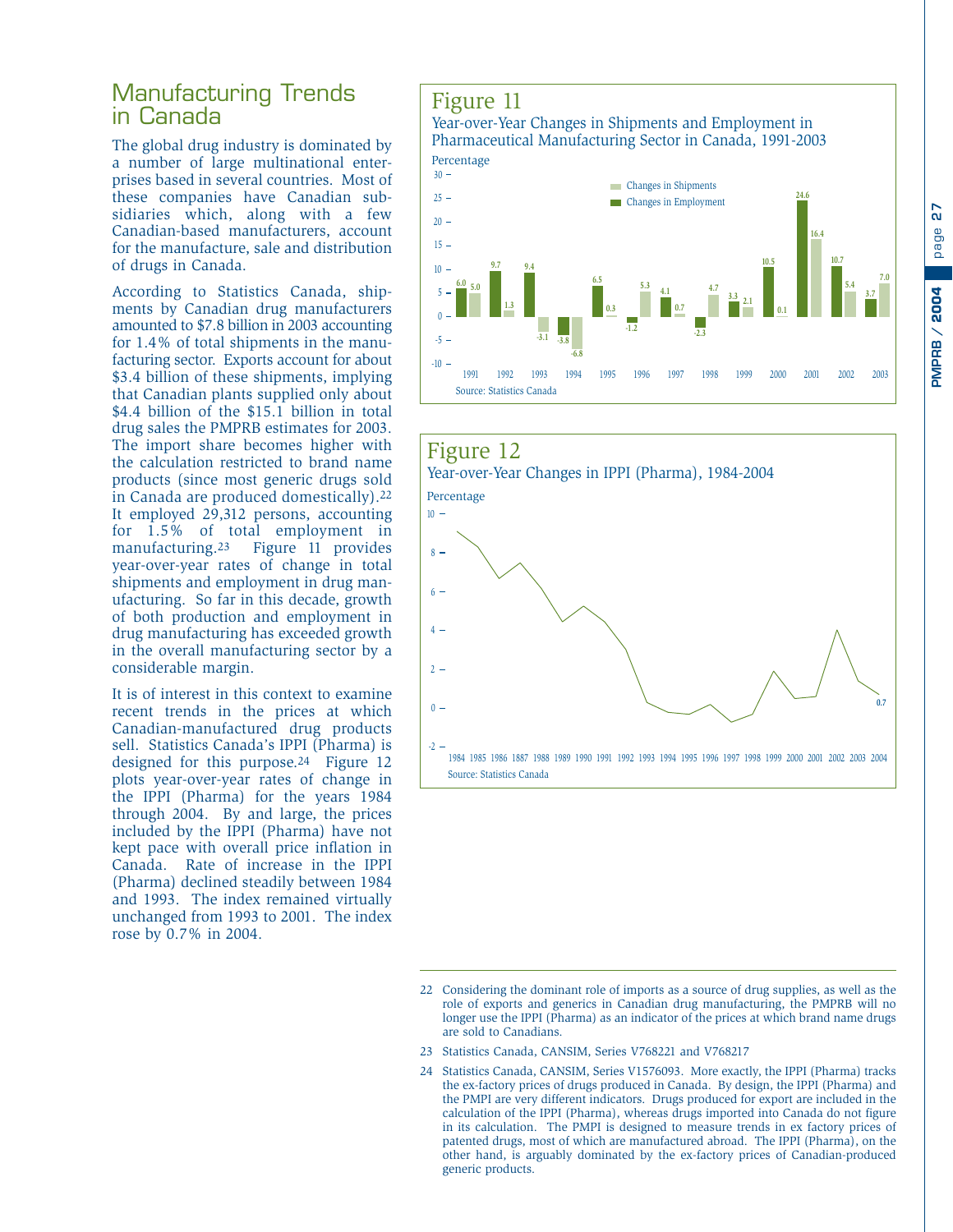<span id="page-29-0"></span>



#### Figure 15

Source: IMS Health



The Global Context

IMS Health regularly reports on manufacturers' sales to the retail sector across a wide range of countries. It reports that in 2004 such sales amounted to \$452.3 billion across major markets.25 Figure 13 shows how this amount was distributed among these markets. Drug sales in Canada accounted for 2.9% of total major-market sales. The U.S. market is by far the largest in the world, with drug sales exceeding the combined sales of Canada, France, Germany, Italy, Japan and the U.K.

Figure 14 shows Canada's share of majormarket sales for each of the years 2001 through 2004. This share has risen steadily since 2001, reflecting the fact that sales growth in Canada has consistently outpaced sales growth in other major markets.

As shown in Figure 15, this pattern continued in 2004, where year-over-year sales growth in Canada (9%)26 was halfagain as great as growth in other major markets (6%).

- 25 IMS Health's Retail Drug Monitor, December 2004 (www.imshealth.com). IMS Health's Retail Drug Monitor covers direct and indirect pharmacy (purchases that are direct from the manufacturing company, or indirect through a wholesaler) channel purchases from wholesalers and manufacturers in 13 key countries. Sales figures are at ex-manufacturer prices and include all prescription and certain over-thecounter data. Figures include sales from the hospital sector in Japan and mail order in the U.S. These 13 countries account for over two thirds of the world market. The 13 countries include Argentina, Australia, Brazil, Canada, France, Germany, Italy, Japan, Mexico, New Zealand, Spain, the U.K. and the U.S.
- 26 This growth rate is not the same as PMPRB reported growth rate (Table 6, on page 19) because IMS Health's Retail Drug Monitor data covers only sales to pharmacies.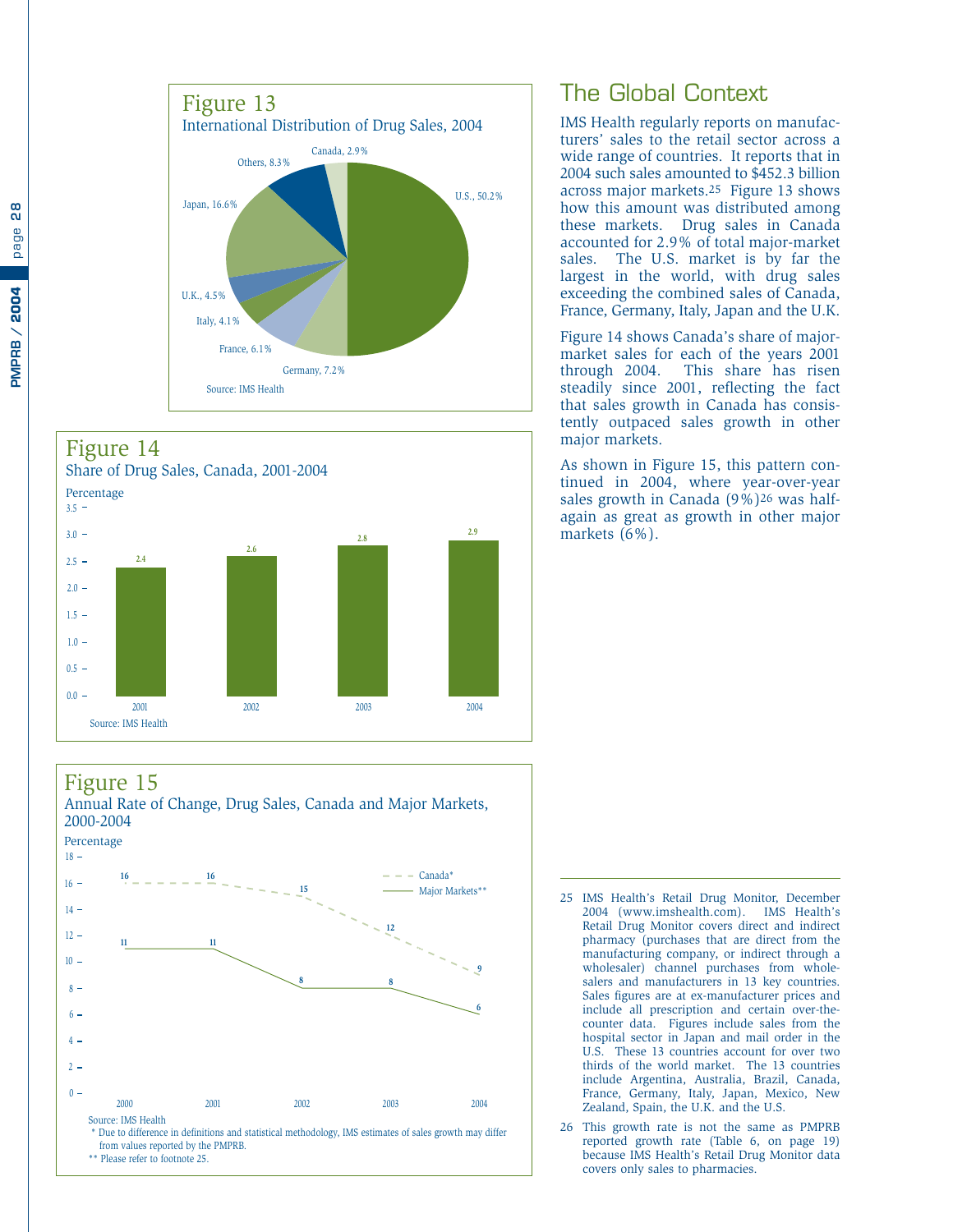<span id="page-30-0"></span>Figure 16, which gives sales growth for individual major markets, shows that while Canadian sales growth was roughly in line with that observed in the U.S., it was far greater than that seen in France, German and Italy.

A useful way to compare drug costs internationally is to ask how much of a country's national income is absorbed by pharmaceutical expenditures<sup>27</sup> by its residents. To that end, Figure 17 gives drug expenditures as a share of Gross Domestic Product (GDP) in Canada and seven other countries for 2002. The figure shows that drug expenditures absorbed between 1.2% and 2.0% of GDP in these eight countries. Canada's expenditureto-GDP ratio, at 1.6%, was in the middle of this range, greater than ratios prevailing in Sweden, Switzerland and the U.K., but somewhat less than those in France, U.S. and Italy.

The share of national income absorbed by pharmaceutical expenditures has increased appreciably in most developed countries over the last decade. Table 10 shows that between 1998 and 2002, with the possible exception of Sweden (i.e. 29.3% pharma expenditure growth versus 22.9% GDP growth), pharmaceutical expenditures grew much more rapidly than GDP in each of the countries represented in Figure 17. The U.S. provides the most striking case in this respect: here pharmaceutical expenditures grew at nearly three times the rate of national income (i.e. 76.8% pharma expenditure growth versus 26.7% GDP growth).

27 The OECD defines "pharmaceutical expenditure" as "total expenditure on pharmaceutical and other medical non-durables." This comprises "medical preparations, branded and generic medicines, drugs, patent medicines, serums, and vaccines, vitamins and minerals and oral contraceptives." It also includes nonpharmaceutical items such as toothpaste and condoms. The statistics reported encompass expenditure by both private and public sectors. Pharmaceutical expenditure may or may not include the value of drugs dispensed in hospitals, depending on the country.

In reporting results for Canada, the OECD uses estimates of the Canadian Institute for Health Information (CIHI) for pharmaceutical expenditure. CIHI's estimates do not include the value of drugs dispensed by hospitals.







#### Table 10

Pharmaceutical Expenditures as a Share of GDP, 2002

|              | <b>Expenditure</b><br>as a share<br>of GDP $(\% )$ | 2002 Pharma 1998 Pharma<br><b>Expenditure</b><br>as a share<br>of GDP $(\%)$ | <b>Pharma</b><br><b>Expenditure</b><br>Growth<br>from 1998<br>to $2002$ (%) | <b>GDP</b><br>growth<br>from 1998<br>to $2002$ (%) |
|--------------|----------------------------------------------------|------------------------------------------------------------------------------|-----------------------------------------------------------------------------|----------------------------------------------------|
| Canada       | 1.59                                               | 1.39                                                                         | 44.50                                                                       | 26.80                                              |
| France       | 2.01                                               | 1.73                                                                         | 37.05                                                                       | 17.50                                              |
| Germany      | 1.58                                               | 1.42                                                                         | 22.18                                                                       | 9.80                                               |
| Italy        | 1.90                                               | 1.67                                                                         | 33.51                                                                       | 17.70                                              |
| Sweden       | 1.20                                               | 1.14                                                                         | 29.32                                                                       | 22.90                                              |
| Switzerland  | 1.15                                               | 1.05                                                                         | 24.41                                                                       | 13.30                                              |
| U.K.         | 1.21                                               | 1.10                                                                         | 32.33                                                                       | 21.30                                              |
| U.S.         | 1.87                                               | 1.33                                                                         | 76.83                                                                       | 26.70                                              |
| Source: OECD |                                                    |                                                                              |                                                                             |                                                    |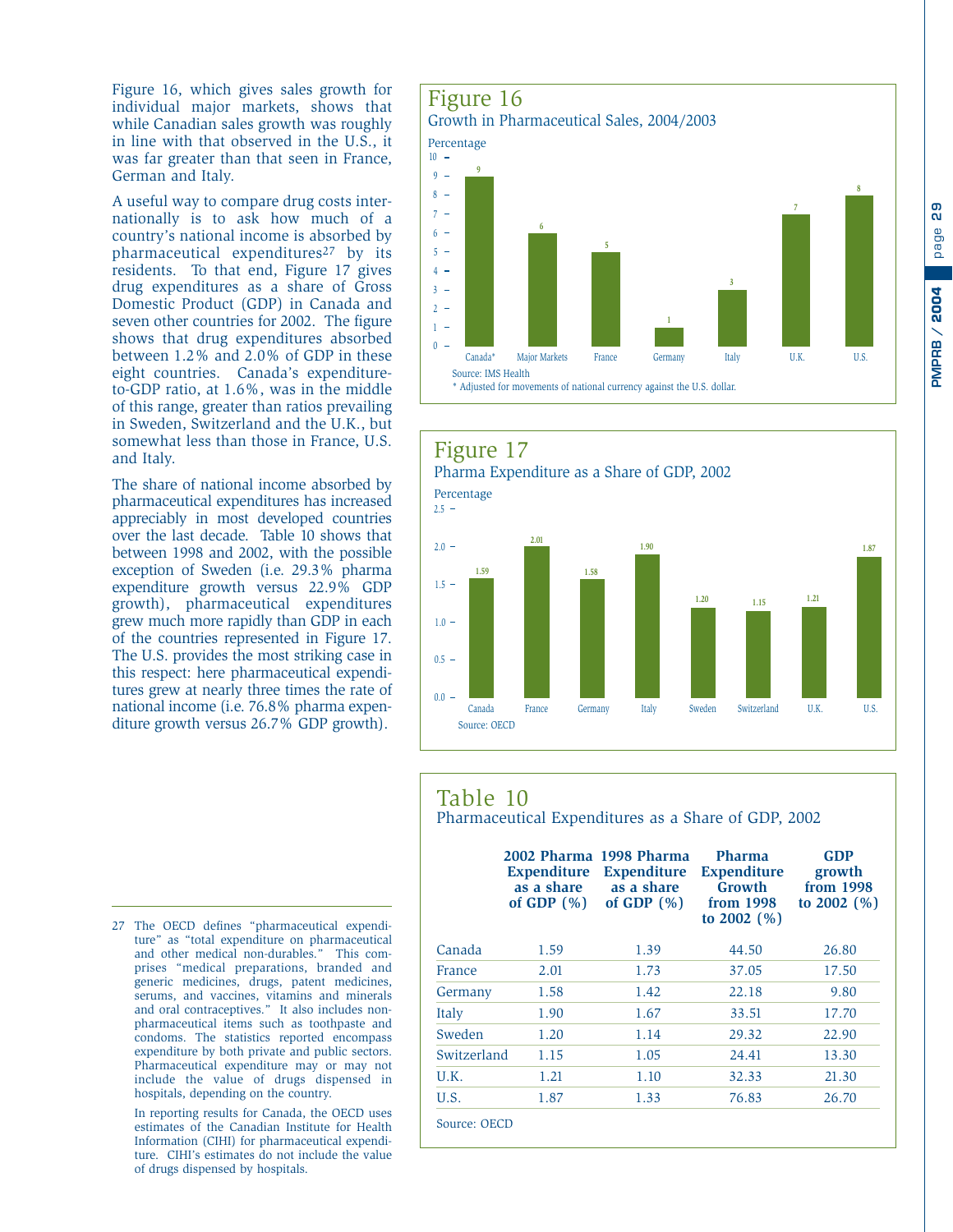#### <span id="page-31-0"></span>National Prescription Drug Utilization Information System

The National Prescription Drug Utilization Information System (NPDUIS) provides critical analyses of price, utilization and cost trends so that Canada's health system has more comprehensive, accurate information on how prescription drugs are being used and on sources of cost increases. The Canadian Institute for Health Information (CIHI) and the PMPRB are partners in the NPDUIS. A steering committee comprising representatives of public drug plans and Health Canada advises CIHI and the PMPRB on the development of the NPDUIS databases and analysis.

The NPDUIS initiative involves two major elements:

- development and implementation of a prescription claims level drug database capable of incorporating program data from publicly-funded drug plans; and
- production of analytical reports relying on information in this database.

CIHI is responsible for the first of these elements, while as per the request of the Minister of Health, the PMPRB is principally responsible for the second.

In September 2004 First Ministers came together and agreed on a 10-year plan to make health care more responsive and sustainable. Among other things, they agreed that no Canadian should suffer undue financial hardship in accessing needed drug therapies. To this end, they directed Health Ministers to establish a Ministerial Task Force (Task Force) to develop and implement the national pharmaceuticals strategy (NPS) and report on progress by June 30, 2006. The strategy will cover a number of initiatives. Of particular relevance to the NPDUIS will be work under the NPS to enhance analysis of cost drivers and cost-effectiveness, including best practices in drug plan policies.

The NPS work on enhanced analysis of cost-drivers and cost-effectiveness is an opportunity for the PMPRB to provide more critical analysis of price, utilization, cost trends and other necessary analysis relevant to decision-makers through the NPDUIS. The challenge, however, will be to determine what additional analytical work in the area of pharmaceuticals through the NPDUIS could best contribute to the NPS.

To better align NPDUIS analysis with the needs of public policy decision-makers and address the challenges and opportunities that the NPS presents, the NPDUIS Steering Committee has planned to conduct a needs assessment of information and analysis needs with respect to pharmaceutical management and utilization. The purpose of the needs assessment is to determine what information stakeholders require to make informed decisions about strategic pharmaceutical management issues. The needs assessment will provide the basis for priority-setting for NPDUIS initiatives and will assist in determining whether further work is needed to refine or develop workable strategies in information-shy areas. Depending on the results, NPDUIS projects may be refined, or new ones added. NPDUIS projects are reported through the PMPRB Research Agenda, available on our Web site under Publications.

For current information on the involvement of the PMPRB and CIHI in NPDUIS, please visit their respective Web sites – at www.pmprb-cepmb.gc.ca and www.cihi.ca/drugs.

#### Analysis of Researchand-Development (R&D) **Expenditures**

With the adoption of the 1987 amendments to the *Patent Act* (Act), Canada's Research Based Pharmaceutical Companies (Rx&D) made a public commitment that brand name manufacturers would increase their annual research-and-development (R&D) expenditure to 10% of sales revenue by 1996.28

Under the Act, the PMPRB monitors and reports on R&D spending, but has no regulatory authority over the amount or type of research spending by patentees. This chapter provides key statistics on the current state of pharmaceutical research investment in Canada.

<sup>28</sup> As published in the Regulatory Impact Assessment Statement (RIAS) of the *Patented Medicines Regulations, 1988*, published in the Canada Gazette Part II, Vol. 122, No. 20 – SOR/DORS/88-474.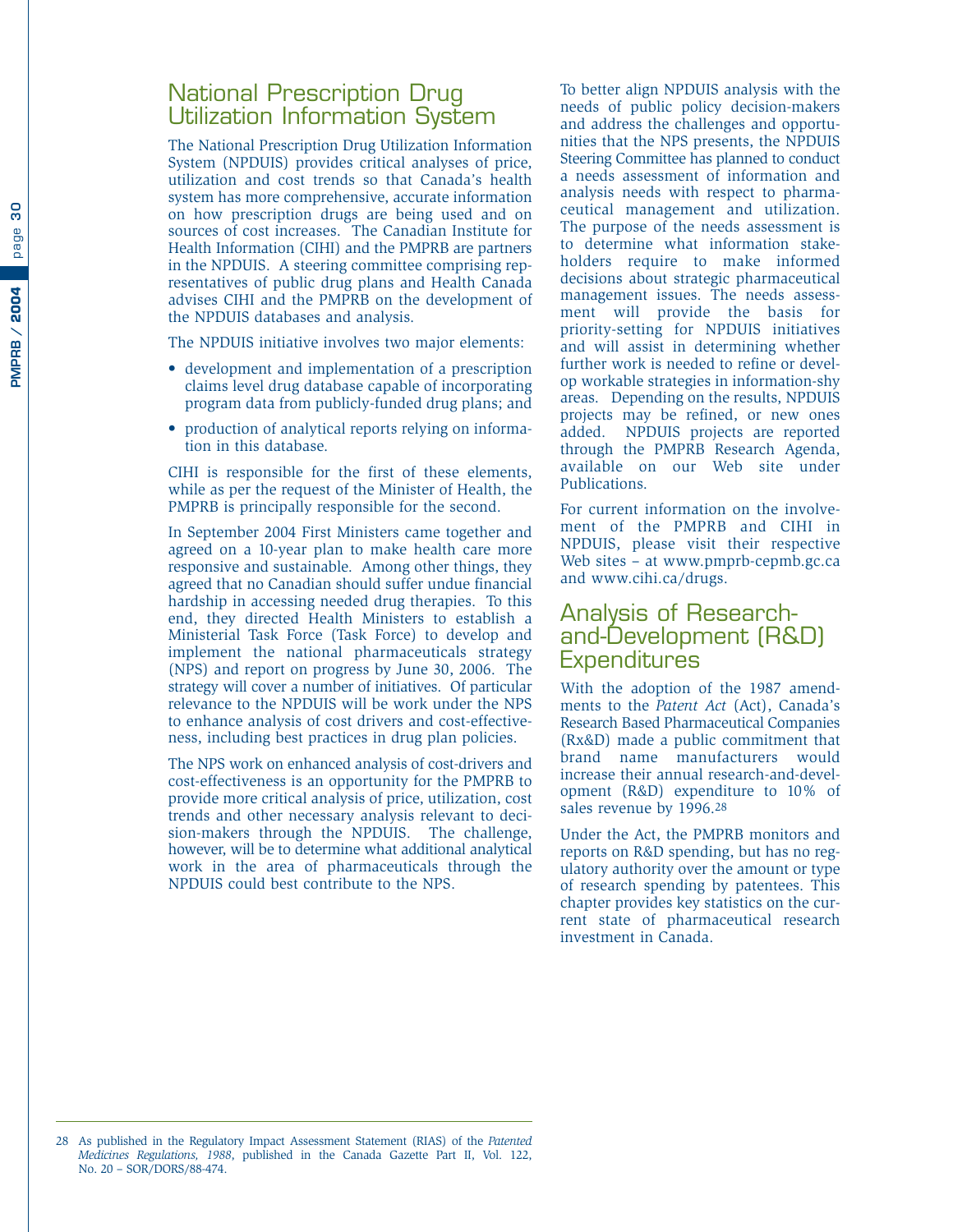#### **Data Sources**

The results presented here were derived from data patentees have submitted to the PMPRB. The Act requires each patentee to report its revenue from sales of drugs (including revenue from sales of nonpatented drugs and from licensing agreements) and R&D expenditure in Canada related to medicines. Companies without sales of patented medicines need not report on R&D expenditure and, as new patents are granted and others expire, the set of companies required to file R&D data changes from year to year.

The *Patented Medicines Regulations* (Regulations) require that the R&D data submitted to the PMPRB be accompanied by a certificate stating that the submitted information is "true and correct". The Board does not audit submissions, but it does review submitted data for anomalies and inconsistencies, seeking corrections or clarifications from patentees where these are detected. To confirm that Board Staff has correctly interpreted submitted data, each patentee is given the opportunity to review and confirm the accuracy of its own R&D-to-sales ratio before publication of this report.

For 2004 a total of 84 companies selling human and veterinary drug products filed reports on their R&D expenditure. Of these, 37 were members of Rx&D.

#### **Failure to File**

In its 2003 Annual Report, the PMPRB reported that it was investigating the failure of Draxis Health Inc. to report information showing its expenditures on pharmaceutical R&D. This matter has now been concluded with the reporting of R&D expenditure information by Draxis Health Inc. for 2003.

#### **Sales Revenue**

For reporting purposes, sales revenue is defined to include all revenue from Canadian sales of medicines<sup>29</sup> and from licensing agreements.

As shown in Table 11, on page 32, patentees reported total sales revenue of \$14.2 billion from Canadian sales of drugs in 2004, up 4% over 2003. Less than 1% of reported sales revenue was generated by licensing agreements. Sales revenue reported by Rx&D members totalled \$11.8 billion, accounting for 83.1% of the total.

#### **R&D Expenditure**

Pursuant to Section 6 of the *Patented Medicines Regulations*, patentees are required to report R&D expenditure that would have been eligible for an Investment Tax Credit for scientific research and experimental development under the provisions of the *Income Tax Act* in effect on December 1, 1987. By this definition, R&D expenditure may include current expenditure, capital equipment costs and allowable depreciation expenses. Market research, sales promotions, quality control or routine testing of materials, devices or products and routine data collection are among the types of expenditure not eligible for an Investment Tax Credit, and are not to be included in patentees' filings.

As shown in Table 11, total 2004 R&D expenditure reported by patentees was \$1,170.0 million, 2.0% less than in 2003. Rx&D members reported R&D expenditure of \$1,008.3 million in 2004, accounting for 86.2% of all reported expenditure.

<sup>29</sup> Sales of drugs for both human and veterinary use are included for the purpose of this section of the report.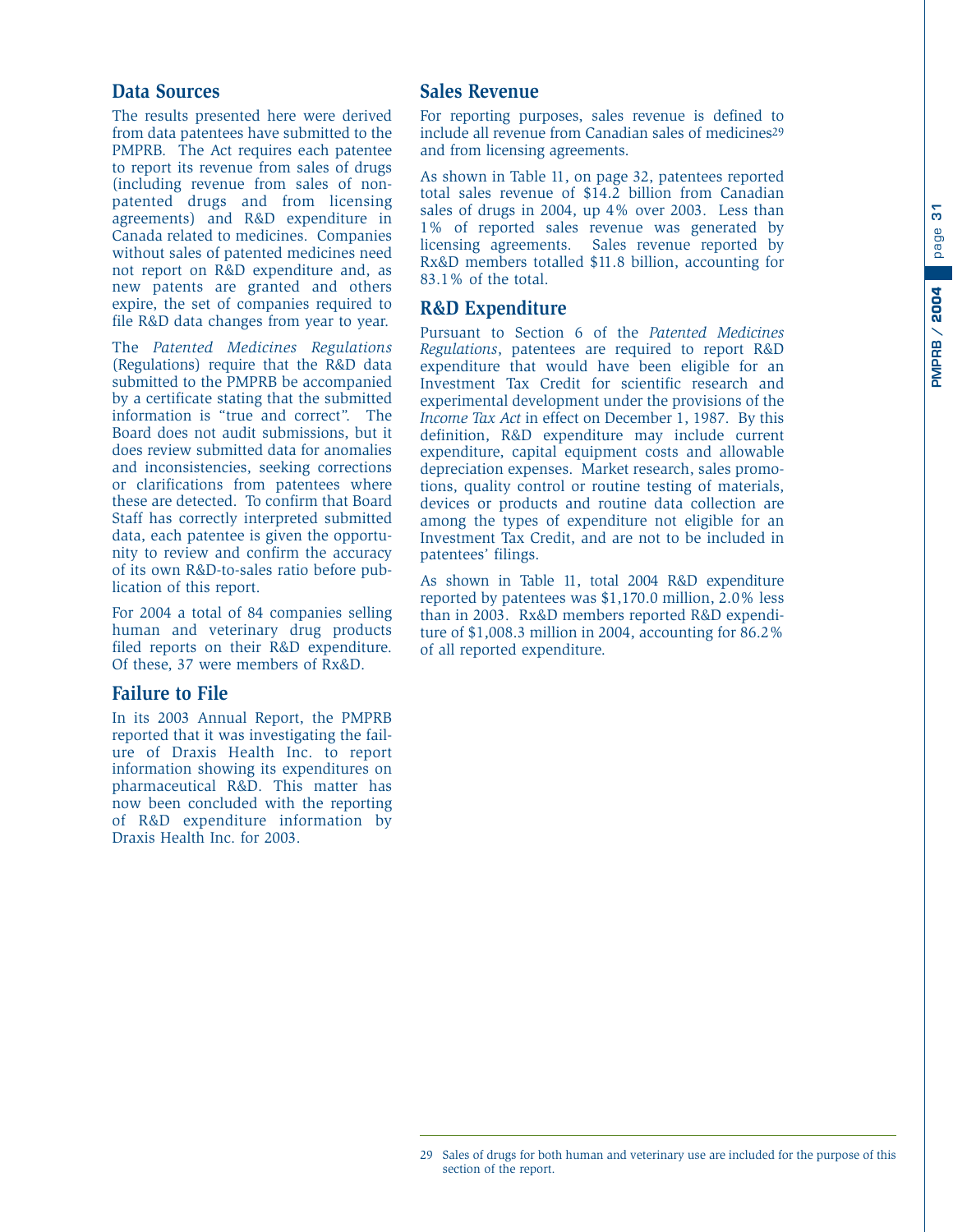#### <span id="page-33-0"></span>Table 11

Total R&D Expenditure and R&D-to-Sales Ratios of Reporting Companies, 1988-2004

| Year  | <b>Companies</b><br><b>Reporting</b> | <b>Total R&amp;D</b><br>Expenditure <sup>1</sup><br>\$M\$ | <b>Change</b><br>from<br><b>Previous</b><br>Year $(\% )$ | <b>Total Sales</b><br>Revenue <sup>2</sup><br>\$M\$ | <b>Change</b><br>from<br><b>Previous</b><br>Year $(\% )$ | <b>R&amp;D-to-Sales Ratio</b><br>All<br>Patentees <sup>3</sup> Patentees <sup>4</sup><br>(% ) | Rx&D<br>(% ) |
|-------|--------------------------------------|-----------------------------------------------------------|----------------------------------------------------------|-----------------------------------------------------|----------------------------------------------------------|-----------------------------------------------------------------------------------------------|--------------|
| 2004  | 84                                   | 1170.0                                                    | $-2.0$                                                   | 14168.3                                             | 4.0                                                      | 8.3                                                                                           | 8.5          |
| 20035 | 83                                   | 1194.3                                                    | $-0.4$                                                   | 13631.1                                             | 12.8                                                     | 8.8                                                                                           | 9.1          |
| 2002  | 79                                   | 1198.7                                                    | 13.0                                                     | 12081.2                                             | 12.5                                                     | 9.9                                                                                           | 10.0         |
| 2001  | 74                                   | 1060.1                                                    | 12.6                                                     | 10732.1                                             | 15.3                                                     | 9.9                                                                                           | 10.6         |
| 2000  | 79                                   | 941.8                                                     | 5.3                                                      | 9309.6                                              | 12.0                                                     | 10.1                                                                                          | 10.6         |
| 1999  | 78                                   | 894.6                                                     | 12.0                                                     | 8315.5                                              | 19.2                                                     | 10.8                                                                                          | 11.3         |
| 1998  | 74                                   | 798.9                                                     | 10.2                                                     | 6975.2                                              | 10.9                                                     | 11.5                                                                                          | 12.7         |
| 1997  | 75                                   | 725.1                                                     | 9.0                                                      | 6288.4                                              | 7.4                                                      | 11.5                                                                                          | 12.9         |
| 1996  | 72                                   | 665.3                                                     | 6.4                                                      | 5857.4                                              | 9.9                                                      | 11.4                                                                                          | 12.3         |
| 1995  | 71                                   | 625.5                                                     | 11.5                                                     | 5330.2                                              | 7.5                                                      | 11.7                                                                                          | 12.5         |
| 1994  | 73                                   | 561.1                                                     | 11.4                                                     | 4957.4                                              | 4.4                                                      | 11.3                                                                                          | 11.6         |
| 1993  | 70                                   | 503.5                                                     | 22.1                                                     | 4747.6                                              | 14.0                                                     | 10.6                                                                                          | 10.7         |
| 1992  | 71                                   | 412.4                                                     | 9.6                                                      | 4164.4                                              | 6.9                                                      | 9.9                                                                                           | 9.8          |
| 1991  | 65                                   | 376.4                                                     | 23.2                                                     | 3894.8                                              | 18.1                                                     | 9.7                                                                                           | 9.6          |
| 1990  | 65                                   | 305.5                                                     | 24.8                                                     | 3298.8                                              | 11.0                                                     | 9.3                                                                                           | 9.2          |
| 1989  | 66                                   | 244.8                                                     | 47.4                                                     | 2973.0                                              | 9.4                                                      | 8.2                                                                                           | 8.1          |
| 1988  | 66                                   | 165.7                                                     |                                                          | 2718.0                                              |                                                          | 6.1                                                                                           | 6.5          |

Source: PMPRB

1 Total R&D expenditure includes Scientific Research and Development expenses – both capital and non-capital – which qualify for an investment tax credit as set out in the *Income Tax Act* and *Income Tax Regulations* as they read on December 1, 1987.

2 Total sales revenue includes sales of patented and non-patented drugs for both human and veterinary use.

3 The R&D-to-sales ratios presented in this table include research expenditure funded by government grants. If the government-funded component is excluded, the ratios for all patentees and for the members of Rx&D in 2004 are 8.2% and 8.5%, respectively.

- 4 In the past, Rx&D has reported that its members have achieved a higher R&D-to-sales ratio than reported by the PMPRB. Recall, however, that the *Patent Act* requires only companies with active Canadian patents pertaining to a medicine sold in Canada to report on R&D expenditure. This means that some Rx&D members do not report their R&D expenditure - for example, biotechnology companies engaged in research but without sales of a patented product in Canada.
- 5 Revised since release of *PMPRB 2003 Annual Report*.

#### **R&D-to-Sales Ratios**

The ratio of R&D expenditure to sales revenue for the patented pharmaceutical industry was 8.3% in 2004. The ratio for members of Rx&D was 8.5%, down from 9.1% in the previous year.

Figure 18, on page 33, shows that R&D-to-sales ratios for all patentees and for Rx&D members have declined in recent years, after rising from 1988 to the mid-1990s. Whether taken over all patentees or restricted to Rx&D members, R&D-to-sales ratios in 2004 were the lowest seen since 1989.

Table 13 in Annex 3, on page 49, provides details on the range of R&D-to-sales ratios. Of the 84 companies reporting in 2004, 66 had R&D-to-sales ratios of 10% or less in 2004. These companies accounted for 68.7% of total sales revenue.

Table 14 in Annex 3, starting on page 49, lists all reporting patentees and their R&D-to-sales ratios.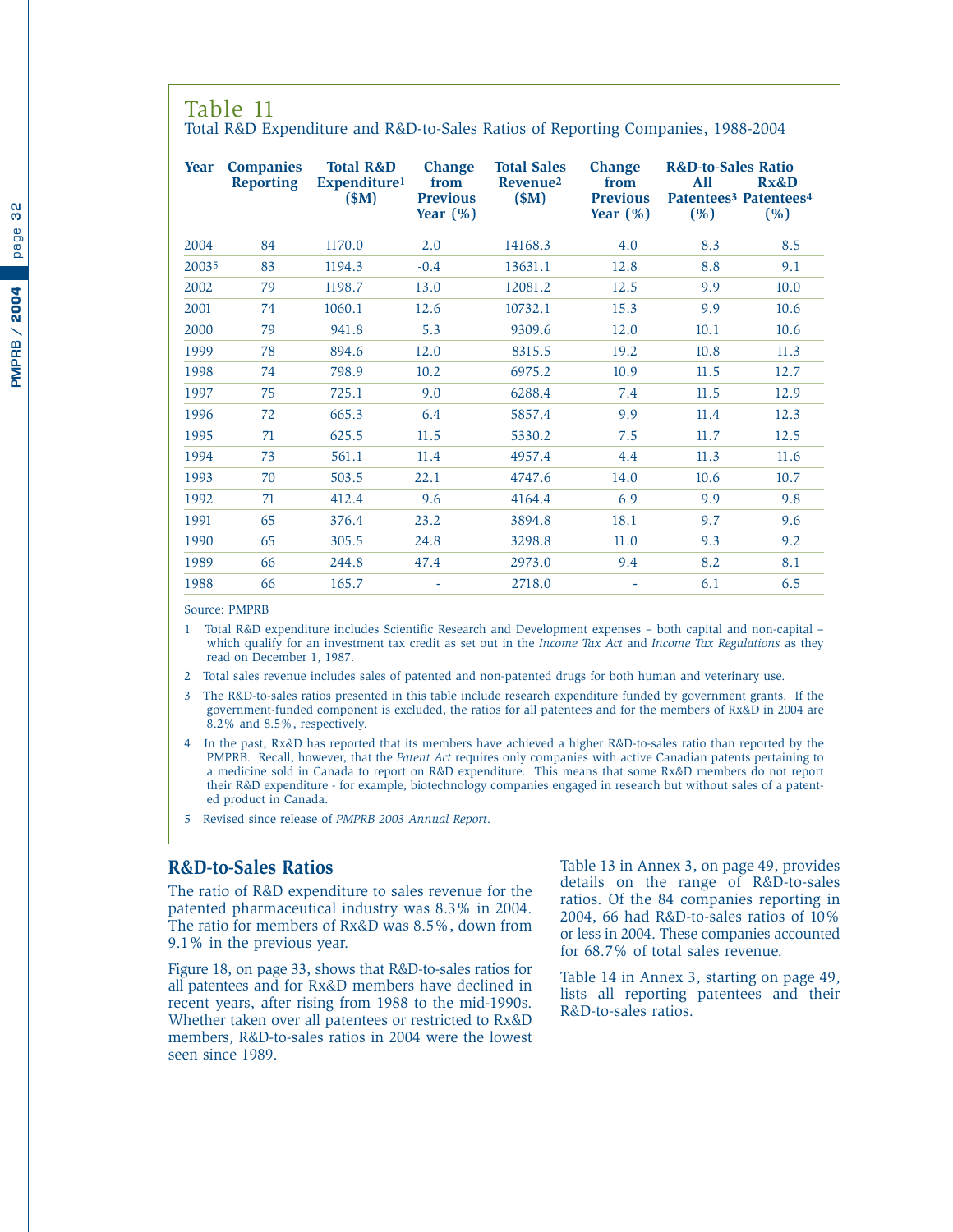#### <span id="page-34-0"></span>**Current Expenditure by Type of Expenditure**

Current R&D expenditure30 was \$1,124.2 million in 2004, accounting for 96.1% of total R&D expenditure. Capital equipment costs and allowable depreciation expenses made up 2.4% and 1.5% of total R&D expenditure, respectively.

#### **Current Expenditure by Type of Research**

Table 15 in Annex 3, on page 52, gives the allocation of 2004 current expenditure on basic research, applied and other qualifying R&D. Basic research is defined as work that advances scientific knowledge without a specific application in view. Patentees reported spending \$221.7 million on basic research, representing 19.7% of current R&D expenditure. As shown in Figure 19, spending on basic research increased by 23% in 2004 relative to the previous year.

Applied research is directed toward some specific practical application, comprising research intended to improve in manufacturing processes, pre-clinical trials and clinical trials. Patentees reported spending \$658.3 million on applied research, representing 58.3% of current R&D expenditure. Clinical trials accounted for 76.2% of applied research expenditure.

Other qualifying research (includes drug regulation submissions, bioavailability studies and Phase IV clinical trials) accounted for the remaining 21.7% of current expenditure in 2004.

#### **Current Expenditure by R&D Performer and by Source of Funds**

Patentees report expenditure on research they conduct themselves (intramural) and research performed by other establishments, such as universities, hospitals and other manufacturers (extramural). Table 16 in Annex 3, on page 53, shows that slightly more than one-half (55%) of expenditure was intramural. Research performed by other companies on behalf of patentees rose to 20.9% of current R&D expenditure in 2004, while the combined share of universities and hospitals was 13.2%.

In 2004, as in previous years, patentees funded almost all R&D expenditure with internal company funds. (Refer to Table 17 in Annex 3, on page 53, for further details.)





#### **Current R&D Expenditure by Location**

Tables 18 and 19 in Annex 3, on pages 53 and 54, show the current R&D expenditure by province. R&D expenditure increased in all parts of Canada except Ontario in 2004. As in previous years, expenditure was heavily concentrated in Ontario and Québec, these provinces accounting for 88.5% of total expenditure.

<sup>30</sup> Current R&D expenditure consists of non-capital expenses directly related to research, including (a) wages and salaries, (b) direct material, (c) contractors and sub-contractors, (d) other direct costs such as factory overhead, (e) payments to designated institutions, (f) payments to granting councils and (g) payments to other organizations. These elements are described in more detail in the *Patentees Guide to Reporting* – Form 3, available from the PMPRB Web site under the heading Legislation, Regulations and Guidelines.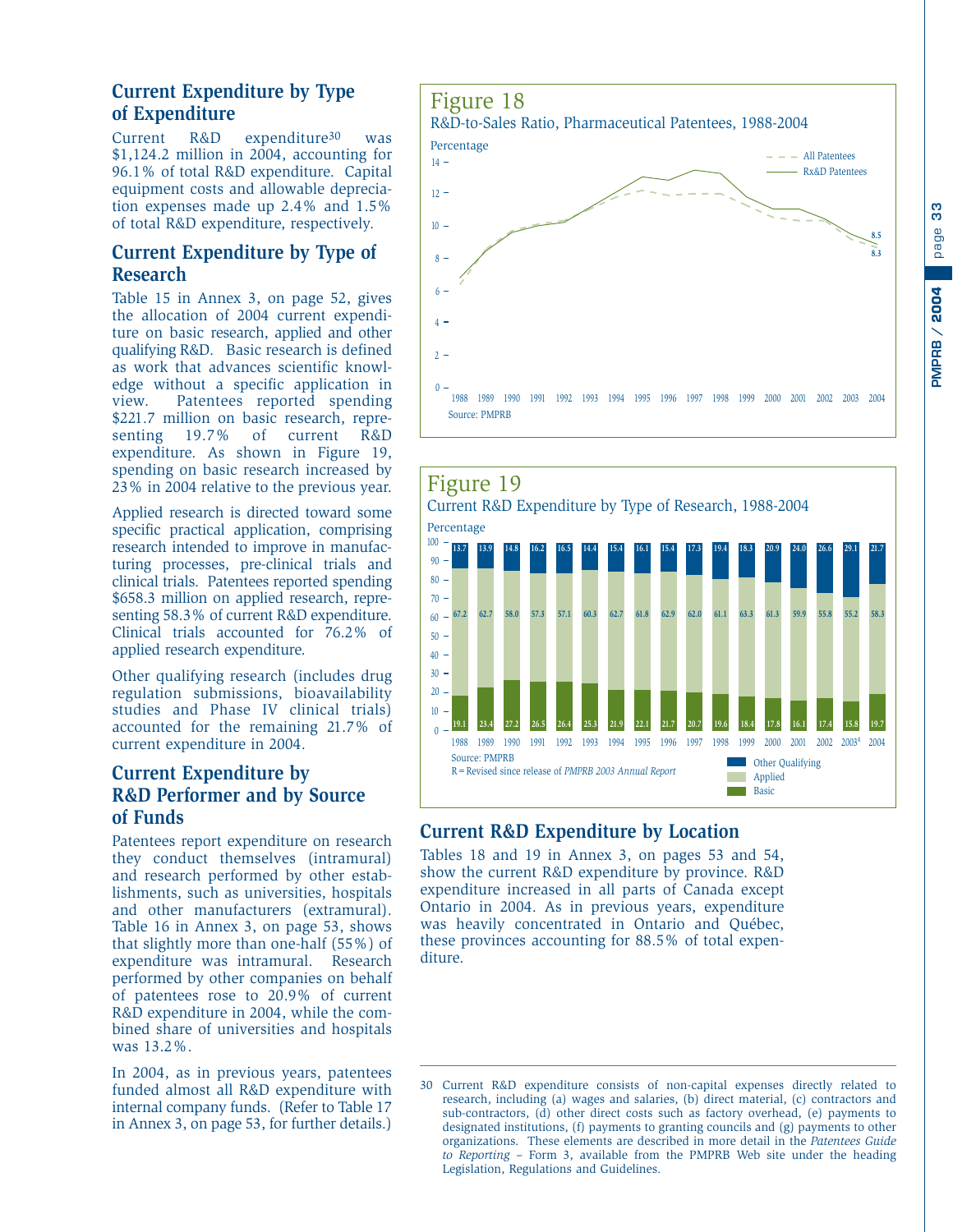## <span id="page-35-0"></span>POLICY AND RESEARCH INITIATIVES

#### Research Agenda

The PMPRB's Research Agenda is developed each year as part of our annual planning process. It outlines current or upcoming projects which we are working on or will be undertaken in the near future. Initiatives that are currently, or may become, subject to public consultation are also indicated in the Research Agenda.

The National Prescription Drug Utilization Information System (NPDUIS), a partnership between the Canadian Institute for Health Information (CIHI) and the PMPRB, was launched in 2002. Under this initiative, the PMPRB has undertaken a number of research studies related to the utilization and management of pharmaceutical products. The NPDUIS research projects are reflected in the Research Agenda.

In addition, recent consultations on proposed amendments to the *Patented Medicines Regulations* and price increases for patented medicines are reflected in our Research Agenda.

Updates to the Research Agenda are published quarterly in the PMPRB's NEWSletter.

#### **Timelines**

In its second report to the Board in November 2000, the former Working Group on Price Review Issues<sup>31</sup> recommended the establishment of milestones and time frames for the price review process. Building on this recommendation, on the complex questions raised by new drugs that require expert review, on the novel submissions of patentees and on their requests for additional opportunities to provide more evidence and make further submissions, the PMPRB initiated a Timelines Review project.

In our 2003 Annual Report, we reported on the internal initiatives undertaken in preparation for further changes and future public consultation on the Timelines Review project. In addition to continuing with the implementation of these initiatives in 2004, we made further enhancements. Among others, we have published the schedule of meetings of the Human Drug Advisory Panel (HDAP) for 2005 and established deadlines for receipt of patentees' submissions for the HDAP's consideration. These steps were

introduced to make the scientific review process more transparent and to increase its efficiency.

One area that was identified as having an impact on the timeliness of the price review process is the information that is filed by a patentee; in particular, the information required to begin the scientific review process. As part of the January 2005 NEWSletter, the PMPRB published a Notice and Comment on proposed amendments to the *Patented Medicines Regulations*. One of these amendments would require a patentee to file a product monograph. Comments on this and on other proposed amendments were to be forwarded to the Secretary of the Board no later than April 15, 2005. After having considered the submissions received, the Board will report next steps in this initiative and publish stakeholders' submissions, through its Research Agenda.

The next steps in the Timelines Review project involve developing timeframes for the stages of the review process and consulting with industry and other stakeholders.

We will report further to our stakeholders on this matter as the project evolves through articles in the NEWSletter and on our Web site.

#### Regulatory Amendments – Public Consultation

In its January 2005 NEWSletter, the Board called on stakeholders to participate in its consultation on proposed amendments to the *Patented Medicines Regulations, 1994* (Regulations). Patentees' filing requirements with respect to the PMPRB are set out in the Regulations. The Regulations specify the information that patentees must file to the PMPRB in accordance with their obligations under the *Patent Act*, and the timeframes for doing so.

Since they were initially promulgated in 1988, the most substantive amendments to the Regulations occurred in 1994. The primary reason for the 1994 amendments was to bring the Regulations up to date with the latest version of the *Patent Act*.

<sup>31</sup> The Working Group on Price Review Issues was established in 1998 following the PMPRB's release of its *Road Map for the Next Decade*. Composed of 12 members representing the PMPRB's stakeholder groups, the Working Group's mandate was to review, analyze and report on three issues: the use of the U.S. Department of Veterans Affairs formulary prices in the international price comparison; the price review process for new patented drug products; and category 3 drug prices. The Working Group completed its work in October 2002. The Working Group's reports and other relevant materials are available on the PMPRB Web site under Working Group on Price Review Issues.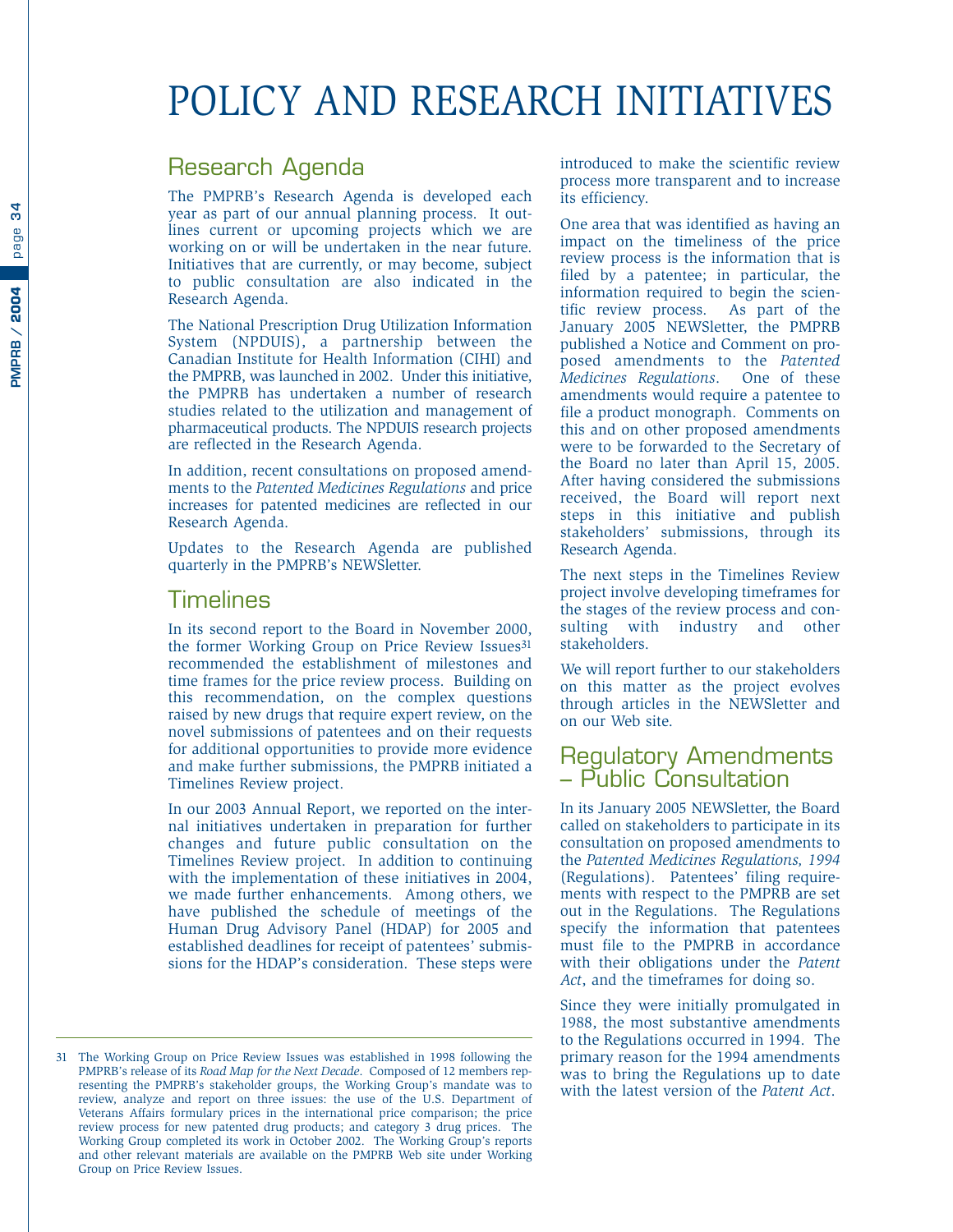<span id="page-36-0"></span>A decade later, the Regulations need to be modernized in some areas to better reflect the information needs of the PMPRB to carry out its responsibilities under the *Patent Act*. The primary reasons for proposing amendments to the Regulations at this time are to support and improve the timeliness of the PMPRB's price reviews and to differentiate between proposed new filing requirements of patented drugs for human use and patented drugs for veterinary use.

The deadline for stakeholders' submissions on the proposed amendments to the Regulations was April 15, 2005. The Board will report next steps in this initiative and publish stakeholders' submissions, through its Research Agenda.

#### Price Increases for Patented Medicines: Public Consultation

In 2004, the PMPRB received information such as trade notices and reports from stakeholders, indicating that manufacturers of a significant number of patented medicines had informed customers of proposed price increases. While price increases in line with changes in the Consumer Price Index (CPI) are permitted under the PMPRB Price Guidelines, the number of reports of price increases raise questions.

Over the past decade, Canada has been able to achieve a level of price stability for patented medicines due to government policies such as the regulation activities of the PMPRB and the cost-containment strategies of public drug plans. The recent reports of price increases raise the question of whether Canada is on the verge of experiencing a change in pricing of patented medicines, bringing the past decade of price stability to an end. And, at the same time as these proposed increases were slated to occur in Canada, other countries were placing further limits on pharmaceutical prices.

In response to the reports of price increases, the PMPRB announced in November 2004 that it would review its Guidelines for price increases of patented medicines.32 As a first step, the PMPRB began a dialogue with stakeholders on this issue through the release of a discussion paper on March 8, 2005. It explores the evolution of the Guidelines for price increases of patented medicines, highlights historical price trends and asks a series of questions on the issue of price increases for stakeholders to comment on.

The Board is considering the submissions it received from stakeholders at the close of the Notice and Comment period on May 9, 2005. We will report on next steps and updates on this project in an upcoming issue of the NEWSletter, and through our Research Agenda.

#### Two-Price System Project

Following the Board's acceptance of a Voluntary Compliance Undertaking (VCU) regarding the patented medicine Fasturtec, the PMPRB undertook to conduct a policy review into the practice of manufacturers of patented drugs maintaining high list prices that are not reflective of the average selling price in Canada.

In June 2004, the PMPRB concluded proceedings in the matter of Fasturtec by accepting a VCU from Sanofi-Synthelabo Canada Inc. (Sanofi). The VCU called for a significant decrease in the price of Fasturtec to \$125 per vial, from \$295. However, Sanofi indicated in its submission that it intended to maintain a high list price for Fasturtec, despite undertaking that no customer in Canada will pay more than the new reduced price. (The VCU and communiqué are available on our Web site under Publications; Voluntary Compliance Undertakings.)

Since this is a new issue for the PMPRB, Board Staff recommended to the Board that it initiate a review into the issue of publication of a high list price that is not reflective of the average selling price in Canada.

Related to this matter, questions about maintaining a two-price system have also been brought to the attention of the PMPRB in recent months through a few informal inquiries. No formal proposals have been made.

At a preliminary level, there may be some concerns with respect to consumer protection. The Board remains concerned that a two-price system may reduce transparency in patented drug prices in Canada.

We will be reporting as needed on this project through the PMPRB's Research Agenda.

The Research Agenda is available on the PMPRB Web site under Publications.

<sup>32</sup> See *The Future of Price Controls – Maintaining the Balance*, by Dr. Robert G. Elgie, PMPRB Chairperson, in a speech to PHARMAC 2004, available on the PMPRB Web site under Publications; Speeches; Speech Series 2004.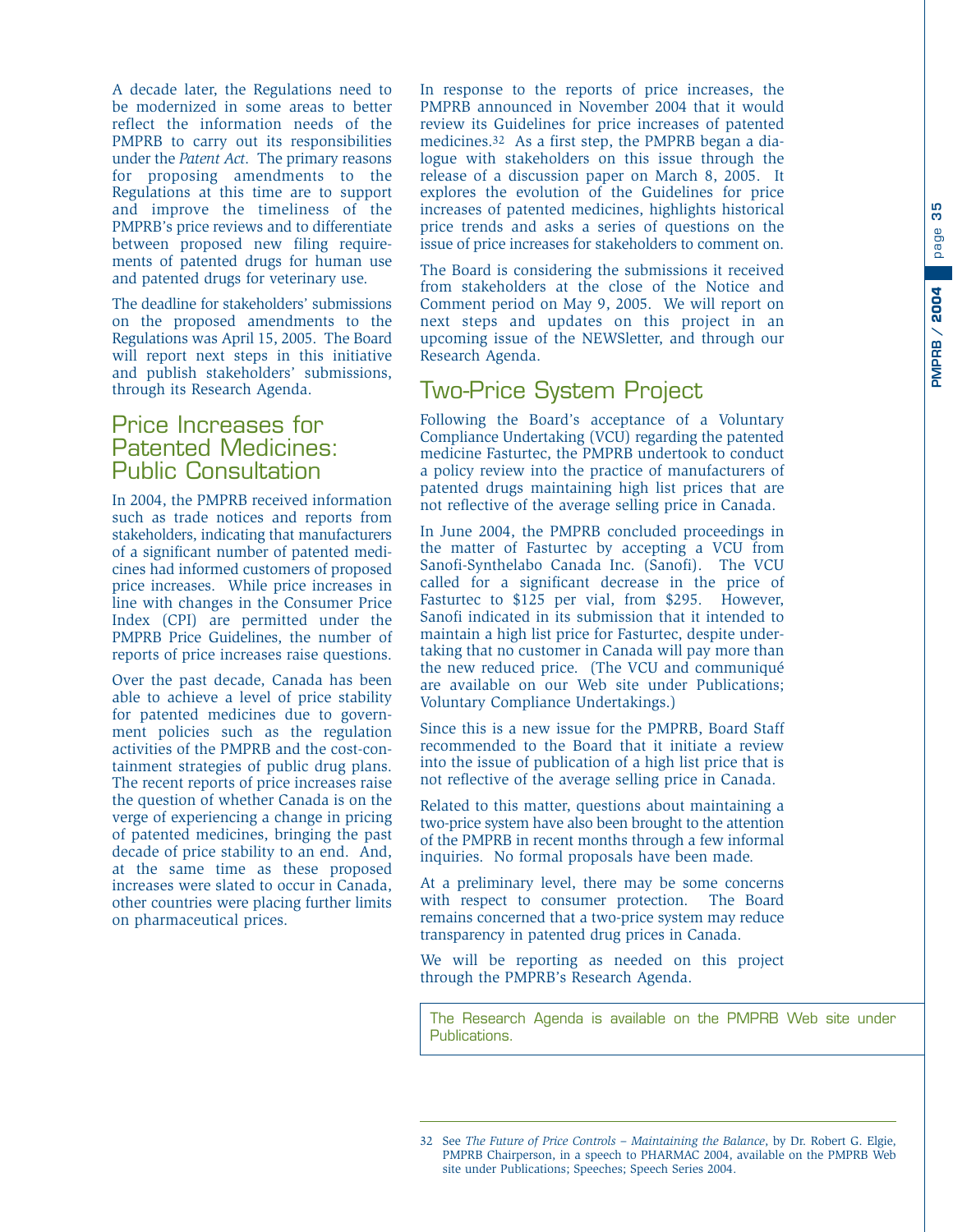#### <span id="page-37-0"></span>**Communications**

The PMPRB Communications Program provides a management framework on all important aspects of the PMPRB's strategy and practices. It is an essential managerial and information service used in the decisionmaking and reporting processes.

The Communications Program includes the development and maintenance of our communications policies, plans and activities. The Secretariat manages the Communications Program, is responsible for responding to public enquiries and is accountable for the management, direction, development and dissemination of all communications activities, including media relations. It also participates in the collective management of the PMPRB activities.

We strive to foster a strong Communications plan. We continually cultivate an educational component to raise awareness and understanding of the mandate, role and jurisdiction of the Board.

In 2004, we remained committed to offering effective communications tools by promoting partnership for action between stakeholders and consumers through innovative modes of communication. We launched an enhanced Web site that is user-friendly and interactive. Among the site's new features is the opportunity to subscribe to our mailing list to receive paper or electronic copies of our publications. We also improved the site with a *Frequently Asked Questions* function that became quite popular with inquisitive visitors. The site's layout and presentation have been re-designed in order to ensure easier navigation to better meet the needs of Internet surfers.

Transparency, integrity and accessibility continue to be the central elements of our Communications Program.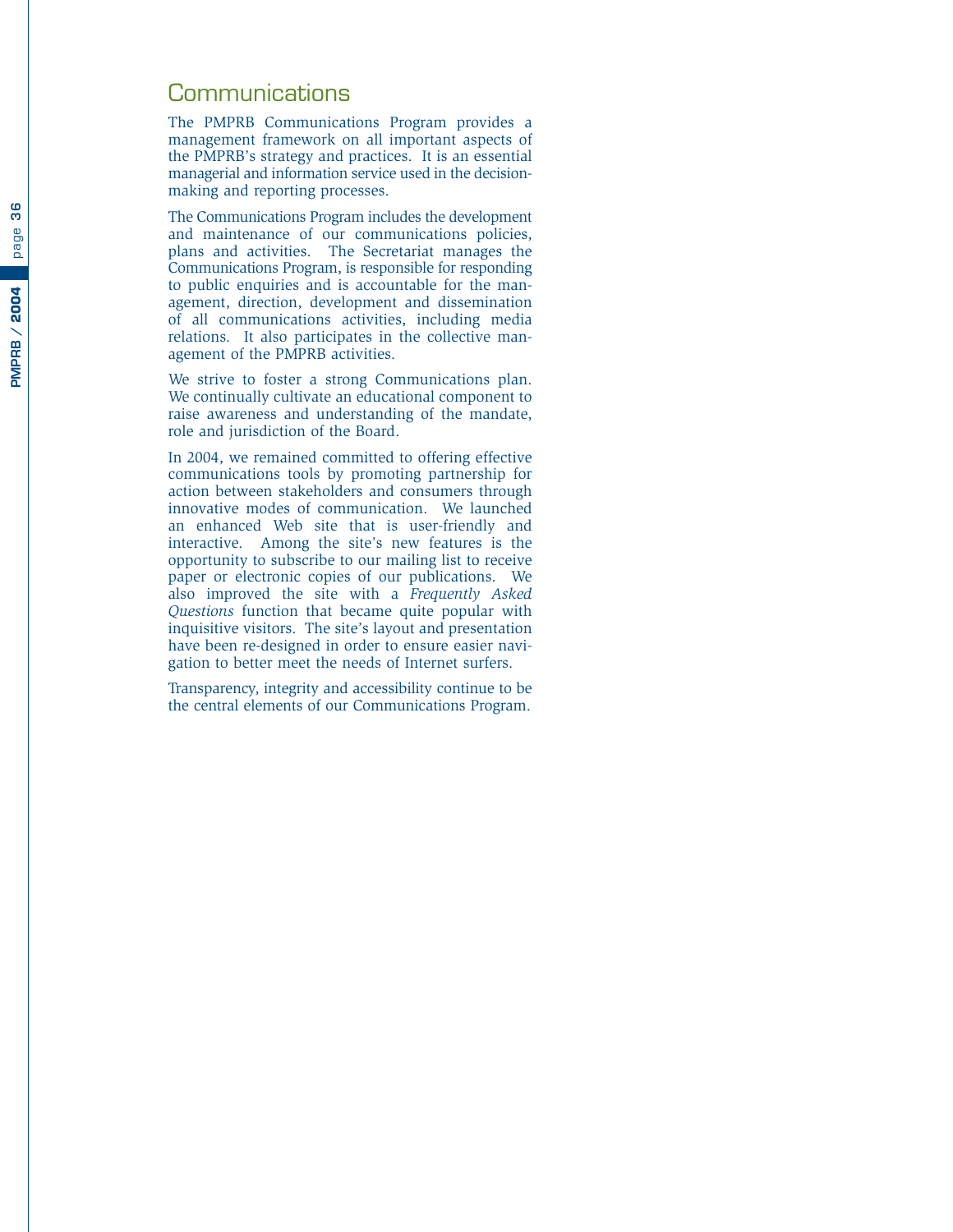# <span id="page-38-0"></span>GOVERNANCE

The Board consists of not more than five members who serve on a part-time basis, appointed by the Governor-in-Council, including a Chairperson and Vice-<br>Chairperson. The Chairperson is The Chairperson is designated under the *Patent Act* as the Chief Executive Officer of the PMPRB with the authority and responsibility to supervise and direct its work. The Executive Director manages the work of the Staff. Senior Staff consists of the Executive Director, the Director of Compliance and Enforcement, the Director of Policy and Economic Analysis, the Director of Corporate Services, the Secretary of the Board and Senior Counsel.

Dr. Robert G. Elgie, Chairperson of the PMPRB since 1995, completed a ten-year mandate on March 7, 2005. Réal Sureau, Vice-Chairperson, has been assuming the functions of Chairperson of the PMPRB since March 8, 2005 and will ensure continuity until a permanent Chair is appointed. Mr. Sureau's ten-year mandate at the PMPRB ends in October 2005.

Dr. Brien Benoit was appointed to the Board on May 19, 2005 for a five-year term. Anthony Boardman completed a five-year mandate as Board Member in January 2004. He was reappointed for another fiveyear term on March 11, 2005. Ingrid Sketris completed her mandate as Board Member in May 2004.

Wayne Critchley, who has served the PMPRB over the last 15 years as Executive Director has retired and left the task in the capable hands of Barbara Ouellet, formerly Director of the Quality Care, Technology and Pharmaceuticals Division in the Health Policy Branch at Health Canada.

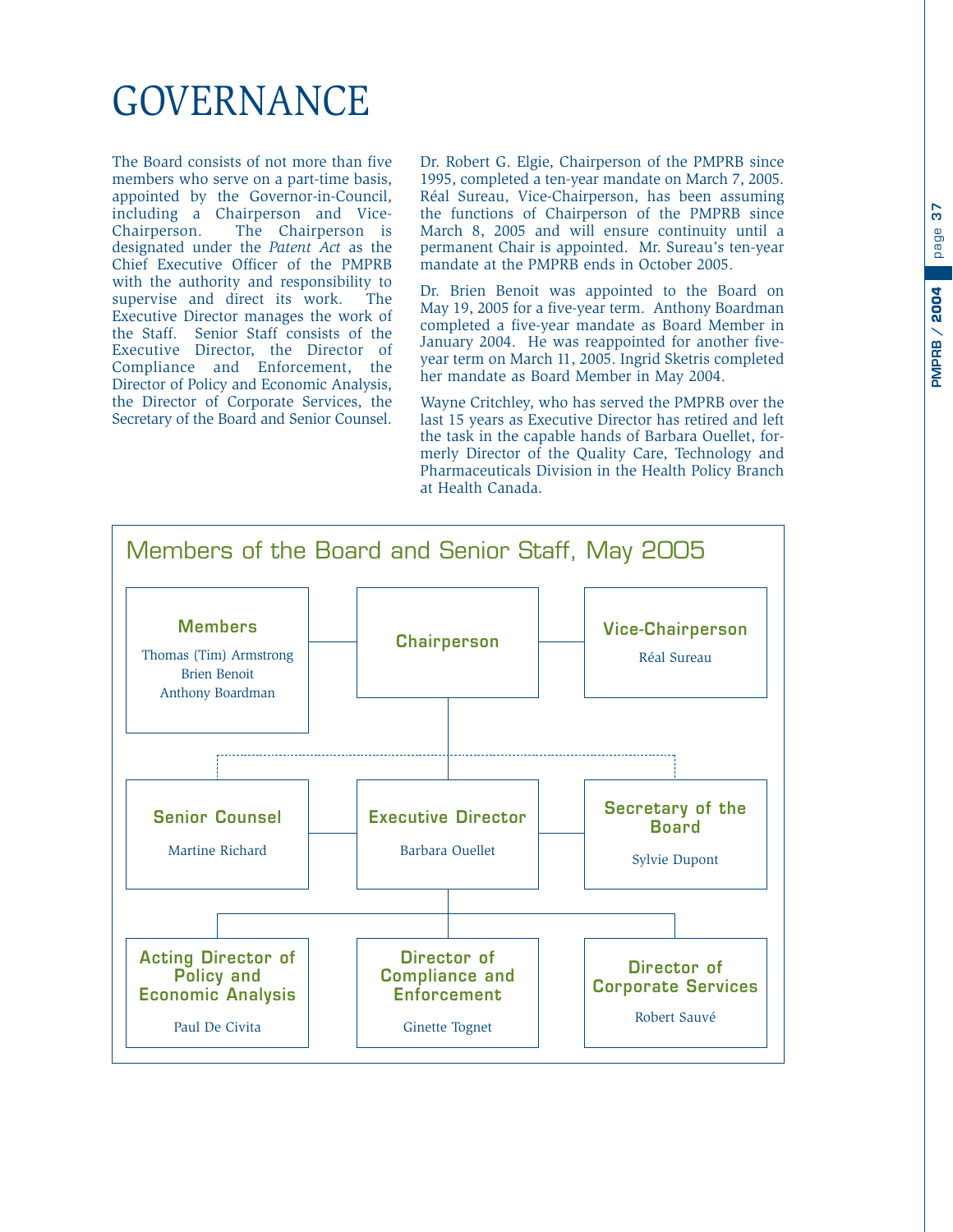#### **Members' Biographies**

**Chairperson: Robert G. Elgie** C.M., LL.B., M.D., F.R.C.S. (C), LL.D. (hon.)

Dr. Elgie was appointed Member and Chairperson of the Board in March 1995 and re-appointed in March 2000 to March 2005. Dr. Elgie completed his mandate with the PMPRB on March 7, 2005.

Dr. Elgie, a lawyer and neurosurgeon, Fellow of the Royal College of Surgeons (Neurosurgery), was the founder and first Director of Dalhousie University's Health Law Institute from 1991 to 1996. He was also the part-time Chair of the Workers' Compensation Board of Nova Scotia from 1992 to 1996. Dr. Elgie has taught at the Medical Schools of Queen's University and the University of Toronto, and has held several positions with the Scarborough General Hospital, including Chief of Medical Staff. In 1977, he was elected to the Ontario Legislative Assembly and subsequently served in several Cabinet positions. He resigned from the Ontario Legislature in September 1985 to become Chair of the Workers' Compensation Board of Ontario where he served until 1991. In October 2000, Dr. Elgie was appointed to the Ontario Press Council.

In May 2001, Dr. Elgie was awarded an honorary degree by Dalhousie University: Doctor of Laws, honoris causa, in recognition of his outstanding personal achievements. In January 2003, Dr. Elgie was appointed Member of the Order of Canada.

#### **Vice Chairperson : Réal Sureau,** F.C.A.

Mr. Sureau was appointed Member and Vice-Chairperson of the Board in October 1995 and re-appointed in October 2000 to October 2005. Mr. Sureau assumed the functions of Chairperson of the PMPRB on March 8, 2005.

He is a graduate of accountancy courses at Queen's University and McGill University and became a chartered accountant in 1963.

From 1957 until 1973 Mr. Sureau practiced public accounting and auditing in a regional firm. He then became Vice-President, Finance of Forex Inc. engaged in sawmill activities from 1973 to 1982. He subsequently moved as chief financial officer of the Canam Manac Group Inc., a North American leader in the manufacturing of steel trusses and semi-trailers until 1992. He then pursued his career as a business consultant and a corporate director.

Mr. Sureau was a director and member of several committees of the Québec Order of Chartered Accountants for which he served as Chairperson in 1995-1996. He was granted an honorary Fellowship in 1986.

Mr. Sureau is President of Sureau Management Limited. Since 1982, he has served on several boards of directors of reporting issuers and other private organizations, including Gaz Métro Inc. where he sits as a director, member of the committee on pension funds, and chairs their audit committee since 1995.

#### **Members:**

#### **Thomas (Tim) Armstrong** Q.C., O. Ont.

Mr. Armstrong was appointed Member of the Board on October 3, 2002 to October 2007.

A lawyer, Mr. Armstrong has had a long career as a provincial public servant. He served as Chair of the Ontario Labour Relations Board (1974-1976), Deputy Minister of Labour (1976-1986), Agent General for Ontario in Tokyo (1986- 1990), and Deputy Minister of Industry, Trade and Technology (1991-1992). He was advisor to the Premier of Ontario on Economic Development from 1992 to 1995. He has been Chief Representative for Canada to the Japan Bank for International Cooperation since 1996 and also serves as arbitrator and mediator in alternative dispute resolutions (ADR), specializing in labour relations.

Mr. Armstrong was awarded the Order of Ontario in 1995 in recognition of his contribution to public service in Ontario.

#### **Brien G. Benoit**

M.D., F.R.C.S. (C), F.A.C.S.

Dr. Benoit was appointed Member of the PMPRB in May 2005 to May 2010.

A Neurosurgeon, Dr. Benoit is on the Active Attending Staff of the Ottawa Hospital. Dr. Benoit is also Professor of Neurosurgery at the University of Ottawa. Throughout his career Dr. Benoit has held several administrative positions among which Chief of Staff of the Ottawa Civic Hospital, from 1996 to 1998; Program Director, Neurosurgery at the University of Ottawa, from 1995 to 2003; Chair of Neurosurgery at the University of Ottawa, from 1997 to 2003; and Deputy Surgeonin-Chief at the Ottawa Hospital (Civic Campus), from 2002 to 2004. Dr. Benoit was also Chair of the Operating Room Committee at the Ottawa Hospital (Civic Campus), from 1993 to 2004.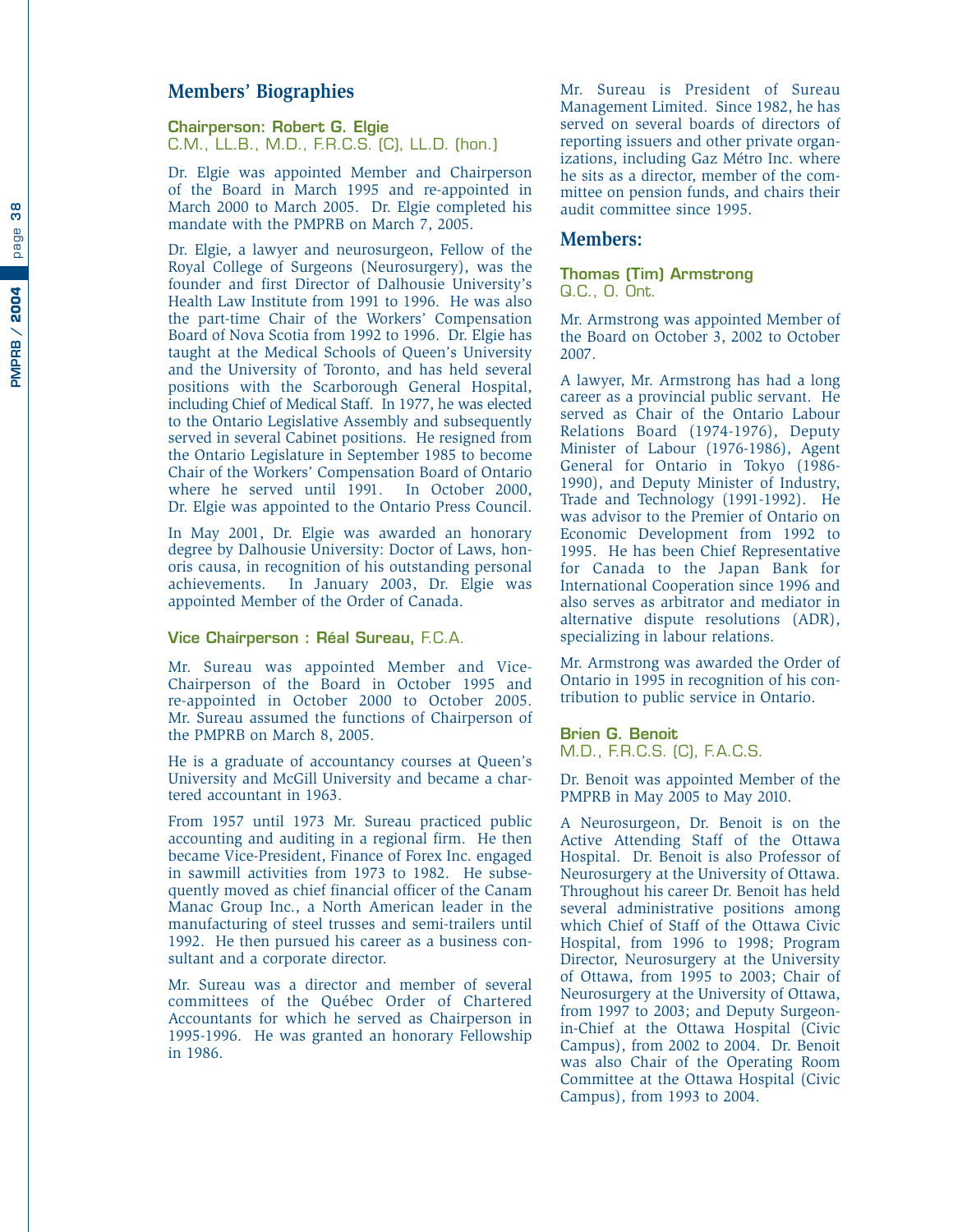<span id="page-40-0"></span>Dr. Benoit has published extensively in leading academic journals. He has received several awards, including *Best Surgical Teacher* from the Department of Surgery of the University of Ottawa in 1991 and 2000.

In addition to being Fellow of the Royal College of Surgeons (Neurosurgery), Dr. Benoit is member of several professional associations including the Canadian Medical Association, the Ontario Medical Association, the Royal College of Physicians and Surgeons of Canada, and the American College of Surgeons, to name a few.

#### **Anthony Boardman,** B.A., Ph.D.

Dr. Boardman was appointed Member of the Board in January 1999 to January 2004. He was appointed for a second term in March 2005 to March 2010.

Dr. Boardman is the Van Dusen Professor of Business Administration in the Strategy and Business Economics Division of the Sauder School of Business at the University of British Columbia (UBC). He graduated from the University of Kent at Canterbury, England, (B.A., 1970) and Carnegie-Mellon University (Ph.D., 1975). Prior to taking up his position at UBC he was a professor at the Wharton School, University of Pennsylvania.

Dr. Boardman's current research interests include public-private partnerships, costbenefit analysis and strategic management. Dr. Boardman has been a consultant to many private and public organizations including Vodafone, Stora Enzo, PricewaterhouseCoopers, the Treasury of New Zealand and all levels of government in Canada. He has taught executive programs throughout the world, and has won a number of teaching awards, including the Alan Blizzard award.

During his career, Dr. Boardman has published many articles in leading academic journals. Currently, he is working on the third edition of *Cost-Benefit Analysis: Concepts and Practice*, which is published by Prentice Hall.

#### **Ingrid S. Sketris** BSc(Phm), Pharm.D., MPA(HSA)

Dr. Sketris was appointed Member of the Board in May 1999 to May 2004.

Dr. Sketris is a Professor at the College of Pharmacy and School of Health Services Administration and a Professor of the Department of Community Health and Epidemiology, Dalhousie University. She is a consultant to the pharmacy depart-

ment of the Queen Elizabeth II Health Sciences Centre, Halifax. Since 2000, Dr. Sketris holds a Chair in health services and nursing from the Canadian Health Services Research Foundation/Canadian Institutes of Health Research (cosponsored by the Nova Scotia Health Research Foundation).

She is a graduate of the University of Toronto (BSc(Phm), 1977), University of Minnesota (Pharm.D,1979), University of Tennessee Center for the Health Sciences (Residency in Clinical Toxicology/ Pharmacy Practice, 1980) and Dalhousie University (MPA(HSA) 1989).

Dr. Sketris is a fellow of the Canadian Society of Hospital Pharmacists and the American College of Clinical Pharmacy. She was a member of the scientific advisory panel of the Canadian Coordinating Office for Health Technology Assessment (CCOHTA) from 1996-1998. Dr. Sketris' research interests include examining the impact of changes in Pharmacare policy and the use of drugs and health services particularly related to the population of Nova Scotia.

Dr. Sketris currently sits as the PMPRB representative on a committee of the Canadian Institute for Health Information (CIHI) examining the use of the Anatomical Therapeutic Chemical (ATC) Classification System and Defined Daily Dose (DDD) for analytical purposes.

Dr. Sketris has numerous publications in the area of transplantation therapeutics and pharmacoepidemiology.

#### **Budget**

The PMPRB operated with a budget of \$5,417,000 in 2004-2005 and an approved staff level of 44 employees. The budget included \$424,000 for the Therapeutic Access Strategy33 (TAS) initiative and \$832,000 for the National Prescription Drug Utilization Information System (NPDUIS)34 project.

| Table 12<br><b>Financial Performance</b> |                                                                  |                                                                    |
|------------------------------------------|------------------------------------------------------------------|--------------------------------------------------------------------|
| <b>Total PMPRB</b>                       | <b>Actual Spending</b><br>2003-2004<br>(\$ thousands)<br>4,290.3 | <b>Forecast Spending</b><br>2004-2005<br>(\$ thousands)<br>5,417.0 |
| <b>Full Time Equivalents</b>             | 38.0                                                             | 44.0                                                               |

Additional information on the PMPRB budget is available on our Web site under Reports to Parliament.

<sup>33</sup> The Therapeutic Access Strategy is a Health Canada initiative aimed at helping Canadians maintain and improve their health by ensuring that human drugs and other therapeutic products are safe, of high quality, therapeutically effective, appropriately used and accessible in a timely and cost-effective fashion. The PMPRB received funding through the TAS for its timelines initiative. For more information on this initiative, see page 34.

<sup>34</sup> For more information on the National Prescription Drug Utilization Information System (NPDUIS), see page 30.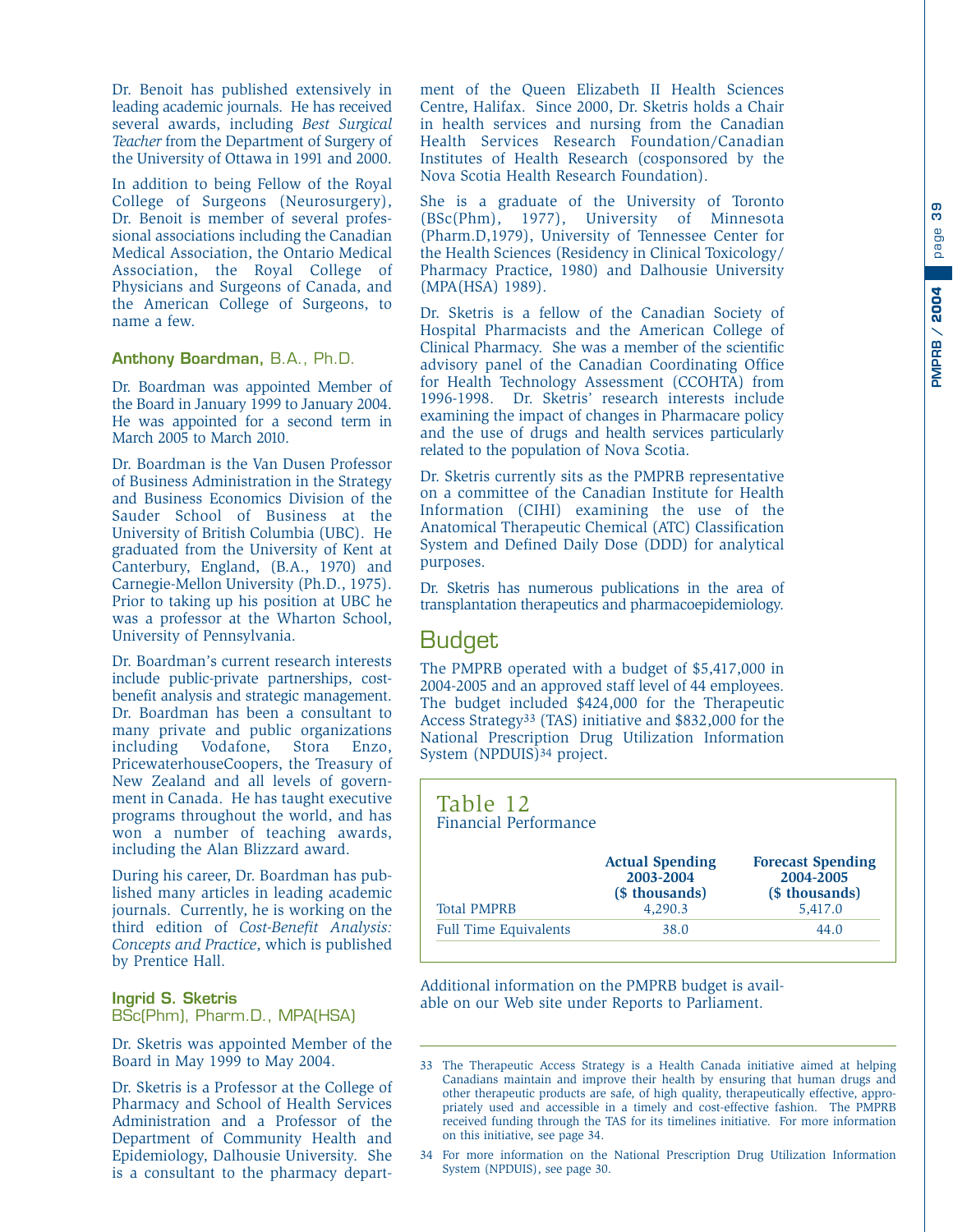# <span id="page-41-0"></span>PUBLICATIONS

We inform our stakeholders regularly through our publications. Our Annual Report and the NEWSletter are published at regular intervals throughout the year

while other publications are released in response to program and corporate requirements.

#### **Publications / Release Date January 2004 – March 2005**

**Advance Ruling Certificate**

- Viread / October **Annual Report** / June

**CPI-Adjustment Factors** / April

#### **Hearings**

- Nicoderm Hoechst Marion Roussel Canada Inc. / April 1999 (ongoing)
- Fasturtec, Sanofi-Synthelabo Canada Inc. / May (complete)
- Dovobet, LEO Pharma Inc. / November (ongoing)
- Evra, Janssen-Ortho Inc. / December (complete)

#### **NEWSletter** / Quarterly

#### **Notice and Comment**

- Schedule 7 of the *Compendium of Guidelines, Policies and*
- *Procedures Comparable Dosage Forms*, NEWSletter / January
- Proposed Amendments to the *Patented Medicines Regulations* NEWSletter / January 2005
- Price Increases for Patented Medicines NEWSletter (article) / March 2005

#### **Patented Medicines**

- Reported to the PMPRB in 2004 (including the review status for each drug) / Monthly
- Reports on New Patented Drugs:
- Aerius / June Gynazole / January 2005
- 
- 
- 
- 
- Bondronat / April 2005 Lantus / February 2005
- Cetrotide / January 2005 Pegasys / June
- 
- 
- 
- 
- 
- Alphagan / September Hectorol / September
- Avodart / October Infergen / September
- Bextra / March Iressa / October
- BLES / June Kineret / September
	-
	-
- Crestor / January Valcyte / July
- Ebixa / January 2005 Viread / January 2005
- Ezetrol / September Xatral / May
- Fasturtec / August Xigris / January
- Gadovist / January 2005 Zavesca / January 2005

**Research Agenda**<sup>35</sup> / January

#### **Speech Series**

- Patented Medicines and Pricing Issues: Latest Trends and Developments / March
- Pharmaceutical Price Controls in Canada / May
- The Future of Price Controls Maintaining the Balance / November
- Drug Prices in Canada and the U.S.: More Than Meets the Eye? / January 2005
- Introductory Remarks to the Standing Committee on Health on Main Estimates / April 2005

#### **Voluntary Compliance Undertakings**

- One-Alpha, LEO Pharma Inc. / May
- Fasturtec, Sanofi-Synthelabo Canada Inc. / June
- Prolastin, Bayer Inc. / July
- Starnoc, Servier Canada / July
- Busulfex, EPS Pharma Inc./ November
- Evra, Janssen-Ortho Inc. / February 2005
- Paxil CR, GlaxoSmithKline Inc. / March 2005
- Tamiflu, Hoffmann-La Roche Limited / March 2005

#### 35 The Research Agenda is published in the NEWSletter and posted on our Web site under Publications; Research Agenda.

9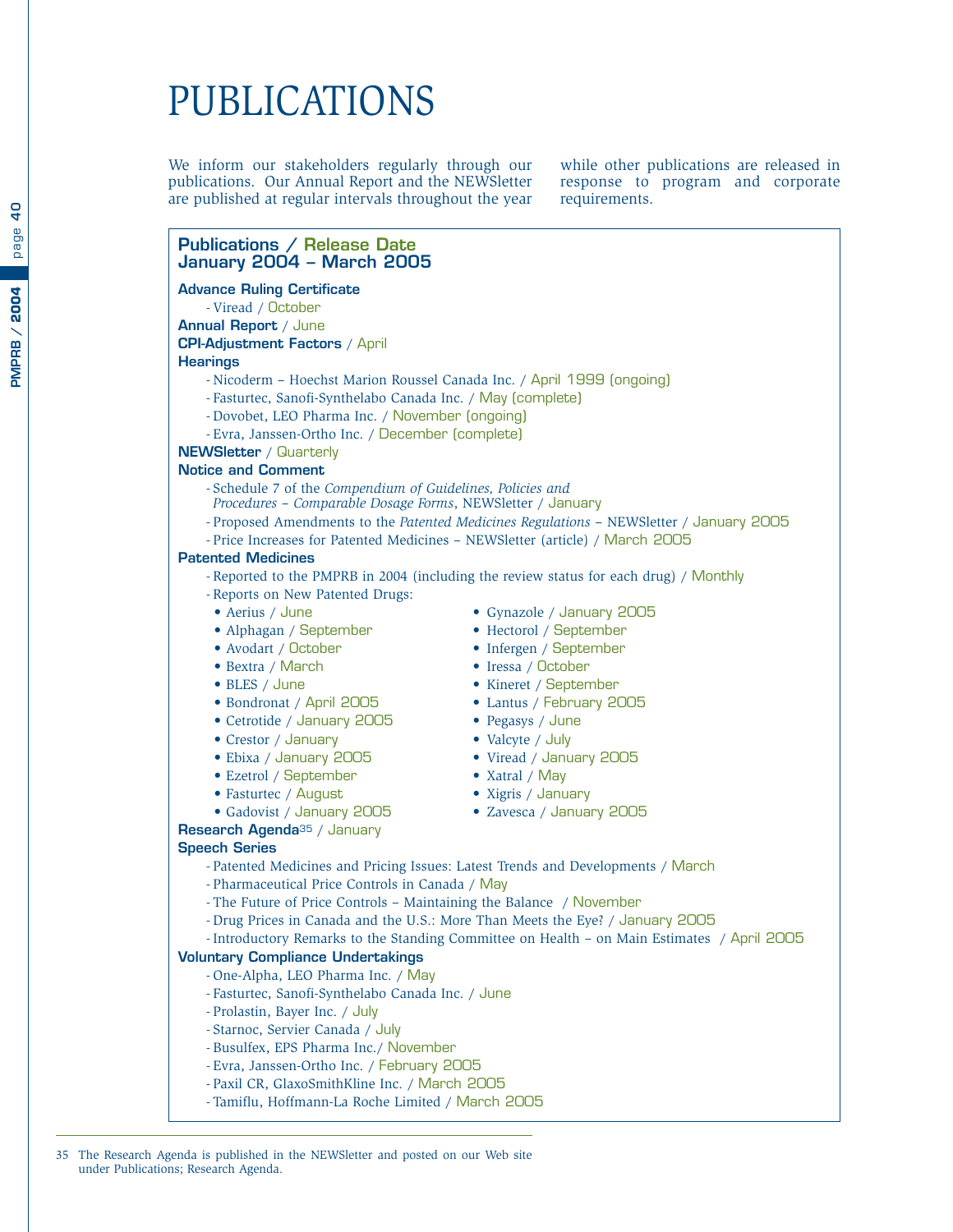# <span id="page-42-0"></span>GLOSSARY

This glossary is included for the convenience of the reader. For more detailed information and definitions please refer to the Patent Act, the Patented Medicines Regulations, the PMPRB Compendium of Guidelines, Policies and Procedures and the Food and Drugs Regulations, or contact the PMPRB.

#### **Active Ingredient:**

Chemical or biological substance responsible for the claimed pharmacologic effect of a drug product. (Ingrédient actif)

#### **Advance Ruling Certificate (ARC):**

A non-binding certificate may be issued pursuant to subsection 98(4) of the Patent Act at the request of a patentee when the Board is satisfied that the price or proposed price of the medicine would not exceed the maximum non-excessive price under the Board's Guidelines. (Certificat de décision préalable)

#### **ATC:**

Anatomical Therapeutic Chemical [ATC] classification system, developed and maintained by the World Health Organization (WHO) Collaborating Centre for Drug Statistics Methodology, divides drugs into different groups according to their site of action and therapeutic and chemical characteristics. This system is used by the PMPRB as a guide for selecting comparable medicines for purposes of price review. (ATC)

#### **Dedication of Patent:**

A practice whereby a patentee notifies the Commissioner of Patents that it has surrendered its rights and entitlements flowing from the patent for the benefit of the public to use and enjoy. (Cession d'un brevet)

NB: As of January 30, 1995, the Board does not recognize dedication of patent as a means to remove the medicine from its jurisdiction. (See PMPRB Bulletin 17, page 3.)

#### **Drug Identification Number (DIN):**

A registration number that the Health Protection Branch of Health Canada assigns to each prescription and non-prescription drug product marketed under the *Food and Drugs Regulations*. The DIN is assigned using information in the following areas: manufacturer of the product; active ingredient(s); strength of active ingredient(s); pharmaceutical dosage form; brand/trade name; and route of administration. (Numéro d'identification de drogue)

#### **Drug Product:**

A particular presentation of a medicine characterized by its pharmaceutical dosage form and the strength of the active ingredient(s). (Produit médicamenteux)

#### **Drug Product, Existing:**

An existing drug product is a DIN for which a benchmark price has been established in accordance with the Board's Guidelines. (See Chapter 1, subsection 3.3 of the *Compendium of Guidelines, Policies and Procedures*.) (Produit médicamenteux existant)

#### **Drug Product, New:**

A new drug product is one for which the introductory price is under review. Patented drug products are considered new in the year during which they are first introduced on the market in Canada or the year they receive their first patent(s) if previously marketed. For price review purposes, new drug products for a given year are those introduced between December 1, of the previous year and November 30, of the reporting year. Because of the filing requirements under the *Patented Medicines* Regulations and the manner of calculating benchmark prices, drug products introduced in December are considered to have been introduced in the following year. (See Chapter 1, subsection 3.2 of the *Compendium of Guidelines, Policies and Procedures*.) (Produit médicamenteux nouveau)

#### **Emergency Drug Release (EDR) Program:**

See Special Access Program.

#### **Generic Product:**

A drug product with the same active ingredient, strength and dosage form of a brand name drug product. (Produit générique)

#### **Investigational New Drug (IND):**

A drug that has been authorized for clinical evaluation (i.e. testing on humans) by Health Canada but that is not yet approved for sale for the indication under study. (Drogue de recherche)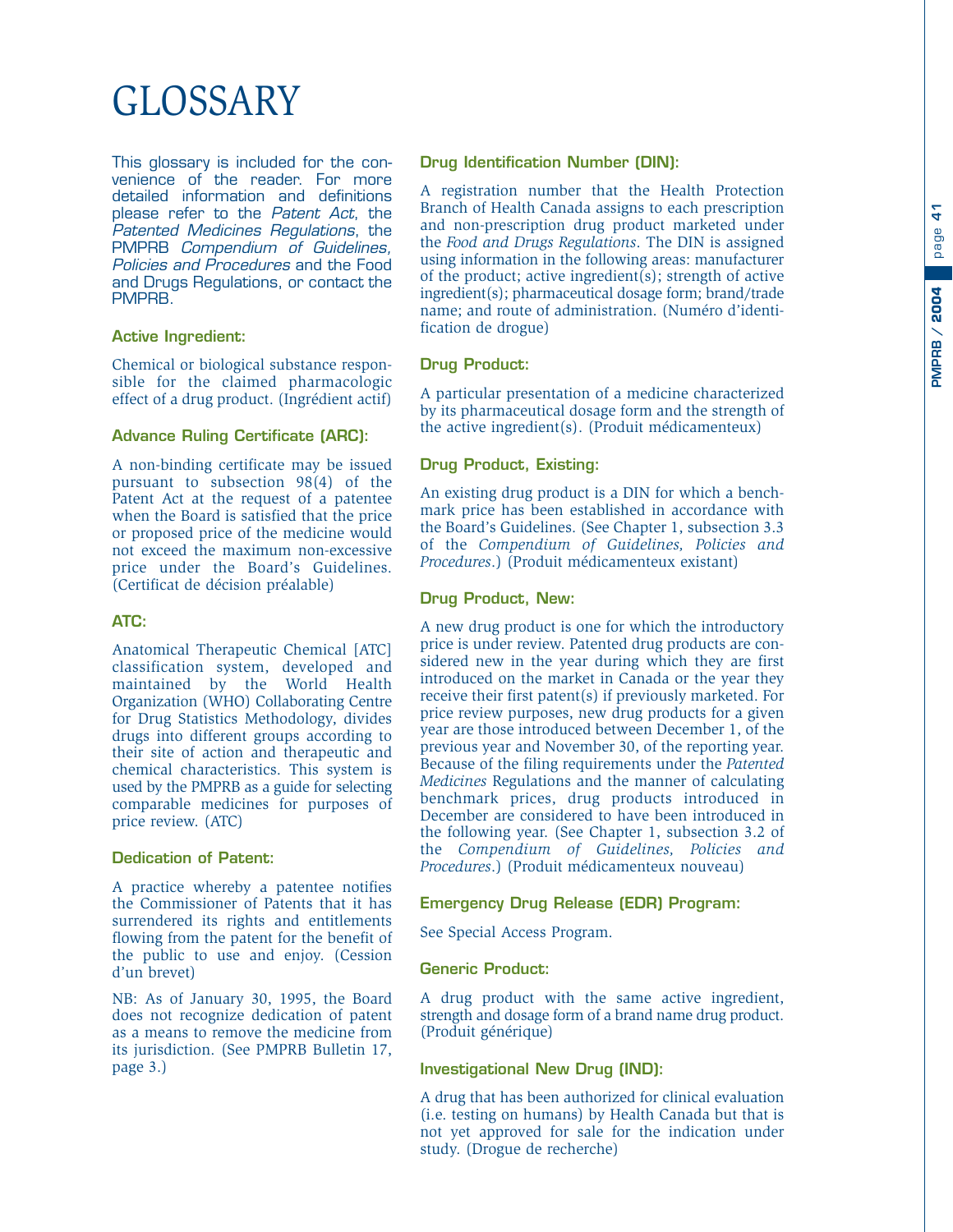#### **Licence, Compulsory:**

Referred to in subsection 79(1) of the *Patent Act* , means a licence granted by the Commissioner of Patents, before December 20, 1991, in accordance with subsection 39(4) of the *Patent Act*, R.S., 1985, c. P-4 that has been continued pursuant to subsection 11(1) of the *Patent Act Amendment Act*, 1992 which permits the licencee to import, make, use or sell a patented invention pertaining to a medicine. Royalties payable are determined by the Commissioner of Patents who sets the terms of licences pursuant to subsection 39(5) of the *Patent Act*. (Licence obligatoire)

#### **Licence, Voluntary:**

A contractual agreement between a patent holder and a licensee under which the licensee is entitled to enjoy the benefit of the patent or to exercise any rights in relation to the patent for some consideration (i.e., royalties in the form of a share of the licensee's sales.) (Licence volontaire)

#### **Medicine:**

Any substance or mixture of substances made by any means, whether produced biologically, chemically, or otherwise, that is applied or administered *in vivo* in humans or in animals to aid in the diagnosis, treatment, mitigation or prevention of disease, symptoms, disorders, abnormal physical states, or modifying organic functions in humans and or animals, however administered. For greater certainty, this definition includes vaccines, topical preparations, anaesthetics and diagnostic products used in vivo, regardless of delivery mechanism (e.g. transdermal, capsule form, injectable, inhaler, etc.). This definition excludes medical devices, *in vitro* diagnostic products and disinfectants that are not used in vivo. (See *Compendium of Guidelines, Policies and Procedures*, Introduction, subsection 1.5.) (Médicament)

#### **Notice of Compliance (NOC):**

A notice in respect of a medicine issued by the Health Products and Food Branch of Health Canada under section C.08.004 of the *Food and Drugs Regulations* . The issuance of an NOC indicates that a drug product meets the required Health Canada standards for use in humans or animals and that the product is approved for sale in Canada. (Avis de conformité)

#### **Patent:**

An instrument issued by the Commissioner of Patents in the form of letters patent for an invention that provides its holder with a monopoly limited in time, for the claims made within the patent. A patent gives its holder and its legal representatives, the exclusive right of making, constructing and using the invention and selling it to others to be used. (Brevet)

#### **Patented Medicine Price Index (PMPI):**

The PMPI has been developed by the PMPRB as a measure of average yearover-year change in the transaction prices of patented drug products sold in Canada, based on the price and sales information reported by patentees. (Indice des prix des médicaments brevetés)

#### **Patentee:**

As defined by subsection 79(1) of the *Patent Act*, "the person for the time being entitled to the benefit of the patent for that invention (pertaining to a medicine) and includes, where any other person is entitled to exercise any rights in relation to that patent other than under a licence continued by subsection 11(1) of the *Patent Act Amendment Act*, 1992, that other person in respect of those rights;" (Breveté)

#### **Pending Patent:**

An application for a patent that has not yet been issued. (Brevet en instance)

NB: In cases where a medicine is sold before a patent is issued, it is the Board's policy once the patent is issued, to review the price of the medicine as of the date on which the patent application was laid open for public inspection. (See PMPRB Bulletin 15, page 7.)

#### **Research and Development (R&D):**

Basic or applied research for the purpose of creating new, or improving existing, materials, devices, products or processes (e.g. manufacturing processes). (Recherche et développement)

#### **Research and Development— Applied Research:**

Work that advances scientific knowledge with a specific practical application in view such as creating new or improved products or processes through manufacturing processes or through preclinical or clinical studies. (Recherche et développement—recherche appliquée)

#### **Research and Development—Basic Research:**

Work that advances scientific knowledge without a specific application in view. (Recherche et développement—recherche fondamentale)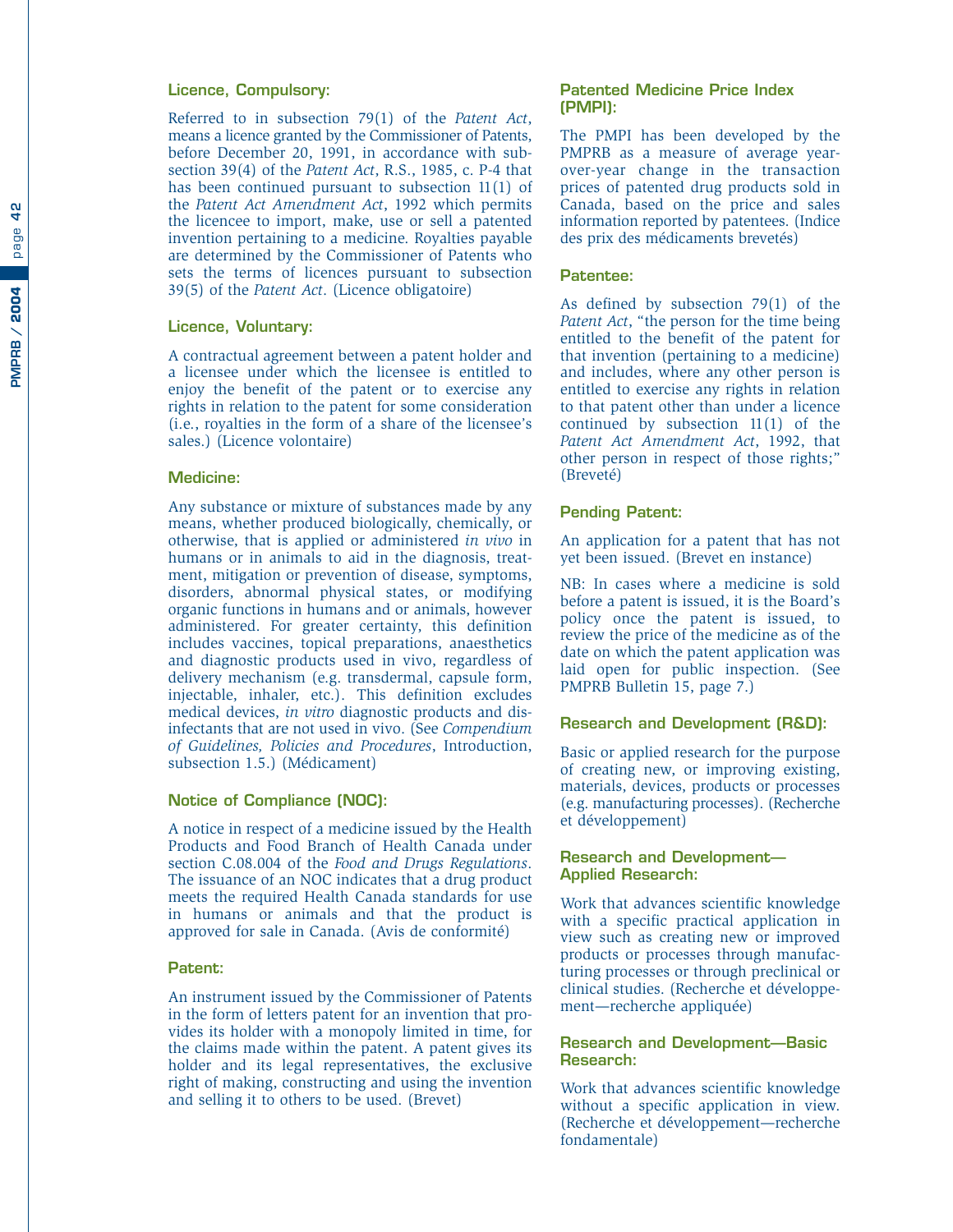#### **Research and Development—Clinical Research:**

The assessment of the effect of a new medicine on humans. It typically consists of three successive phases, beginning with limited testing for safety in healthy humans then proceeding to further safety and efficacy studies in patients suffering from the target disease. (Recherche et développement—recherche clinique)

#### **Research and Development— Preclinical Research:**

Tests on animals to evaluate the pharmacological and toxicological effects of medicines. (Recherche et développement—recherche pré-clinique)

#### **Research and Development—Other Qualifying:**

Includes eligible research and development expenditures that cannot be classified into any of the preceding categories of "type of research and development". It includes drug regulation submissions, bioavailability studies and Phase IV clinical trials. (Recherche et développement— Autres R-D admissibles)

#### **Research and Development Expenditures:**

For the purposes of the *Patented Medicines Regulations*, 1994, in particular sections 5 and 6, research and development includes activities for which expenditures would have qualified for the investment tax credit for scientific research and experimental development under the *Income Tax Act* as it read on December 1, 1987. (Dépenses en recherche et développement)

#### **Current Research and Development Expenditures:**

consist of the following non-capital expenses that are directly related to research work: (a) wages and salaries, (b) direct material, (c) contractors and sub-contractors, (d) other direct costs such as factory overhead, (e) payments to designated institutions, (f) payments to granting councils and (g) payments to other organizations. These elements are described in greater detail in the *Patentees' Guide to Reporting – Form 3* available from the PMPRB website under the heading of "Legislation, Regulations and Guidelines." (Dépenses courantes de recherche et développement)

#### **Special Access Program (SAP):**

A program operated by Health Canada to give practitioners access to drugs that are not approved or otherwise available for sale in Canada. (Formerly the EDR Program.) (Programme d'accès spécial)

#### **Voluntary Compliance Undertaking (VCU):**

A written undertaking by a patentee to adjust its price to conform with the PMPRB's Excessive Price Guidelines (see Chapter 1 of the *Compendium of Guidelines, Policies and Procedures*). Pursuant to the Board's Compliance and Enforcement Policy (see Chapter 2, section 7) the Chairperson may approve a VCU in lieu of issuing a Notice of Hearing if it is consistent with the Patent Act and the policies of the Board and in the public interest. Under the Board's Compliance and Enforcement Policy, a VCU can also be submitted following the issuance of a Notice of Hearing. A VCU submitted at this point must be approved by the Board. The Board reports publicly on all VCUs approved by the Chairperson or the Board. (Engagement de conformité volontaire)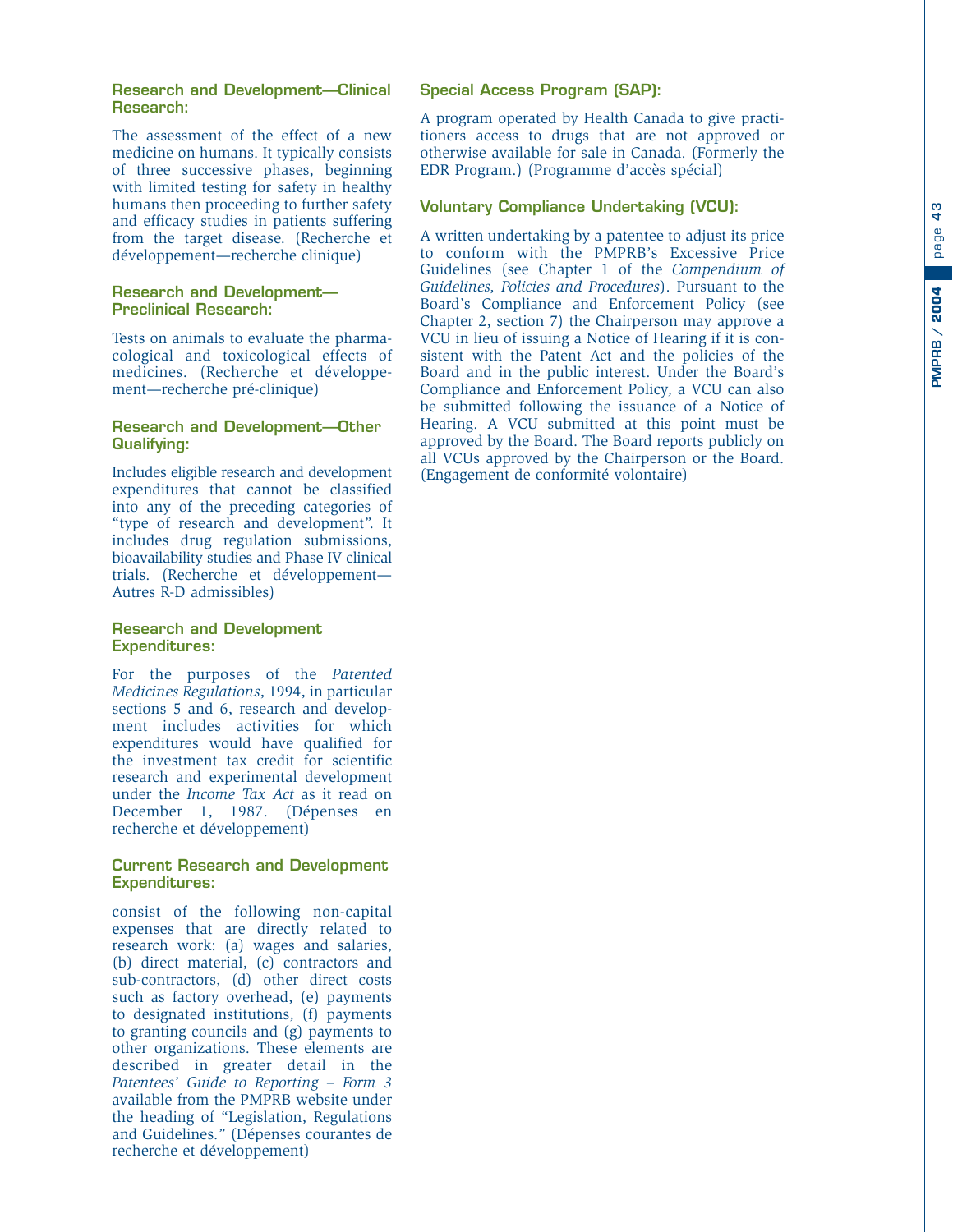# <span id="page-45-0"></span>ACRONYMS

This section provides the list of acronyms used in the Annual Report and frequently referenced by the PMPRB and its stakeholders.

- ARC: Advance Ruling Certificate ATC: Anatomical Therapeutic Chemical classification system ATP: Average Transaction Price CAC: Consumers' Association of Canada CCOHTA: Canadian Coordinating Office for Health Technology Assessment CDR: Common Drug Review CEDAC: Canadian Expert Drug Advisory Committee CGPA: Canadian Generic Pharmaceutical Association CIHI: Canadian Institute for Health Information CPI: Consumer Price Index DDD: Defined Daily Dose DIN: Drug Identification Number DPD: Drug Product Database (Health Canada) DVA: Department of Veterans Affairs (U.S.) FDA: *Food and Drugs Act* (Canada) FPG: First Patent Granted F/P/T: Federal/Provincial/Territorial FSS: Federal Supply Schedule (U.S.) GDP: Gross Domestic Product HDAP: Human Drug Advisory Panel IPC: International Price Comparison IPPI: Industrial Product Price Index
- MIP: Median International Price MNE: Maximum Non-Excessive (price)
- MOU: Memorandum of Understanding

| NAS:          | <b>New Active Substance</b>                                         |
|---------------|---------------------------------------------------------------------|
| NDMAC:        | Nonprescription Drug<br>Manufacturers Association of<br>Canada      |
| NOC:          | Notice of Compliance                                                |
| NPDUIS:       | National Prescription Drug<br><b>Utilization Information System</b> |
| NPS:          | National Pharmaceutical<br>Strategy                                 |
| NPSS:         | Non-Patented Single Source<br>(drugs)                               |
| ODB:          | Ontario Drug Benefit Plan                                           |
| OECD:         | Organisation for Economic<br>Cooperation and Development            |
| OTC:          | Over-the-counter                                                    |
| PMPI:         | Patented Medicine Price Index                                       |
| <b>PMPRB:</b> | <b>Patented Medicine Prices</b><br>Review Board                     |
| PMQI:         | <b>Patented Medicine Quantity</b><br>Index                          |
| R&D:          | Research and Development                                            |
| $Rx&D$ :      | Canada's Research Based<br><b>Pharmaceutical Companies</b>          |
| SAP:          | Special Access Program<br>(Health Canada)                           |
| TCC:          | Therapeutic Class Comparison                                        |
| TPD:          | <b>Therapeutic Products</b><br>Directorate (Health Canada)          |
| VCU:          | <b>Voluntary Compliance</b><br>Undertaking                          |

WHO: World Health Organization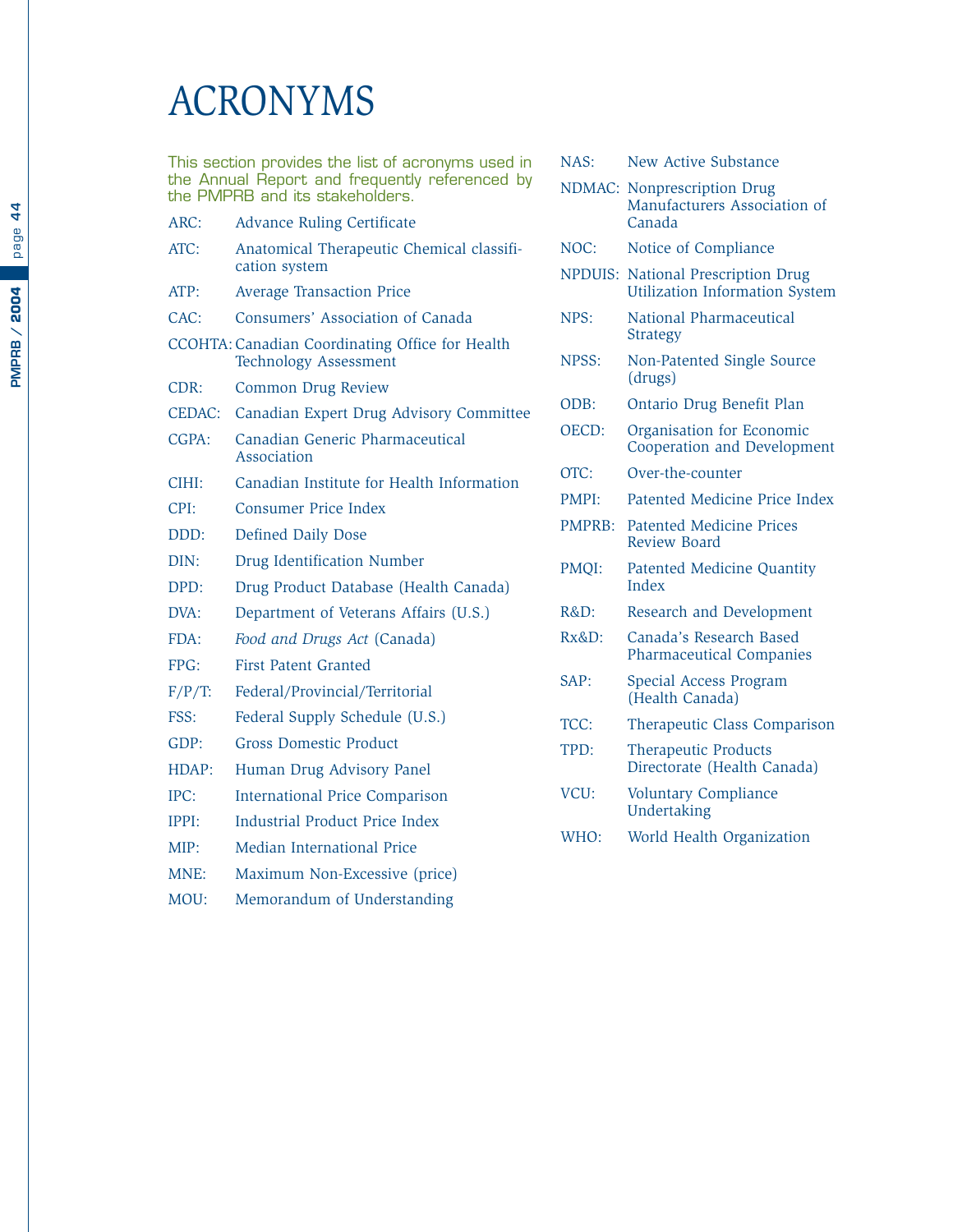# <span id="page-46-0"></span>ANNEX 1

#### Criteria for Commencing an Investigation

A price is considered to be within the Guidelines unless it meets the criteria for commencing an investigation. The criteria represent the standards the Board applies in order to allocate its resources to investigations as efficiently as possible. Their existence should not be construed as indicating that the Board accepts any deviation from the Guidelines. The Board is satisfied that its criteria assure all significant cases of pricing outside the Guidelines will be subject to investigation. In most instances where a price exceeds the maximum allowable price by an amount too small to trigger an investigation in one year, it is offset by a price below that which is permitted by the Guidelines the following year. The Board expects the prices of all patented medicines to be within the Guidelines and evidence of persistent pricing outside the Guidelines, even by a small amount, may be used as a criterion for commencing an investigation.

#### **Criteria for Commencing an Investigation**

Board Staff will commence an investigation into the price of a patented drug product when any of the following criteria are met:

#### **New Drug Products**

- The introductory price is 5% or more above the maximum non-excessive price;
- Excess revenues in the introductory period are \$25,000 or more; or
- Complaints with significant evidence.

#### **Existing Drug Products**

- A price is 5% or more above the maximum nonexcessive price and there are cumulative excess revenues of \$25,000 or more over the life of the patent after January 1, 1992;
- Cumulative excess revenues are \$50,000 or more over the life of the patent after January 1, 1992; or
- Complaints with significant evidence.

For more information on the Criteria for Commencing an Investigation, please consult Schedule 5 of the *Compendium of Guidelines, Policies and Procedures* available on our Web site under Legislation, Regulations, Guidelines.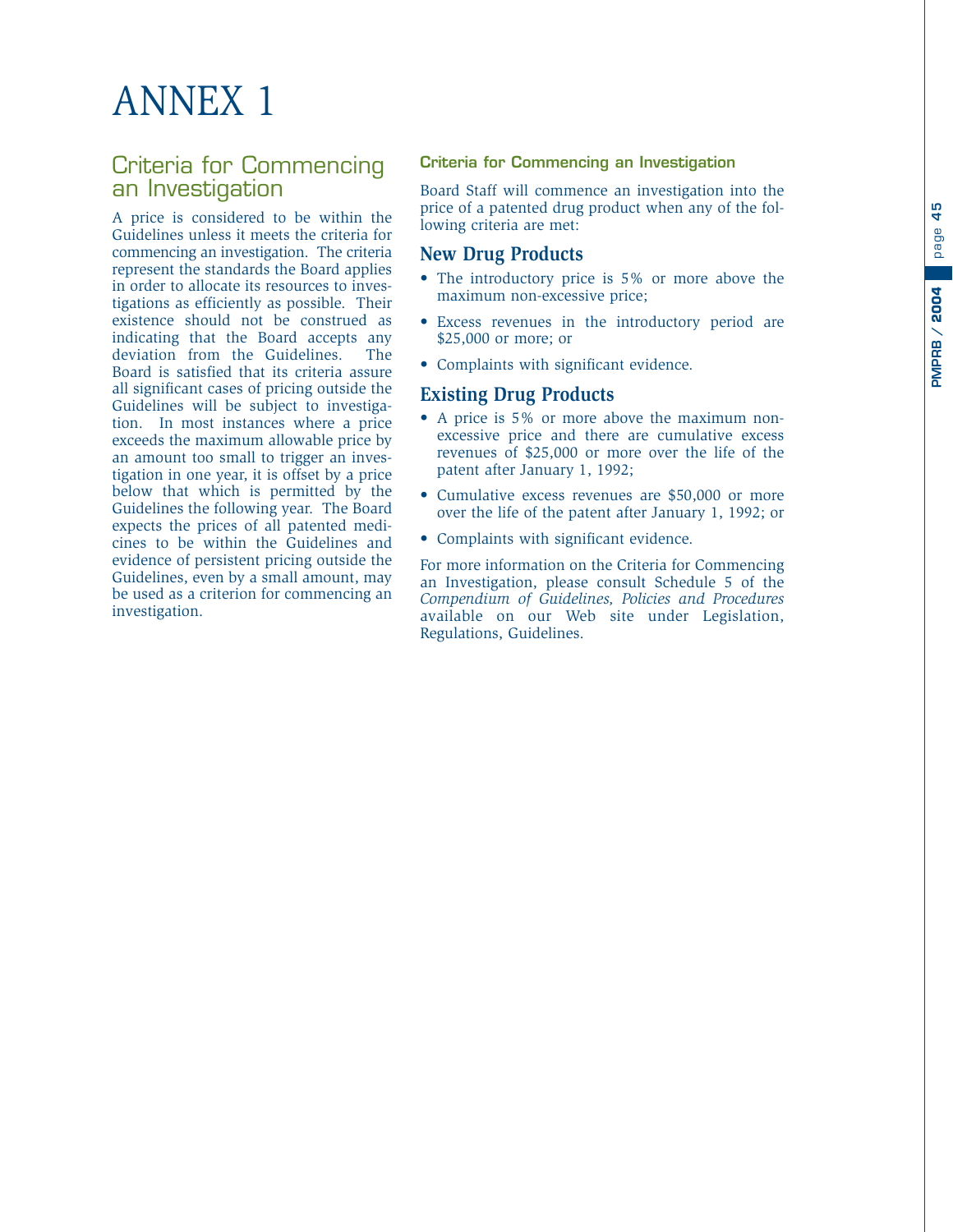## <span id="page-47-0"></span>ANNEX 2

### Patented Drug Products Introduced in 2004

| <b>BRAND NAME</b>           | <b>COMPANY</b>                          | <b>DIN</b> | NAS <sup>1</sup><br>FPG <sub>2</sub> | ATC <sub>3</sub> | <b>STATUS</b>       | <b>Category</b> |
|-----------------------------|-----------------------------------------|------------|--------------------------------------|------------------|---------------------|-----------------|
| Acular LS 4 mg/mL           | Allergan Inc.                           | 02248722   |                                      | S                | Within Guidelines   | 1               |
| Adderall XR 5 mg/capsule    | Shire BioChem Inc.                      | 02248808   |                                      | N                | <b>Under Review</b> |                 |
| Adderall XR 10 mg/capsule   | Shire BioChem Inc.                      | 02248809   | NAS / FPG                            | N                | <b>Under Review</b> |                 |
| Adderall XR 15 mg/capsule   | Shire BioChem Inc.                      | 02248810   |                                      | $\mathbf N$      | <b>Under Review</b> |                 |
| Adderall XR 20 mg/capsule   | Shire BioChem Inc.                      | 02248811   | NAS / FPG                            | N                | <b>Under Review</b> |                 |
| Adderall XR 25 mg/capsule   | Shire BioChem Inc.                      | 02248812   |                                      | N                | <b>Under Review</b> |                 |
| Adderall XR 30 mg/capsule   | Shire BioChem Inc.                      | 02248813   | NAS / FPG                            | N                | <b>Under Review</b> |                 |
| Alimta 500 mg/vial          | Eli Lilly Canada Inc.                   | 02253437   | <b>NAS</b>                           | L                | <b>Under Review</b> |                 |
| Amevive 15 mg/vial          | Biogen Idec Canada Inc.                 | 02259052   | <b>NAS</b>                           | L                | Within Guidelines   | $\mathbf{3}$    |
| Amphotec 100 mg/vial        | Intermune Inc.                          | 02241749   |                                      | J                | Within Guidelines   | $\mathbf{1}$    |
| Avandamet 2/1000 tablet     | GlaxoSmithKline Inc.                    | 02248440   |                                      | $\boldsymbol{A}$ | Within Guidelines   | $\mathbf{1}$    |
| Avandamet 4/1000 tablet     | GlaxoSmithKline Inc.                    | 02248441   |                                      | A                | Within Guidelines   | $\mathbf{1}$    |
| Avodart 0.5 mg/capsule      | GlaxoSmithKline Inc.                    | 02247813   | <b>NAS</b>                           | G                | Within Guidelines   | $\mathbf{3}$    |
| Axert 6.25 mg/tablet        | Janssen-Ortho Inc.                      | 02248128   | <b>NAS</b>                           | N                | Within Guidelines   | $\mathbf{3}$    |
| Axert 12.5 mg/tablet        | Janssen-Ortho Inc.                      | 02248129   | <b>NAS</b>                           | N                | Within Guidelines   | $\overline{3}$  |
| Bondronat 1mg/mL            | Hoffmann-La Roche Ltd.                  | 02232770   | <b>NAS</b>                           | M                | Within Guidelines   | $\mathbf{3}$    |
| Cetrotide 0.25 mg/vial      | Serono Canada Inc.                      | 02247766   | <b>NAS</b>                           | Н                | Within Guidelines   | $\overline{3}$  |
| Cetrotide 3 mg/vial         | Serono Canada Inc.                      | 02247767   | <b>NAS</b>                           | H                | Within Guidelines   | $\mathbf{3}$    |
| Cipro XL 1000 mg/tablet     | Bayer Inc.                              | 02251787   |                                      | J                | Within Guidelines   | $\mathbf{1}$    |
| Climara $25 - 2$ mg/patch   | Berlex Canada Inc.                      | 02247499   |                                      | G                | Within Guidelines   | $\mathbf{1}$    |
| Climara $75 - 5.7$ mg/patch | Berlex Canada Inc.                      | 02247500   |                                      | G                | Within Guidelines   | $\mathbf{1}$    |
| Combigan 2/5 7 mg/mL        | Allergan Inc.                           | 02248347   |                                      | S                | Within Guidelines   | $\mathbf{3}$    |
| Copaxone 20 mg/syringe      | Teva Neuroscience                       | 02245619   |                                      | L                | <b>Under Review</b> |                 |
| Diovan 80 mg/tablet         | Novartis Pharmaceuticals<br>Canada Inc. | 02244781   |                                      | C                | Within Guidelines   | $\mathbf{1}$    |
| Diovan 160 mg/tablet        | Novartis Pharmaceuticals<br>Canada Inc. | 02244782   |                                      | $\mathsf{C}$     | Within Guidelines   | $\mathbf{1}$    |
| Ebixa 10 mg/tablet          | Lundbeck Canada Inc.                    | 02260638   | <b>NAS</b>                           | N                | Within Guidelines   | 3               |
| Eligard 7.5 mg/vial         | Sanofi-Synthelabo Canada Inc. 02248239  |            |                                      | L                | Within Guidelines   | $\mathbf{1}$    |
| Eligard 22.5 mg/vial        | Sanofi-Synthelabo Canada Inc. 02248240  |            |                                      | L                | Within Guidelines   | $\mathbf{1}$    |
| Eligard 30 mg/vial          | Sanofi-Synthelabo Canada Inc. 02248999  |            |                                      | L                | Within Guidelines   | $\mathbf{1}$    |
| Forteo 250 mcg/mL           | Eli Lilly Canada Inc.                   | 02254689   | NAS / FPG                            | H                | <b>Under Review</b> |                 |
| Fosamax 70 mg/vial          | Merck Frosst Canada Inc.                | 02248625   |                                      | M                | Within Guidelines   | 3               |
| Gadovist 1.0 604.72 mg/mL   | Berlex Canada Inc.                      | 02241089   | <b>NAS</b>                           | V                | Within Guidelines   | 3               |
| Gleevec 400 mg/tablet       | Novartis Pharmaceuticals<br>Canada Inc. | 02253283   |                                      | L                | Within Guidelines   | $\mathbf{1}$    |
| Gynazole.1 20 mg/gm         | Ferring Inc.                            | 02248417   | <b>NAS</b>                           | G                | Within Guidelines   | 3               |
| Hextend 60 mg/mL            | Hospira Healthcare Corp.                | 02246024   | <b>NAS</b>                           | B                | <b>Under Review</b> |                 |
| Humatrope 24 mg/cartridge   | Eli Lilly Canada Inc.                   | 02243079   |                                      | Н                | Within Guidelines   | $\mathbf{1}$    |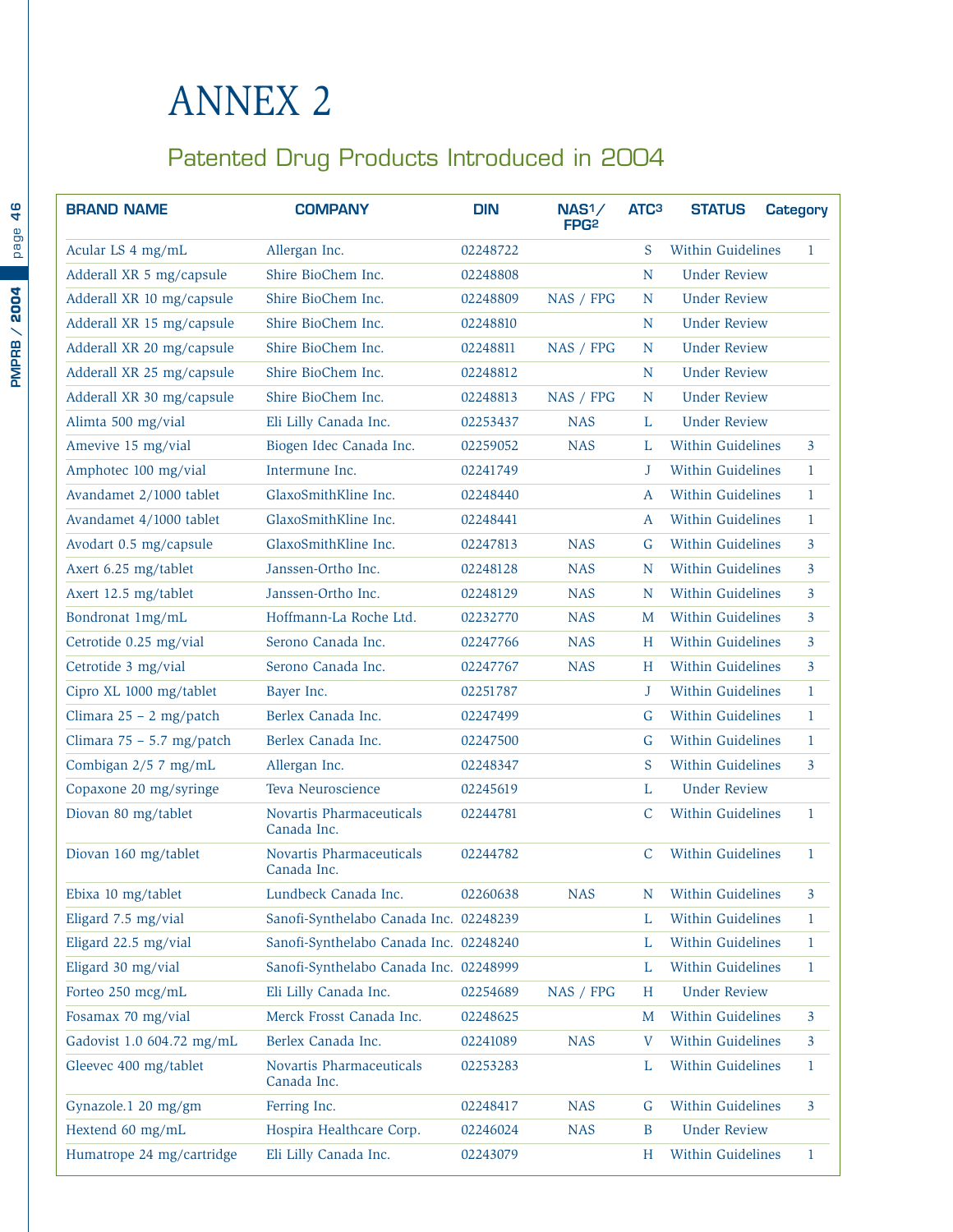| <b>BRAND NAME</b>                                             | <b>COMPANY</b>                                   | <b>DIN</b> | NAS <sup>1</sup><br>FPG <sub>2</sub> | ATC <sub>3</sub> | <b>STATUS</b>            | <b>Category</b> |  |
|---------------------------------------------------------------|--------------------------------------------------|------------|--------------------------------------|------------------|--------------------------|-----------------|--|
| Humira 40 mg/syringe                                          | Abbott Laboratories Ltd.                         | 02258595   | <b>NAS</b>                           | L                | <b>Within Guidelines</b> | 3               |  |
| INOtherapy 800 ppm                                            | INO Therapeutics Inc.                            |            |                                      | $\mathsf{R}$     | <b>Under Review</b>      |                 |  |
| Iressa 250 mg/tablet                                          | AstraZeneca Canada Inc.                          | 02248676   | <b>NAS</b>                           | L                | <b>Within Guidelines</b> | $\overline{3}$  |  |
| Kogenate FS 250 units/vial                                    | Bayer Inc.                                       | 02242489   |                                      | B                | <b>Under Review</b>      |                 |  |
| Lantus 100 units/mL                                           | Aventis Pharma Inc.                              | 02245689   | <b>NAS</b>                           | A                | Within Guidelines        | $\overline{3}$  |  |
| Lescol XL 80 mg/tablet                                        | Novartis Pharmaceuticals<br>Canada Inc.          | 02250527   |                                      | C                | Within Guidelines        | 1               |  |
| Levaquin 750 mg/tablet                                        | Janssen-Ortho Inc.                               | 02246804   |                                      | J                | <b>Within Guidelines</b> | $\mathbf{1}$    |  |
| Levitra 5 mg/tablet                                           | Bayer Inc.                                       | 02250462   | <b>NAS</b>                           | G                | <b>Within Guidelines</b> | 3               |  |
| Levitra 10 mg/tablet                                          | Bayer Inc.                                       | 02250470   | <b>NAS</b>                           | G                | <b>Within Guidelines</b> | 3               |  |
| Levitra 20 mg/tablet                                          | Bayer Inc.                                       | 02250489   | <b>NAS</b>                           | G                | <b>Within Guidelines</b> | 3               |  |
| Mavik 4 mg/capsule                                            | Abbott Laboratories Ltd.                         | 02239267   |                                      | $\mathsf{C}$     | <b>Within Guidelines</b> | $\mathbf{1}$    |  |
| Multihance 529 mg/mL                                          | <b>Bracco Diagnostrics</b><br>Canada Inc.        | 02248302   | <b>NAS</b>                           | $\mathbf{V}$     | <b>Under Review</b>      |                 |  |
| Neulasta 10 mg/mL                                             | Amgen Canada Inc.                                | 02249790   | <b>NAS</b>                           | L                | <b>Under Review</b>      |                 |  |
| Nutropin AQ Pen Cartridge                                     | Hoffmann-La Roche Ltd.                           | 02249002   |                                      | H                | Within Guidelines        | $\mathbf{1}$    |  |
| Oxytrol 36 mg/patch                                           | Paladin Laboratories Inc.                        | 02254735   |                                      | G                | <b>Within Guidelines</b> | 3               |  |
| Pamidronate Disodium<br>30 mg/vial                            | <b>Pharmaceutical Partners</b><br>of Canada Inc. | 02246597   |                                      | M                | Within Guidelines        | $\mathbf{1}$    |  |
| Pamidronate Disodium<br>60 mg/vial                            | <b>Pharmaceutical Partners</b><br>of Canada Inc. | 02246598   |                                      | M                | <b>Within Guidelines</b> | 1               |  |
| Pamidronate Disodium<br>90 mg/vial                            | <b>Pharmaceutical Partners</b><br>of Canada Inc. | 02246599   |                                      | M                | <b>Within Guidelines</b> | $\mathbf{1}$    |  |
| Paxil CR 12.5 mg/tablet                                       | GlaxoSmithKline Inc.                             | 02248503   |                                      | N                | <b>VCU</b>               | 1               |  |
| Paxil CR 25 mg/tablet                                         | GlaxoSmithKline Inc.                             | 02248504   |                                      | N                | <b>VCU</b>               | $\mathbf{1}$    |  |
| Pegasys RBV 180 mcg/0.5 mL<br>pre-filed syringe/200 mg tablet | Hoffmann-La Roche Ltd.                           | 02253429   | <b>NAS</b>                           | J                | <b>Under Review</b>      |                 |  |
| Pegasys RBV 180 mcg/1 mL<br>vial/200 mg tablet                | Hoffmann-La Roche Ltd.                           | 02253410   | <b>NAS</b>                           | J                | <b>Under Review</b>      |                 |  |
| Pegetron Redipen 80                                           | Schering Canada Inc.                             | 02254581   |                                      | J                | Within Guidelines        | 1               |  |
| Pegetron Redipen 100                                          | Schering Canada Inc.                             | 02254603   |                                      | J                | Within Guidelines        | 1               |  |
| Pegetron Redipen 120                                          | Schering Canada Inc.                             | 02254638   |                                      | J                | Within Guidelines        | $\mathbf{1}$    |  |
| Pegetron Redipen 150                                          | Schering Canada Inc.                             | 02254646   |                                      | J                | Within Guidelines        | $\mathbf{1}$    |  |
| Penlac 80 mg/mL                                               | Dermik Laboratories<br>Canada Inc.               | 02250535   |                                      | D                | <b>Under Review</b>      |                 |  |
| Refacto 500 units/vial                                        | <b>Wyeth Pharmaceuticals</b>                     | 02245950   |                                      | B                | Within Guidelines        | $\mathbf{1}$    |  |
| Relpax 20 mg/tablet                                           | Pfizer Canada Inc.                               | 02256290   | <b>NAS</b>                           | N                | Within Guidelines        | 3               |  |
| Relpax 40 mg/tablet                                           | Pfizer Canada Inc.                               | 02256304   | <b>NAS</b>                           | N                | Within Guidelines        | 3               |  |
| Remeron RD 15 mg/tablet                                       | Organon Canada Ltd.                              | 02248542   |                                      | N                | Within Guidelines        | 1               |  |
| Remeron RD 30 mg/tablet                                       | Organon Canada Ltd.                              | 02248543   |                                      | N                | Within Guidelines        | $\mathbf{1}$    |  |
| Remeron RD 45 mg/tablet                                       | Organon Canada Ltd.                              | 02248544   |                                      | N                | Within Guidelines        | $\mathbf{1}$    |  |
| Remodulin 5 mg/mL                                             | Northern Therapeutics Inc.                       | 02246554   | <b>NAS</b>                           | B                | Within Guidelines        | 3               |  |
| Reyataz 150 mg/capsule                                        | Bristol-Myers Squibb<br>Canada Inc.              | 02248610   | NAS / FPG                            | J                | <b>Under Review</b>      |                 |  |
| Reyataz 200mg/capsule                                         | Bristol-Myers Squibb<br>Canada Inc.              | 02248611   | NAS / FPG                            | J                | <b>Under Review</b>      |                 |  |

**PMPRB / 2004 PMPRB / 2004**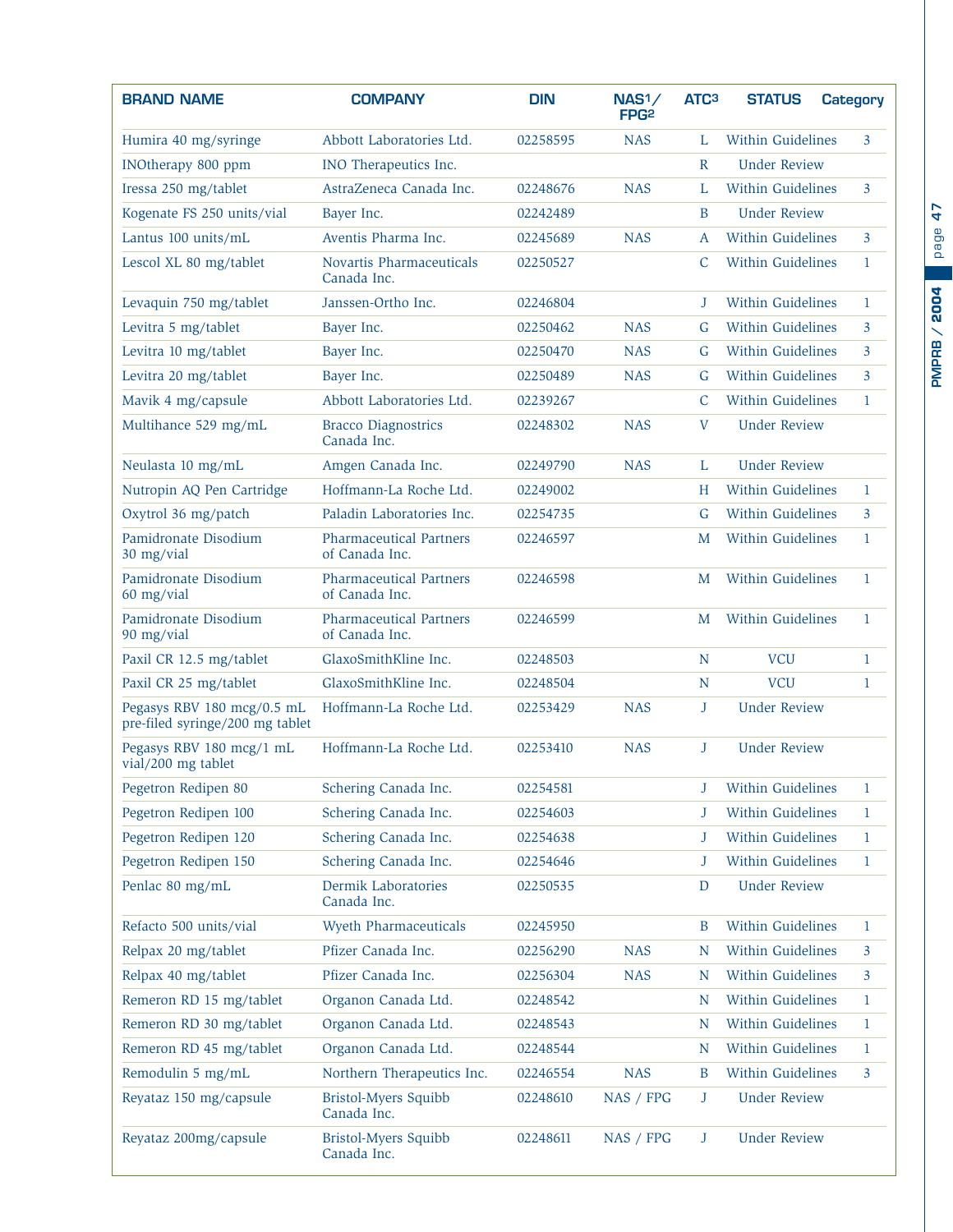| <b>BRAND NAME</b>                                  | <b>COMPANY</b>                                                                      | <b>DIN</b> | NAS <sub>1</sub> /<br>FPG <sub>2</sub> | ATC <sub>3</sub> | <b>STATUS</b>            | Category       |
|----------------------------------------------------|-------------------------------------------------------------------------------------|------------|----------------------------------------|------------------|--------------------------|----------------|
| Risperdal Consta 25 mg/tablet Janssen-Ortho Inc.   |                                                                                     | 02255707   |                                        | N                | <b>Under Review</b>      |                |
| Risperdal Consta 37.5 mg/tablet Janssen-Ortho Inc. |                                                                                     | 02255723   |                                        | N                | <b>Under Review</b>      |                |
| Risperdal Consta 50 mg/tablet Janssen-Ortho Inc.   |                                                                                     | 02255758   |                                        | N                | <b>Under Review</b>      |                |
| Singulair 4 mg/pouch                               | Merck Frosst Canada Inc.                                                            | 02247997   |                                        | $\mathbb{R}$     | <b>Within Guidelines</b> | $\mathbf{1}$   |
| Tamiflu 12 mg/mL                                   | Hoffmann-La Roche Ltd.                                                              | 02245549   |                                        | J                | <b>Under Review</b>      |                |
| Tequin 200 mg/tablet                               | <b>Bristol-Myers Squibb</b><br>Canada Inc.                                          | 02243181   |                                        | J                | Within Guidelines        | $\mathbf{1}$   |
| Teveten Plus 612.5 mg/tablet                       | Solvay Pharma Inc.                                                                  | 02253631   |                                        | C                | Within Guidelines        | 3              |
| Tiazac XC 120 mg/tablet                            | <b>Biovail Pharmaceuticals</b><br>Canada, Division of<br><b>Biovail Corporation</b> | 02256738   |                                        | $\mathsf{C}$     | <b>Within Guidelines</b> | $\mathbf{1}$   |
| Tiazac XC 180 mg/tablet                            | <b>Biovail Pharmaceuticals</b><br>Canada, Division of<br><b>Biovail Corporation</b> | 02256746   |                                        | $\mathcal{C}$    | <b>Within Guidelines</b> | $\mathbf{1}$   |
| Tiazac XC 240 mg/tablet                            | <b>Biovail Pharmaceuticals</b><br>Canada, Division of<br><b>Biovail Corporation</b> | 02256754   |                                        | $\mathcal{C}$    | <b>Within Guidelines</b> | $\mathbf{1}$   |
| Tiazac XC 300 mg/tablet                            | <b>Biovail Pharmaceuticals</b><br>Canada, Division of<br><b>Biovail Corporation</b> | 02256762   |                                        | C                | <b>Within Guidelines</b> | $\mathbf{1}$   |
| Tiazac XC 360 mg/tablet                            | <b>Biovail Pharmaceuticals</b><br>Canada, Division of<br><b>Biovail Corporation</b> | 02256770   |                                        | $\mathsf{C}$     | Within Guidelines        | $\mathbf{1}$   |
| Vfend 50 mg/tablet                                 | Pfizer Canada Inc.                                                                  | 02256460   | <b>NAS</b>                             | J                | <b>Within Guidelines</b> | $\overline{3}$ |
| Vfend 200 mg/tablet                                | Pfizer Canada Inc.                                                                  | 02256479   | <b>NAS</b>                             | J                | <b>Within Guidelines</b> | 3              |
| Vfend 200 mg/vial                                  | Pfizer Canada Inc.                                                                  | 02256487   | <b>NAS</b>                             | J                | Within Guidelines        | 3              |
| Vigamox 5 mg/mL                                    | Alcon Canada Inc.                                                                   | 02252260   |                                        | S                | <b>Under Review</b>      |                |
| Viracept 625 mg/tablet                             | Pfizer Canada Inc.                                                                  | 02248761   |                                        | J                | Within Guidelines        | $\mathbf{1}$   |
| Viread 300 mg/tablet                               | Gilead Sciences, Inc.                                                               | 02247128   | <b>NAS</b>                             | $\mathbf{J}$     | <b>ARC</b>               | $\overline{3}$ |
| Zavesca 100 mg/capsule                             | <b>Actelion Pharmaceuticals</b><br>Canada Inc.                                      | 02250519   | <b>NAS</b>                             | A                | <b>Within Guidelines</b> | $\overline{3}$ |
| Zymar 3 mg/mL                                      | Allergan Inc.                                                                       | 02257270   |                                        | S                | <b>Under Review</b>      |                |
| Zyprexa IM 10 mg/vial                              | Eli Lilly Canada Inc.                                                               | 02247099   |                                        | N                | <b>Under Review</b>      |                |
| Zyprexa Zydis 15 mg/tablet                         | Eli Lilly Canada Inc.                                                               | 02243088   |                                        | N                | <b>Within Guidelines</b> | $\mathbf{1}$   |

The Board's Guidelines establish three categories of new patented drug products for purposes of conducting introductory price reviews.

• Category 1 – a new DIN of an existing or comparable dosage form of an existing medicine, usually a new strength of an existing drug (line extension)

• Category 2 – the first drug to treat effectively a particular illness or which provides a substantial improvement over existing drug products, often referred to as "breakthrough" or "substantial improvement".

• Category 3 – a new drug or new dosage form of an existing medicine that provides moderate, little or no improvement over existing medicines. For complete definitions of the categories, refer to the *Compendium of Guidelines, Policies and Procedures*, Chapter 3, section 3.

- 1 NAS: New Active Substance
- 2 FPG: First Patent Grant
- 3 ATC: Anatomical Therapeutic Chemical Classification System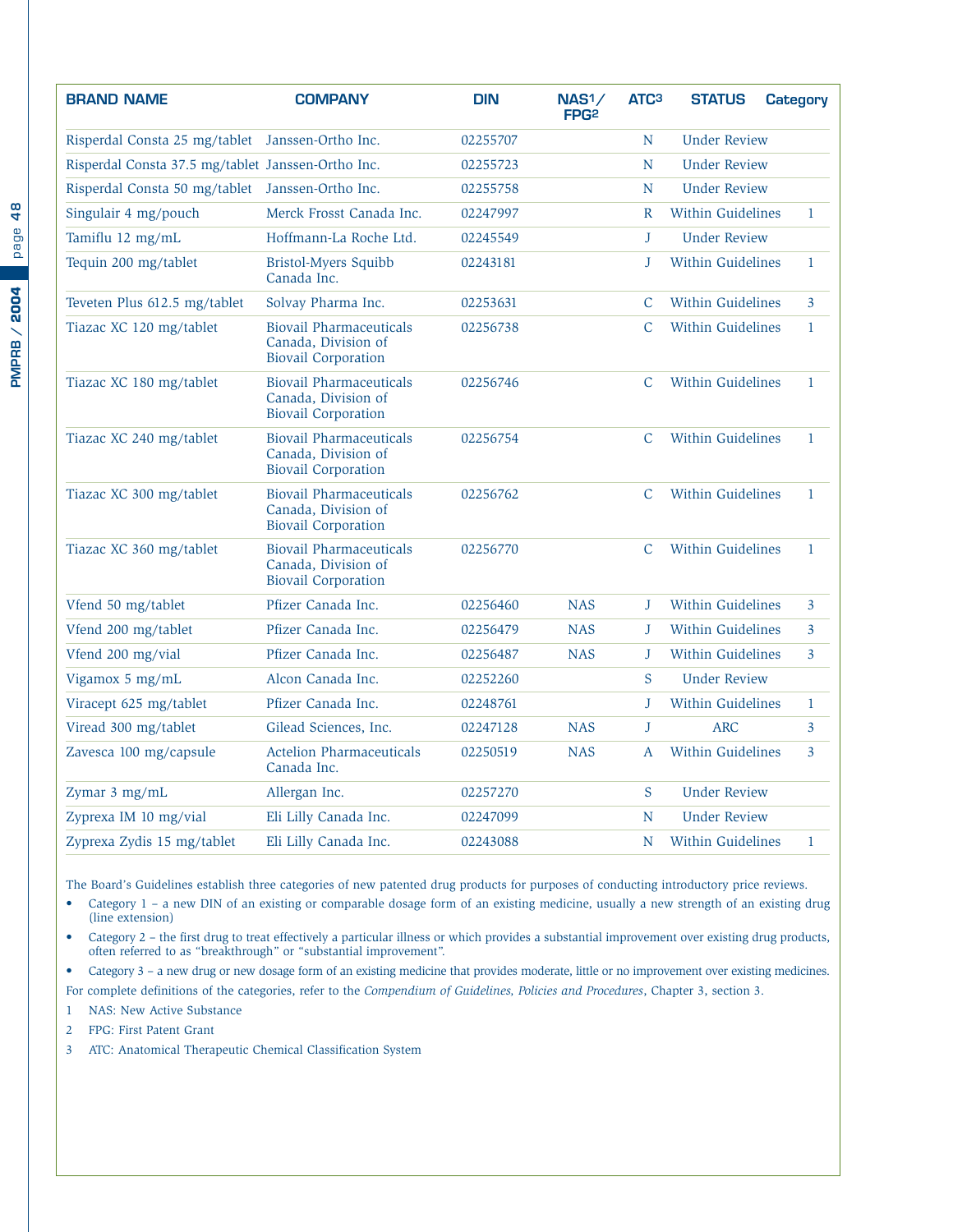# <span id="page-50-0"></span>ANNEX 3

#### Research and Development

#### Table 13

Range of R&D-to-Sales Ratios by Number of Reporting Companies and Total Sales Revenue

| Range:<br><b>R&amp;D-to-Sales</b> | 2004<br><b>Total Sales</b><br>Number of<br><b>Reporting</b><br><b>Revenue</b> |              |          | Number of<br><b>Reporting</b> | 2003R<br><b>Total Sales</b><br><b>Revenue</b> |          |  |
|-----------------------------------|-------------------------------------------------------------------------------|--------------|----------|-------------------------------|-----------------------------------------------|----------|--|
| <b>Ratio</b>                      | <b>Companies</b>                                                              | (\$Millions) | % Share  | <b>Companies</b>              | (\$Millions) % Share                          |          |  |
| $0\%$                             | 24                                                                            | 744.2        | 5.3      | 20                            | 707.5                                         | 5.2      |  |
| $\leq 10\%$                       | 42                                                                            | 8,980.5      | 63.4     | 42                            | 8.845.1                                       | 64.9     |  |
| $>10\%$                           | 18                                                                            | 4,443.6      | 31.3     | 21                            | 4,078.4                                       | 30.0     |  |
| Total                             | 84                                                                            | 14,168.3     | $100.0*$ | 83                            | 13,631.1                                      | $100.0*$ |  |

Source: PMPRB

\* Values in this column may not add to 100.0 due to rounding.

R=Revised since release of *PMPRB 2003 Annual Report*.



#### Table 14

Ratios of R&D Expenditure to Sales Revenue by Reporting Patentee1 2004 and 2003

| Company                                           | <b>R&amp;D-to-Sales Ratio</b><br>( %) |             |
|---------------------------------------------------|---------------------------------------|-------------|
| 3M Canada Company                                 | 2004<br>0.7                           | 2003<br>0.5 |
| Abbott Laboratories, Limited <sup>2</sup>         | 4.7                                   | 2.5         |
| Actelion Pharmaceutiques Canada Inc. <sup>2</sup> | 6.8                                   | 8.0         |
| Alcon Canada Inc.                                 | 0.0                                   | 0.0         |
| Allergan Inc.                                     | 6.3                                   | 7.2         |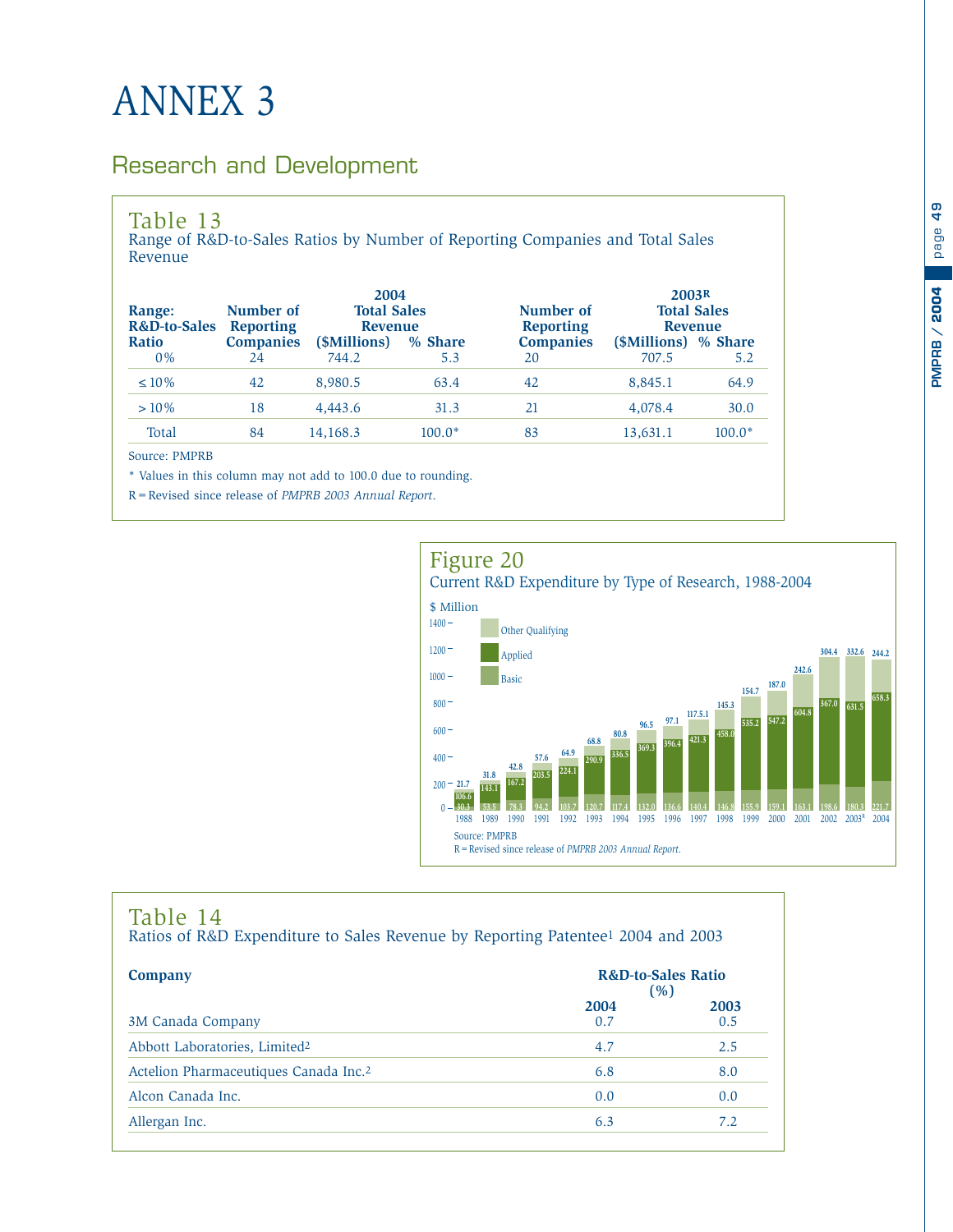| Table 14 continued                                                                               |                                       |      |  |
|--------------------------------------------------------------------------------------------------|---------------------------------------|------|--|
| <b>Company</b>                                                                                   | <b>R&amp;D-to-Sales Ratio</b><br>(% ) |      |  |
|                                                                                                  | 2004                                  | 2003 |  |
| Altana Pharma Inc. <sup>2,3</sup>                                                                | 13.4                                  | 11.1 |  |
| Amersham Health Inc.                                                                             | 0.0                                   | 0.0  |  |
| Amgen Canada Inc.2,5                                                                             | 6.9                                   | 8.4  |  |
| AstraZeneca Canada Inc.2,6                                                                       | 8.2                                   | 8.9  |  |
| Aventis Pasteur Limited <sup>5</sup>                                                             | 68.7                                  | 83.9 |  |
| Aventis Pharma Inc. <sup>2</sup>                                                                 | 10.5                                  | 11.7 |  |
| Axcan Pharma Inc. <sup>2</sup>                                                                   | 21.3                                  | 23.9 |  |
| Ayerst Veterinary Laboratories, Division of Wyeth-Ayerst Canada Inc.                             | 0.0                                   | 0.0  |  |
| <b>Baxter Corporation5</b>                                                                       | 0.02                                  | 0.02 |  |
| Bayer Inc., Healthcare Division <sup>2,5</sup>                                                   | 4.4                                   | 3.5  |  |
| Bayer Inc., Agriculture Division                                                                 | 3.1                                   | 2.1  |  |
| Berlex Canada Inc. <sup>2</sup>                                                                  | 6.3                                   | 6.5  |  |
| Biogen Canada Inc. <sup>5</sup>                                                                  | 36.8                                  | 42.5 |  |
| Biovail Pharmaceuticals Canada, Division of Biovail Corporation <sup>5</sup>                     | 18.3                                  | 19.3 |  |
| Boehringer Ingelheim (Canada) Ltd. <sup>2</sup>                                                  | 21.7                                  | 20.9 |  |
| Bracco Diagnostics Canada Inc.                                                                   | 0.0                                   | 0.0  |  |
| Bristol-Myers Squibb Pharmaceutical Group <sup>2</sup>                                           | 8.8                                   | 8.3  |  |
| Canderm Pharma Inc.                                                                              | 2.0                                   | 3.9  |  |
| Chiron Canada ULC                                                                                | 29.0                                  | 31.1 |  |
| Dermik Laboratories <sup>6</sup>                                                                 | 0.0                                   |      |  |
| Dimethaid Research Inc.                                                                          | 43.9                                  | 47.9 |  |
| Elan Pharmaceuticals Inc.                                                                        | 0.0                                   | 0.0  |  |
| Eli Lilly Canada Inc. (includes Provel Animal Health Division) <sup>2,5</sup>                    | 8.9                                   | 8.3  |  |
| Enzon Pharmaceuticals Inc.                                                                       | 0.0                                   | 0.9  |  |
| ESP Pharma Inc.                                                                                  | 0.0                                   | 0.0  |  |
| Ferring Inc.                                                                                     | 1.2                                   | 1.5  |  |
| Fournier Pharma Inc. <sup>2</sup>                                                                | 1.4                                   | 1.6  |  |
| Fujisawa Canada Inc. <sup>2</sup>                                                                | 17.5                                  | 12.7 |  |
| Galderma Canada Inc.                                                                             | 0.3                                   | 0.9  |  |
| Genzyme Canada Inc. <sup>5</sup>                                                                 | 0.1                                   | 0.7  |  |
| Gilead Sciences, Inc.6,5                                                                         | 0.0                                   |      |  |
| GlaxoSmithKline <sup>2,5</sup>                                                                   | 11.5                                  | 10.1 |  |
| GlaxoSmithKline Consumer Healthcare Inc.                                                         | 0.0                                   | 0.0  |  |
| Grifols Biologicals Inc., (subsidiary of Probitas Pharma prev.<br>Alpha Therapeutic Corporation) | 0.0                                   | 0.0  |  |
| <b>Guilford Pharmaceuticals</b>                                                                  | 0.0                                   | 0.0  |  |
| Hoffmann-La Roche Limited, Canada <sup>2,5</sup>                                                 | 5.5                                   | 3.8  |  |
| INO Therapeutics <sup>6</sup>                                                                    | 0.0                                   |      |  |
| Intermune Inc.                                                                                   | 0.0                                   | 0.0  |  |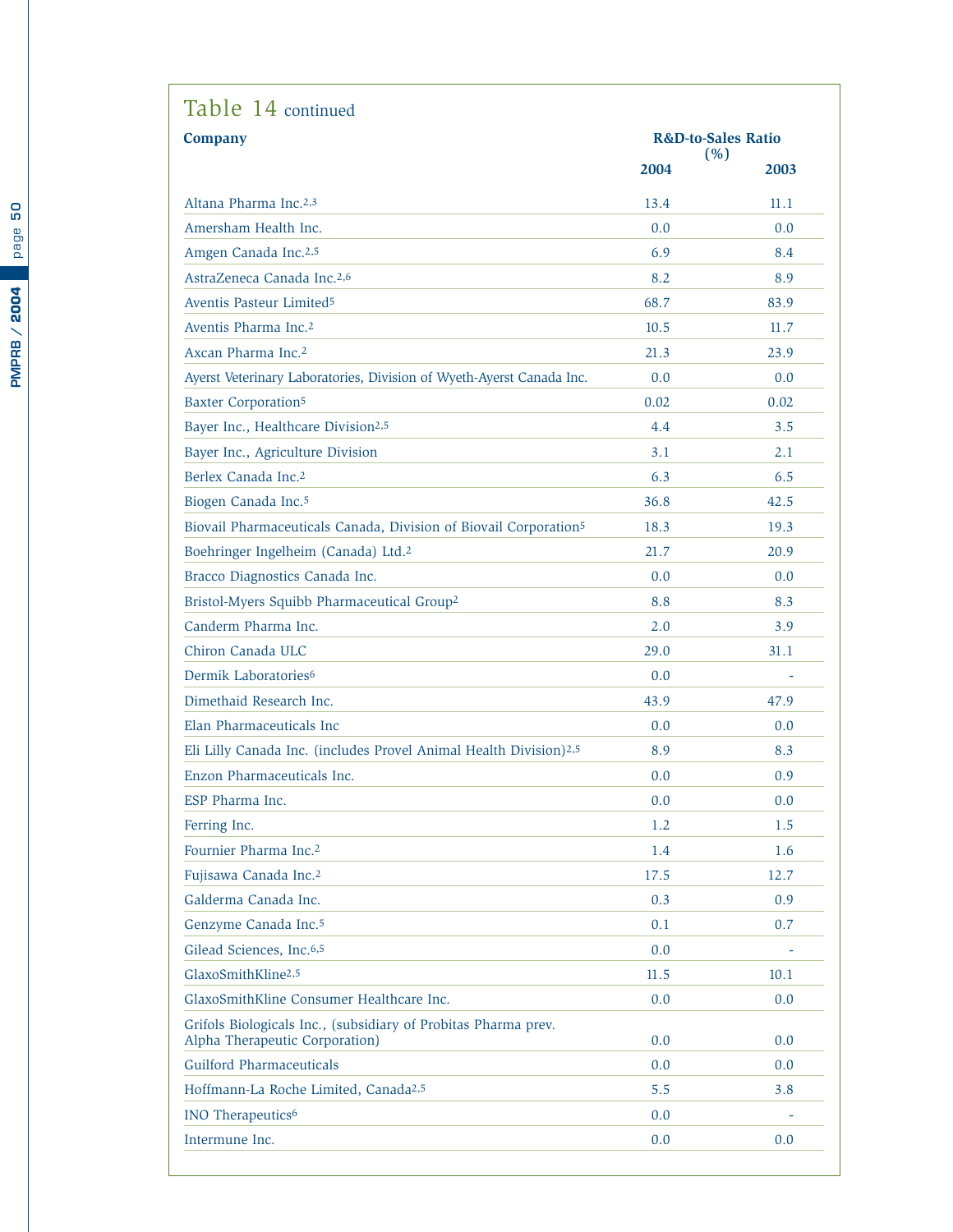| Table 14 continued                                          |        |                                       |  |  |  |
|-------------------------------------------------------------|--------|---------------------------------------|--|--|--|
| <b>Company</b>                                              |        | <b>R&amp;D-to-Sales Ratio</b><br>(% ) |  |  |  |
|                                                             | 2004   | 2003                                  |  |  |  |
| Janssen-Ortho Inc. <sup>2,5</sup>                           | 7.2    | 9.8                                   |  |  |  |
| Johnson & Johnson Merck, Consumer Pharmaceuticals of Canada | 0.0    | 0.0                                   |  |  |  |
| Leo Pharma Inc. <sup>2</sup>                                | 4.1    | 5.9                                   |  |  |  |
| Les Laboratories Inc. <sup>7</sup>                          | 0.0    | 0.0                                   |  |  |  |
| Lundbeck Canada Inc. <sup>2</sup>                           | 0.03   | 0.0                                   |  |  |  |
| McNeil Consumer Healthcare Canada                           | 2.6    | 2.2                                   |  |  |  |
| Merck Frosst Canada Ltd. <sup>2,5</sup>                     | 14.9   | 13.4                                  |  |  |  |
| Merck Frosst - Schering Pharma <sup>2</sup>                 | 8.0    | 17.7                                  |  |  |  |
| Merial Canada Inc.                                          | 0.2    | 0.7                                   |  |  |  |
| Northern Therapeutics Inc. <sup>6</sup>                     | 1174.6 |                                       |  |  |  |
| Novartis Animal Health Canada Inc.                          | 0.01   | 0.04                                  |  |  |  |
| Novartis Consumer Health Canada Inc.                        | 0.0    | 1.4                                   |  |  |  |
| Novartis Ophthalmics <sup>2</sup>                           | 10.0   | 10.1                                  |  |  |  |
| Novartis Pharmaceuticals Canada Inc. <sup>2</sup>           | 10.0   | 10.0                                  |  |  |  |
| Novo Nordisk Canada Inc. <sup>5</sup>                       | 1.7    | 1.4                                   |  |  |  |
| Organon Canada Ltd. <sup>2</sup>                            | 1.2    | 1.3                                   |  |  |  |
| Oryx Pharmaceuticals Inc.6                                  | 0.0    |                                       |  |  |  |
| Ortho Dermatological, Division of Johnson & Johnson Inc.    | 0.0    | 0.0                                   |  |  |  |
| Paladin Laboratories Inc. <sup>2</sup>                      | 4.4    | 6.6                                   |  |  |  |
| Pfizer Canada Inc., Animal Health Group                     | 1.7    | 1.7                                   |  |  |  |
| Pfizer Canada Inc.2,5                                       | 7.7    | 9.5                                   |  |  |  |
| Pfizer Canada Inc., Consumer Healthcare Division            | 0.7    | 0.9                                   |  |  |  |
| Pharmaceutical Partners of Canada Inc.                      | 0.0    | 0.0                                   |  |  |  |
| Pharmascience Inc.                                          | 12.6   | 10.8                                  |  |  |  |
| Procter & Gamble Pharmaceuticals Canada, Inc.2              | 2.6    | 6.0                                   |  |  |  |
| Purdue Pharma <sup>2</sup>                                  | 2.5    | 2.6                                   |  |  |  |
| Rare Disease Therapeutics Inc.                              | 0.0    | 0.0                                   |  |  |  |
| Ratiopharm <sup>4</sup>                                     | 0.0    | 0.0                                   |  |  |  |
| RGR Pharma Ltd.                                             | 0.07   | 0.3                                   |  |  |  |
| Sanofi-Synthelabo Canada Inc.2                              | 47.3   | 53.4                                  |  |  |  |
| Schering Canada Inc. <sup>2</sup>                           | 1.6    | 3.4                                   |  |  |  |
| Serono Canada Inc.6,5                                       | 3.1    |                                       |  |  |  |
| Servier Canada Inc. <sup>2</sup>                            | 5.1    | 10.3                                  |  |  |  |
| Shire-BioChem Inc. <sup>2</sup>                             | 3.0    | 16.6                                  |  |  |  |
| Solvay Pharma Inc. <sup>2</sup>                             | 1.4    | 0.05                                  |  |  |  |
| Stiefel Canada Inc. <sup>2</sup>                            | 1.5    | 3.2                                   |  |  |  |
| Teva Neuroscience <sup>6</sup>                              | 6.6    |                                       |  |  |  |
| Tyco Healthcare Group Canada Inc.                           | 0.0    | 0.0                                   |  |  |  |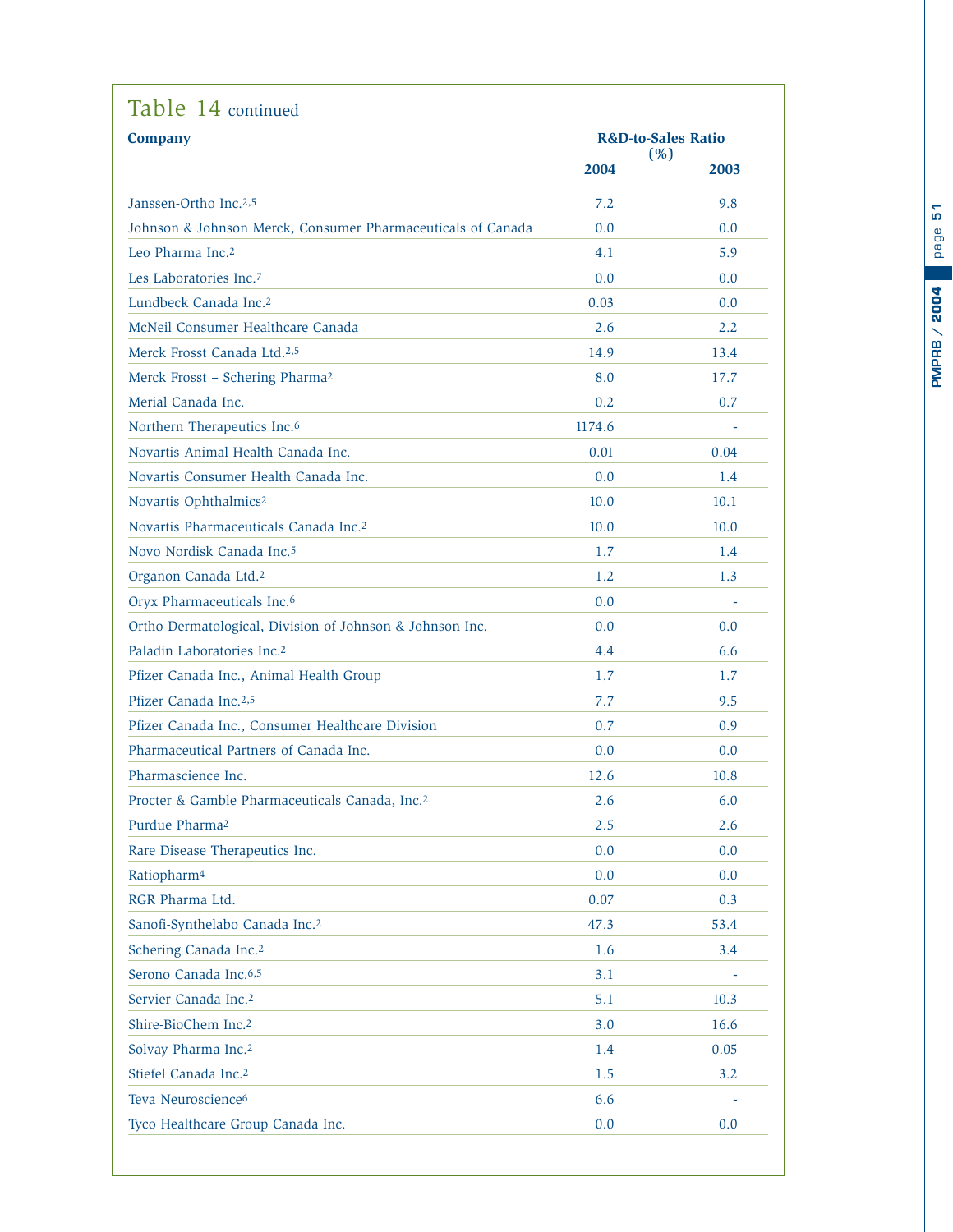#### <span id="page-53-0"></span>Table 14 continued

| <b>Company</b>                          | <b>R&amp;D-to-Sales Ratio</b><br>( %) |      |
|-----------------------------------------|---------------------------------------|------|
|                                         | 2004                                  | 2003 |
| Valeant Canada Ltd. <sup>8</sup>        | 3.0                                   | 2.1  |
| Wyeth-Ayerst Canada Inc. <sup>2,5</sup> | 13.2                                  | 13.6 |
| Yamanouchi Pharmaceutical Co. Ltd.      | 0.0                                   | 0.0  |

#### Source: PMPRB

1 Revenue from royalties is included in calculating each company's ratio, but not included in calculating industry-wide ratios (to avoid double-counting of sales revenue). Federal and provincial government grants are subtracted from the R&D expenditure in calculating individual R&D-to-sales ratios, but are included in calculating industry-wide ratios. Differences between the list of firms filing data on prices and those filing R&D data are due to differences in reporting practices of patentees and their affiliates or licencees. Also, some veterinary patentees (i.e., those without revenue from sales of products for human use) are required to file information on R&D expenditure but not price and sales information.

2 Member of Rx&D.

3 Formerly known as BYK Canada Inc.

4 Formerly known as Altimed Pharmaceutical Inc.

5 Member of BIOTECanada.

6 Not a patentee in 2003.

7 Les Laboratories Inc. is the patent owner; however BLES Biochemicals is the Licensee as well as manufacturer. 8 Formerly known as ICN Canada Ltd.

#### Table 15 Current R&D Expenditure by Type of Research, 2004 and 2003

| <b>R&amp;D Performer</b>        | <b>SM</b> | 2004<br>$\%$ | <b>SM</b> | 2003R<br>$\%$ | <b>Annual Increase</b><br>in Expenditure % |
|---------------------------------|-----------|--------------|-----------|---------------|--------------------------------------------|
| <b>Basic</b>                    | 221.7     | 19.7         | 180.3     | 15.8          | 23.0                                       |
| - Chemical                      | 111.0     | 9.8          | 78.0      | 6.8           | 42.3                                       |
| - Biological                    | 110.7     | 9.8          | 102.3     | 8.9           | 8.2                                        |
| <b>Applied</b>                  | 658.3     | 58.3         | 631.4     | 55.2          | 4.3                                        |
| - Manufacturing Process         | 96.8      | 8.6          | 100.3     | 8.8           | $-3.5$                                     |
| - Pre Clinical Trial I          | 42.0      | 3.7          | 24.9      | 2.2           | 68.7                                       |
| - Pre Clinical Trial II         | 17.6      | 1.5          | 17.7      | 1.5           | $-0.6$                                     |
| - Clinical Trial Phase I        | 54.3      | 4.8          | 54.4      | 4.8           | $-0.2$                                     |
| - Clinical Trial Phase II       | 109.5     | 9.7          | 103.2     | 9.0           | 6.1                                        |
| - Clinical Trial Phase III      | 338.1     | 30.0         | 330.9     | 28.9          | 2.2                                        |
| <b>Other Qualifying R&amp;D</b> | 244.2     | 21.7         | 332.6     | 29.1          | $-26.6$                                    |
| Total                           | 1,124.2   | $100.0*$     | 1,144.3   | $100.0*$      | $-1.8$                                     |

Source: PMPRB

\* Values in this column may not add to 100.0 due to rounding.

R=Revised since release of *PMPRB 2003 Annual Report*.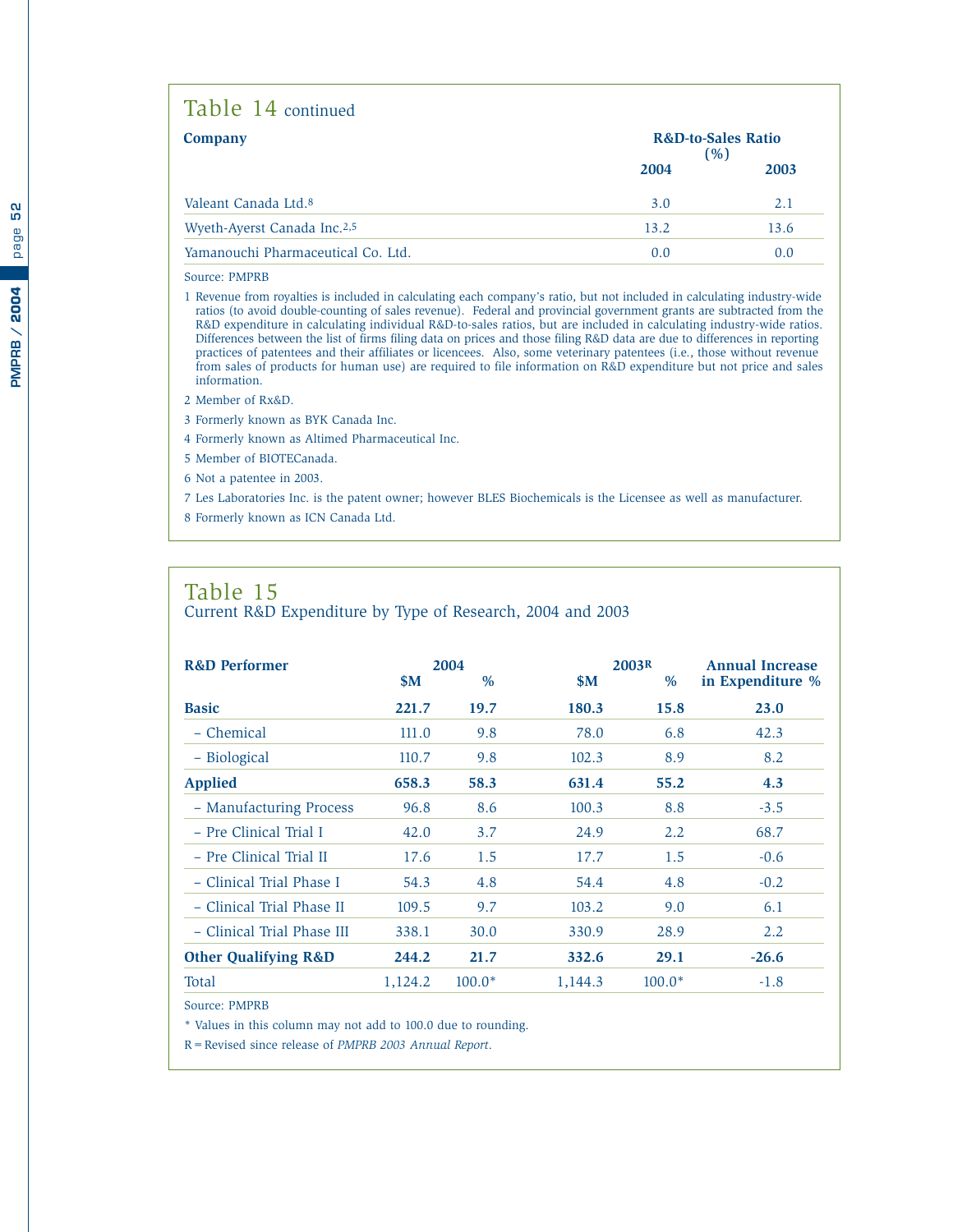#### <span id="page-54-0"></span>Table 16 Current R&D Expenditure by R&D Performer, 2004 and 2003

| <b>R&amp;D Performer</b>     | 2004    |          |         | 2003R    | <b>Annual Increase</b> |  |
|------------------------------|---------|----------|---------|----------|------------------------|--|
|                              | \$M\$   | $\%$     | \$M     | $\%$     | in Expenditure %       |  |
| <b>Intramural</b>            |         |          |         |          |                        |  |
| - Patentees                  | 619.7   | 55.1     | 631.5   | 55.2     | $-1.9$                 |  |
| <b>Extramural</b>            |         |          |         |          |                        |  |
| - Universities and Hospitals | 148.2   | 13.2     | 127.5   | 11.1     | 16.2                   |  |
| - Other Companies            | 234.7   | 20.9     | 258.9   | 22.6     | $-9.4$                 |  |
| $-$ Others                   | 121.6   | 10.9     | 126.4   | 11.1     | $-3.8$                 |  |
| <b>Total</b>                 | 1,124.2 | $100.0*$ | 1,144.3 | $100.0*$ | $-1.8$                 |  |
| Source: PMPRB                |         |          |         |          |                        |  |

\* Values in this column may not add to 100.0 due to rounding.

R=Revised since release of *PMPRB 2003 Annual Report*.

### Table 17

Total R&D Expenditure by Source of Funds, 2004 and 2003

| <b>Source of Funds</b>         | 2004    |           |          |         | 2003R    | <b>Annual Increase</b> |  |
|--------------------------------|---------|-----------|----------|---------|----------|------------------------|--|
|                                |         | <b>SM</b> | $\%$     | \$M     | $\%$     | in Expenditure %       |  |
| Company Funds                  | 1,107.2 |           | 94.6     | 1,128.9 | 94.5     | $-1.9$                 |  |
| Federal/Provincial Governments |         | 7.9       | 0.7      | 11.2    | 0.9      | $-29.5$                |  |
| Others                         |         | 54.9      | 4.7      | 54.2    | 4.5      | 1.3                    |  |
| <b>Total</b>                   | 1,170.0 |           | $100.0*$ | 1.194.3 | $100.0*$ | $-2.0$                 |  |

Source: PMPRB

\* Values in this column may not add to 100.0 due to rounding.

R=Revised since release of *PMPRB 2003 Annual Report*.

### Table 18

Current R&D Expenditure by Location, 2004 and 2003

| <b>Location of R&amp;D</b> | 2004<br>$\%$<br><b>SM</b> |          | \$M     | 2003R<br>$\%$ | <b>Annual Increase</b><br>in Expenditure % |  |
|----------------------------|---------------------------|----------|---------|---------------|--------------------------------------------|--|
| <b>Atlantic Provinces</b>  | 22.0                      | 2.0      | 21.4    | 1.9           | 2.8                                        |  |
| <b>Ouébec</b>              | 513.1                     | 45.6     | 484.0   | 42.3          | 6.0                                        |  |
| Ontario                    | 481.9                     | 42.9     | 537.2   | 46.9          | $-10.3$                                    |  |
| <b>Western Provinces</b>   | 106.6                     | 9.5      | 101.6   | 8.9           | 5.0                                        |  |
| <b>Territories</b>         | 0.6                       | 0.1      | 0.1     | 0.008         | 554.8                                      |  |
| <b>Total</b>               | 1,124.2                   | $100.0*$ | 1,144.3 | $100.0*$      | $-1.8$                                     |  |

Source: PMPRB

\* Values in this column may not add to 100.0 due to rounding.

R=Revised since release of *PMPRB 2003 Annual Report*.